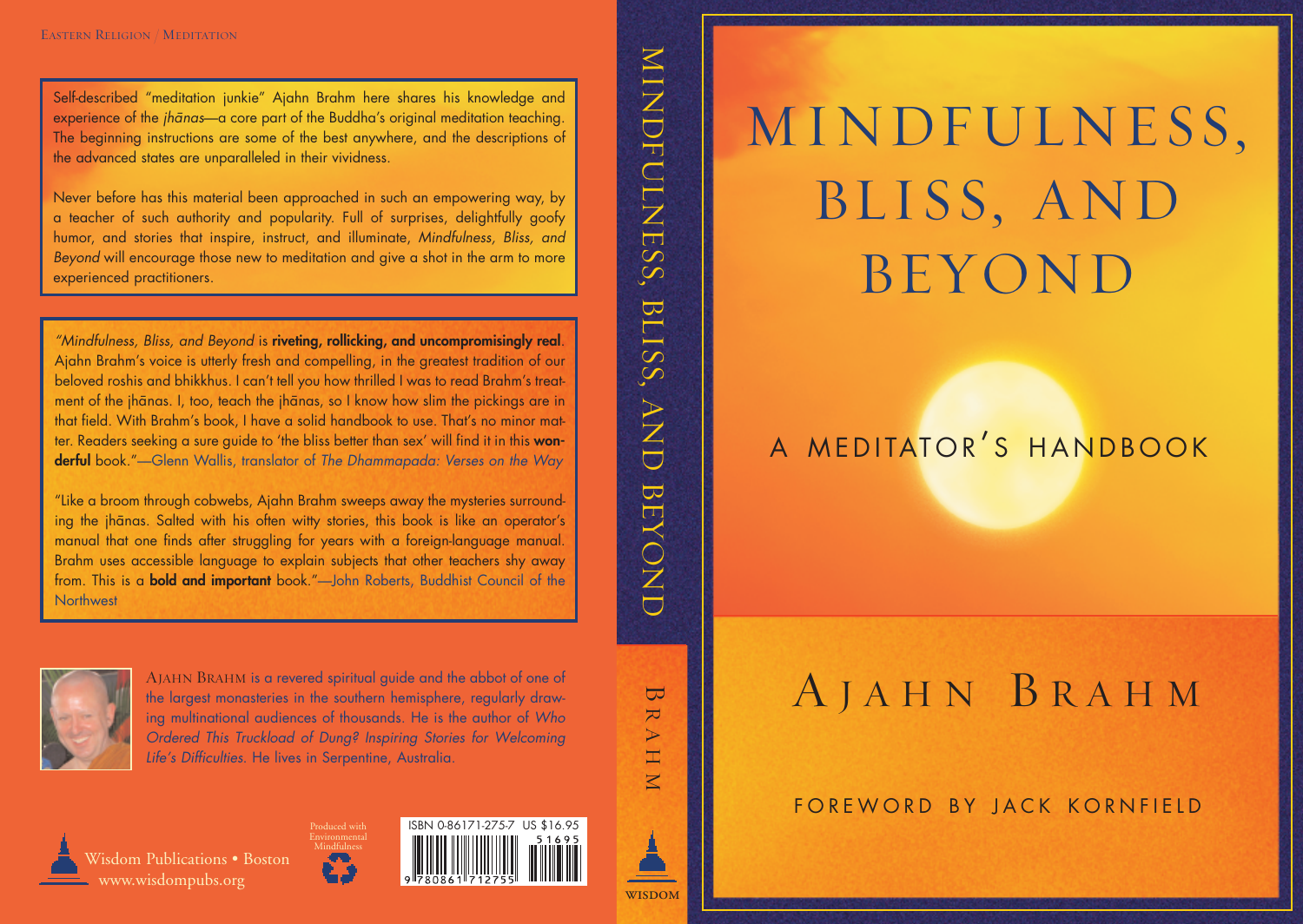#### *PRAISE FOR AJAHN BRAHM* and *WHO ORDERED THIS TRUCKLOAD OF DUNG?*

"One of the best spiritual books of 2005…brimming with humor, humanity, and goodwill." —*Spirituality and Health*

"Ajahn Brahm spins a good yarn—108 of them here—drawing on teaching stories he heard as a student of Ajahn Chah, one of the great masters of the Thai forest tradition, and on personal anecdotes. His working-class humor and cockney turns of phrase can be charming. Between the classical Buddhist stories and the homespun advice, you'll get a good sense of who this teacher is, and why so many people are drawn to hear him speak about Theravada Buddhism." —*Shambhala Sun*

> "Ajahn Brahm has become the great storyteller." —*Eastern Horizon*

"More than statistics and theories, we really trust anecdotes and narratives. Our brains and beings are wired to learn deeply and easily via stories, and this splendid collection of 108 Buddhist-based tales proves the point with lasting, gentle, pervasive teachings. […] Especially resonant if slowly savored, this is a wonderful collection that can be enjoyed by a broad audience." —*Publishers Weekly*

"Masterly storytelling and Dharma teaching, beautifully and effectively combined. The tales are at times hilarious, at times poignant; often both."

—Larry Rosenberg, author of *Breath by Breath*

"This is a book that is destined to become dog-eared and cherished and read aloud to one's friends and family. It will fall apart from your attention, I promise you!" —*Mandala*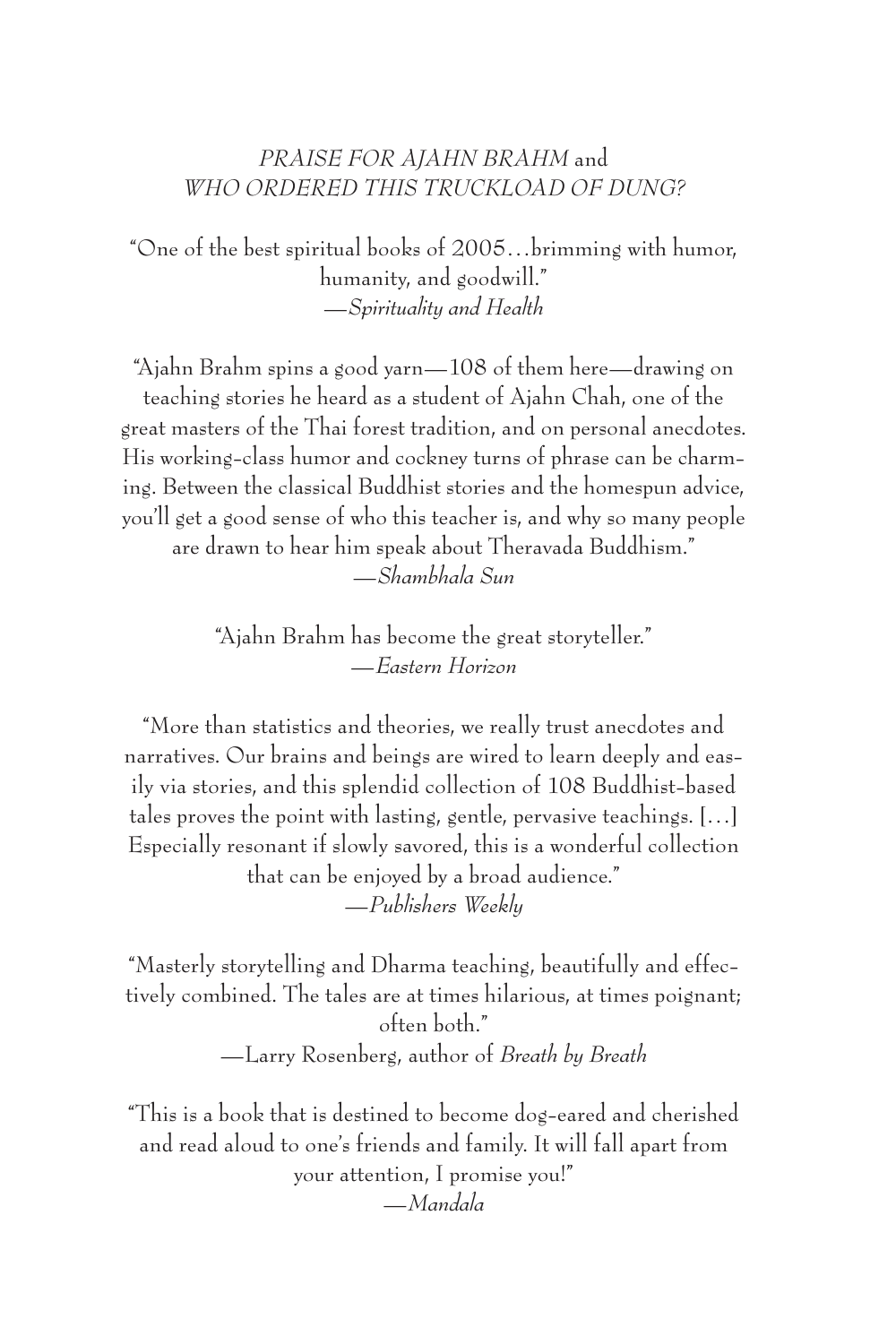"Brahm touches on the universals of human experience with wisdom and wit so that we may confront our foibles with disarmingly gentle humor." —Jean Smith, author of *NOW!*, and editor of *365 Zen*

"Ajahn Brahm is a happy, wise, and inspiring man. My Mum, a devout Anglican, says *Who Ordered This Truckload of Dung?* is so good she takes it to bed with her each night!" —Rachel Green, communication specialist and Emotional Intelligence coach

> "Ajahn Brahm is the Seinfeld of Buddhism." —Sumi Loundon, editor of *Blue Jean Buddha: Voices of Young Buddhists*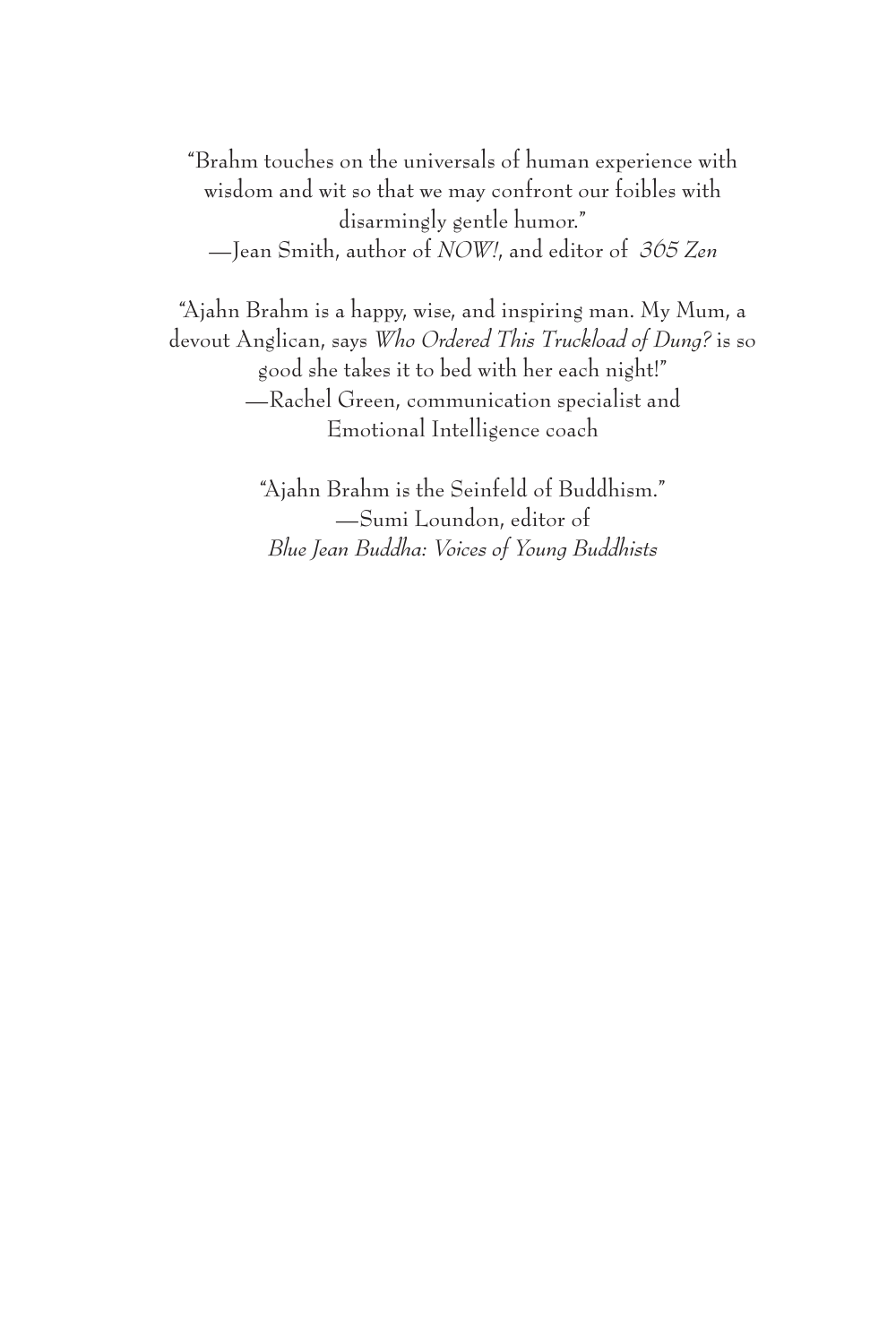Mindfulness, Bliss, and Beyond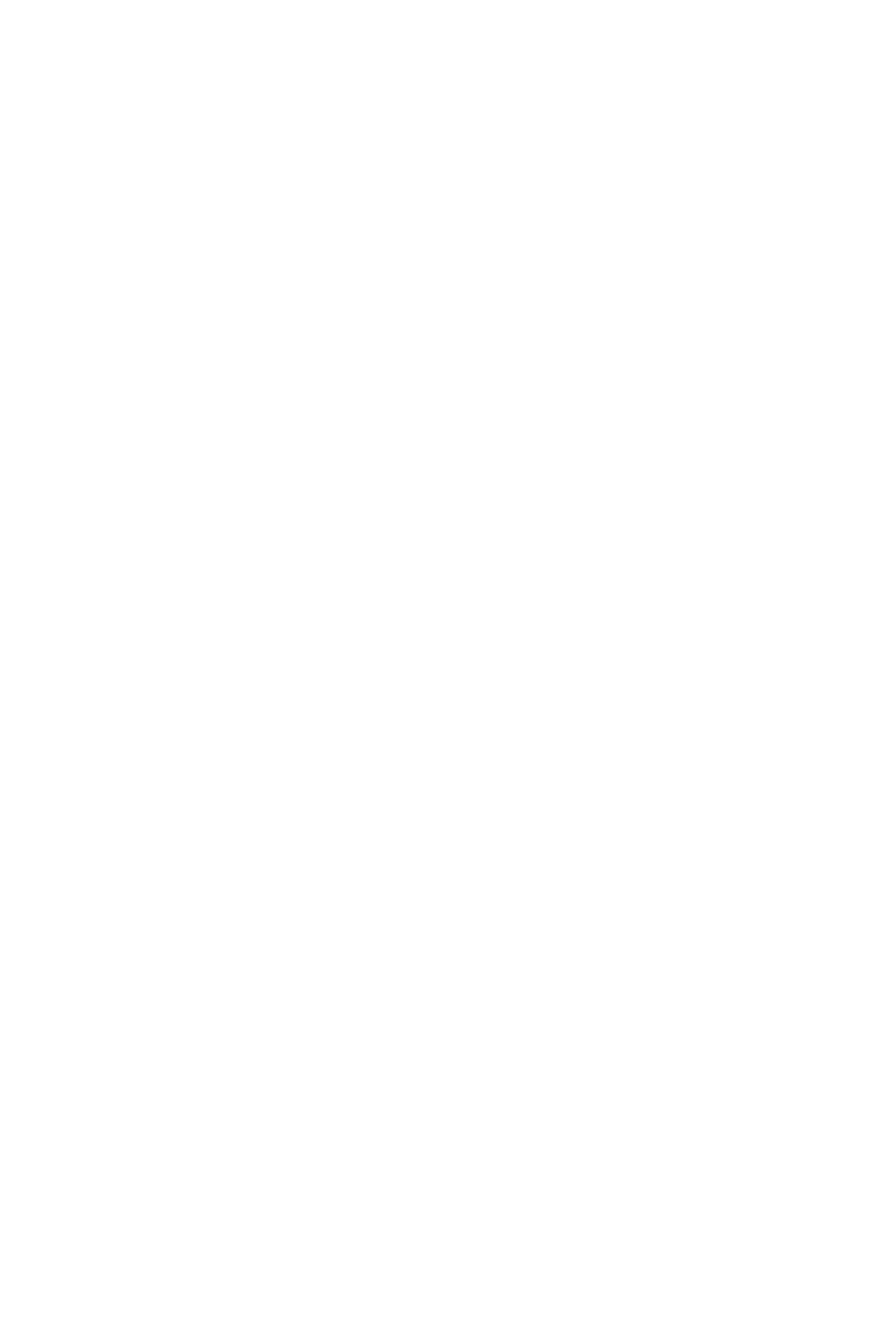# dfulness,<br>d Beyond **Mindfulness, Bliss, and Beyond**

**A Medita tor's Handbook**

Ajahn Brahm

foreword by Jack Kornfield

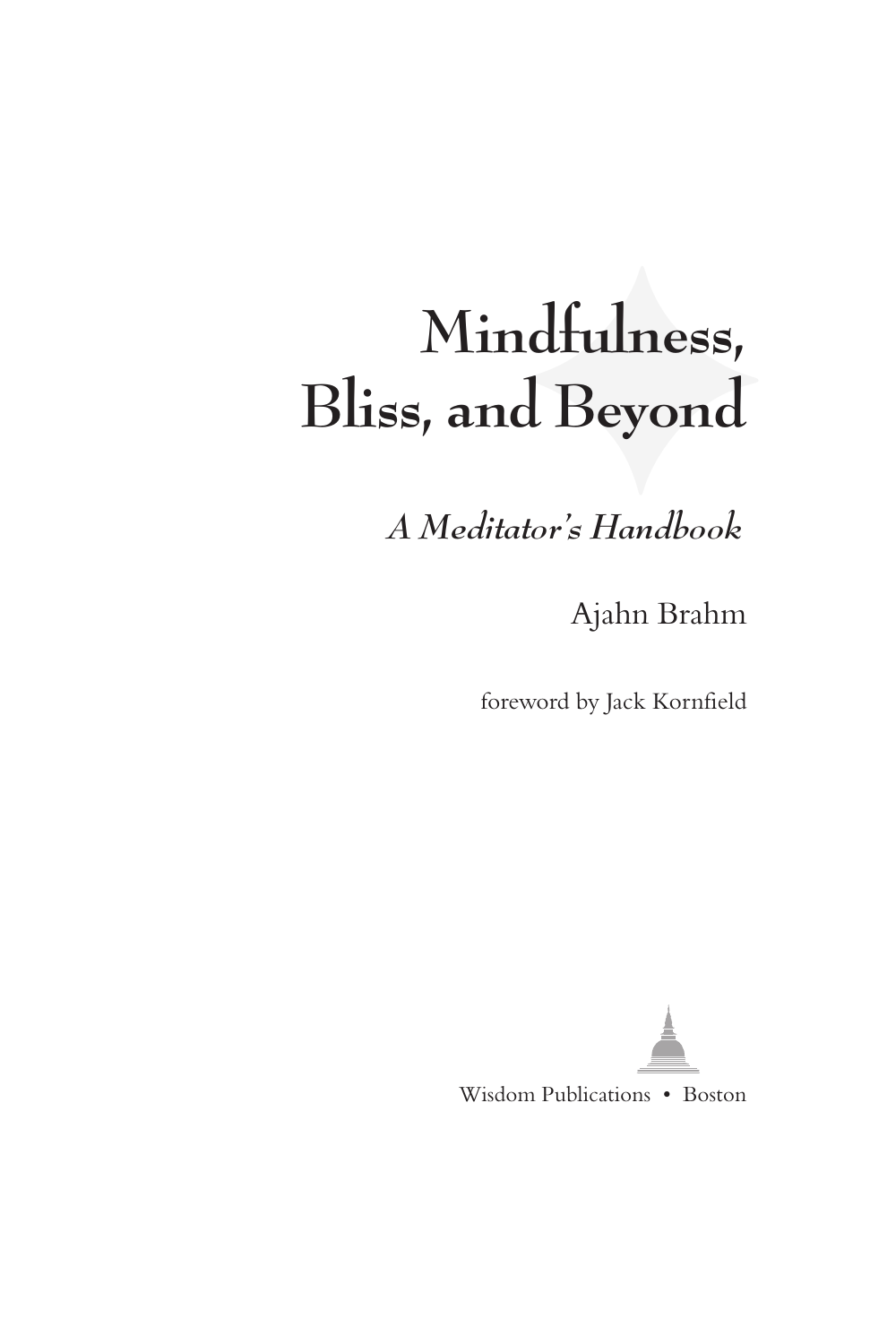Wisdom Publications, Inc. 199 Elm Street Somerville MA 02144 USA www.wisdompubs.org

© 2006 Ajahn Brahm

All rights reserved.

No part of this book may be reproduced in any form or by any means, electronic or mechanical, including photocopying, recording, or by any information storage and retrieval system or technologies now known or later developed, without permission in writing from the publisher.

*Library of Congress Cataloging-in-Publication Data* Ajahn Brahm, 1951– Mindfulness, bliss & beyond : a meditator's handbook / Ajahn Brahm. p. cm. Includes bibliographical references and index. ISBN 0-86171-275-7 (pbk.: alk. paper) 1. Meditation—Buddhism. I. Title. II. Title: Mindfulness, bliss, and beyond. BQ5612.A43 2006 294.3'4435—dc22 2006019444

ISBN 0-86171-275-7

First Printing 10 09 08 07 06 5 4 3 2 1

Cover design by Tony Lulek. Special thanks to Gopa. Intreior design by Gopa & Ted2, Inc. Set in Bembo 10.8/15

Wisdom Publications' books are printed on acid-free paper and meet the guidelines for permanence and durability of the Committee for Production Guidelines for Book Longevity of the Council on Library Resources.

Printed in the United States of America.

This book was produced with environmental mindfulness.We have elected to print this title on 50% PCW recycled paper. As a result, we have saved the following resources: 45 trees, 31 million BTUs of energy, 3,947 lbs. of greenhouse gases, 16,385 gallons of water, and 2,104 lbs. of solid waste. For more information, please visit our website, www.wisdompubs.org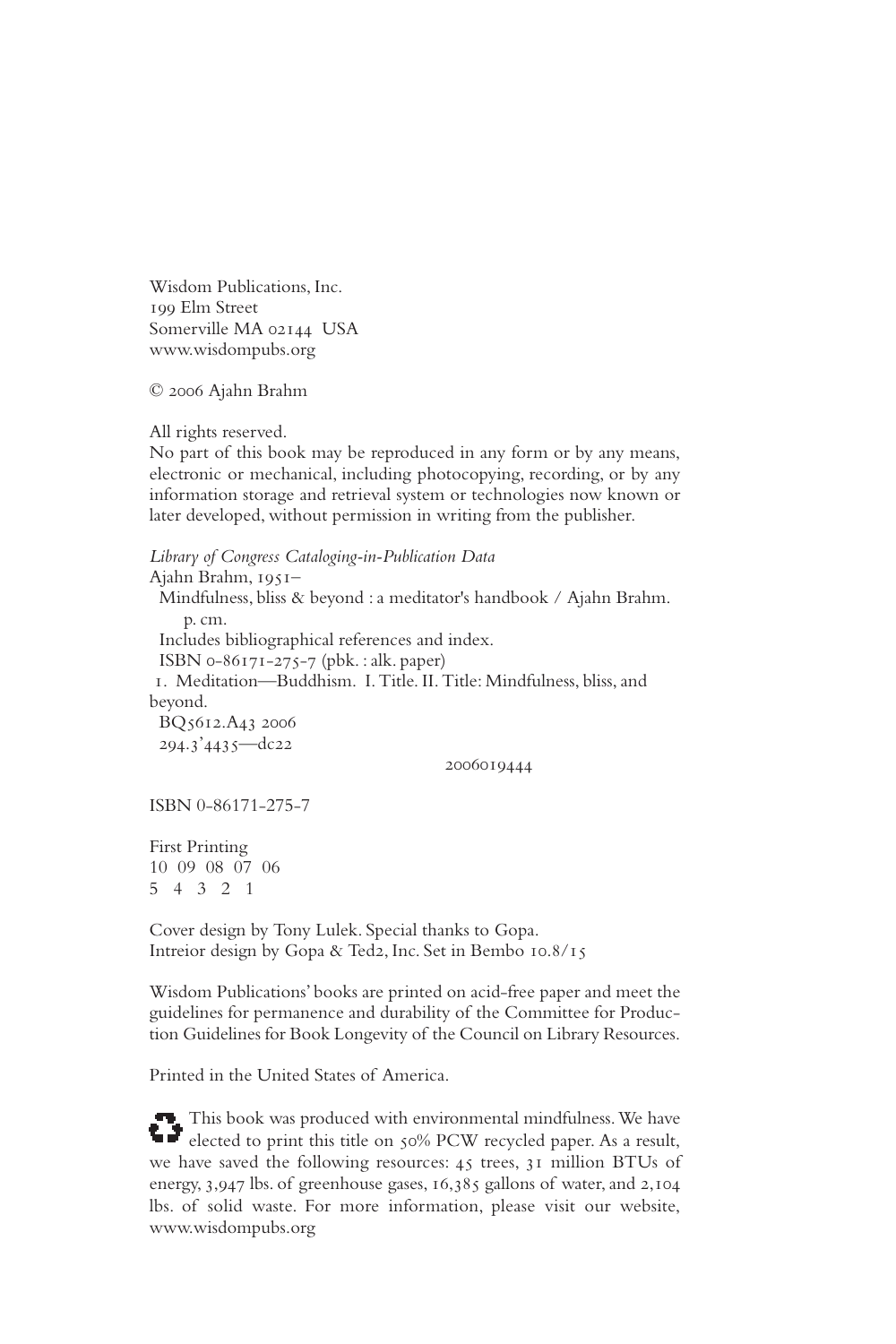## **Contents**

| Foreword                                                                                                                                                     | ix           |
|--------------------------------------------------------------------------------------------------------------------------------------------------------------|--------------|
| Abbreviations                                                                                                                                                | X1           |
| Introduction: The Big Picture<br>Meditation and its goal. How to use this book                                                                               | $\mathbf{1}$ |
| Part 1: The Happiness of Meditation                                                                                                                          |              |
| 1. The Basic Method of Meditation I<br>A solid foundation using the first four stages of meditation                                                          | 7            |
| 2. The Basic Method of Meditation II<br>Three advanced stages of meditation,<br>in which the breath becomes beautiful                                        | 19           |
| 3. The Hindrances to Meditation I<br>The first two of the five hindrances standing between us<br>and deeper states of meditation-sensory desire and ill will | 29           |
| 4. The Hindrances to Meditation II<br>The remaining three hindrances—sloth and torpor,<br>restlessness and remorse, and doubt                                | 39           |
| 5. The Quality of Mindfulness<br>Mindfulness, the gatekeeper, and how we can succeed<br>in meditation.                                                       | 53           |
| 6. Using Variety to Freshen Up Our Meditation<br>Meditations that entertain the mind, relieve boredom,<br>and create joy                                     | 65           |

**✦✦✦**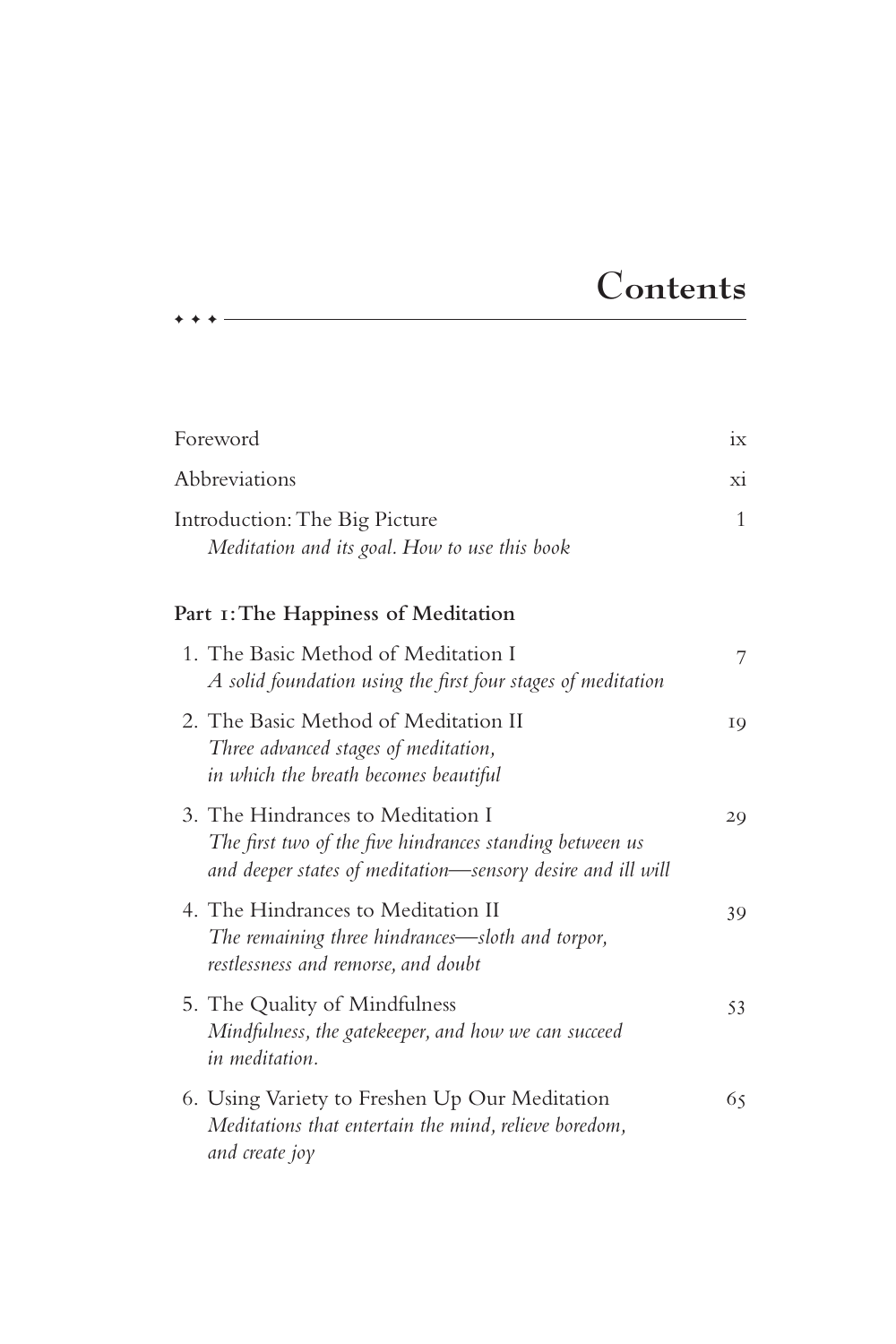| <b>VIII</b> | Contents |
|-------------|----------|
|-------------|----------|

| 7. The Beautiful Breath<br>Gaining deep states of meditation—the jhānas—<br>and the insights of enlightenment                                                                  | 81              |
|--------------------------------------------------------------------------------------------------------------------------------------------------------------------------------|-----------------|
| 8. The Four Focuses of Mindfulness<br>Using the focuses of mindfulness to arrive at the jewel<br>in the heart of the lotus                                                     | IO <sub>3</sub> |
| Part 2: To Bliss and Beyond                                                                                                                                                    |                 |
| 9. The Jhānas I: Bliss<br>The "beautiful breath" that begins the journey                                                                                                       | 127             |
| 10. The Jhanas II: Bliss upon Bliss<br>Nimittas, the doorway to the jhanas                                                                                                     | 137             |
| 11. The Jhanas III: Bliss upon Bliss upon Bliss<br>How to enter a jhāna, and what it is like inside                                                                            | 153             |
| 12. The Nature of Deep Insight<br>What keeps us from seeing things as they truly are.<br>How a mind empowered by deep meditation discovers truth                               | 173             |
| 13. The Deep Insight That Liberates<br>Deep insights that change everything and lead us<br>to the experience of enlightenment                                                  | 185             |
| 14. Enlightenment: Entering the Stream<br>What nibbana (enlightenment) is, and the first experience<br>of nibbāna—stream winning                                               | 2II             |
| 15. Onward to Full Enlightenment<br>The four stages of enlightenment, and how to tell if<br>someone is enlightened                                                             | 23I             |
| Conclusion: Letting Go to the End<br>The importance of letting go, the attachments or hurdles<br>we may encounter, and how to develop peace and<br>happiness in our busy lives | 255             |
| <b>Notes</b>                                                                                                                                                                   | 273             |
| Bibliography                                                                                                                                                                   | 277             |
| Index                                                                                                                                                                          | 281             |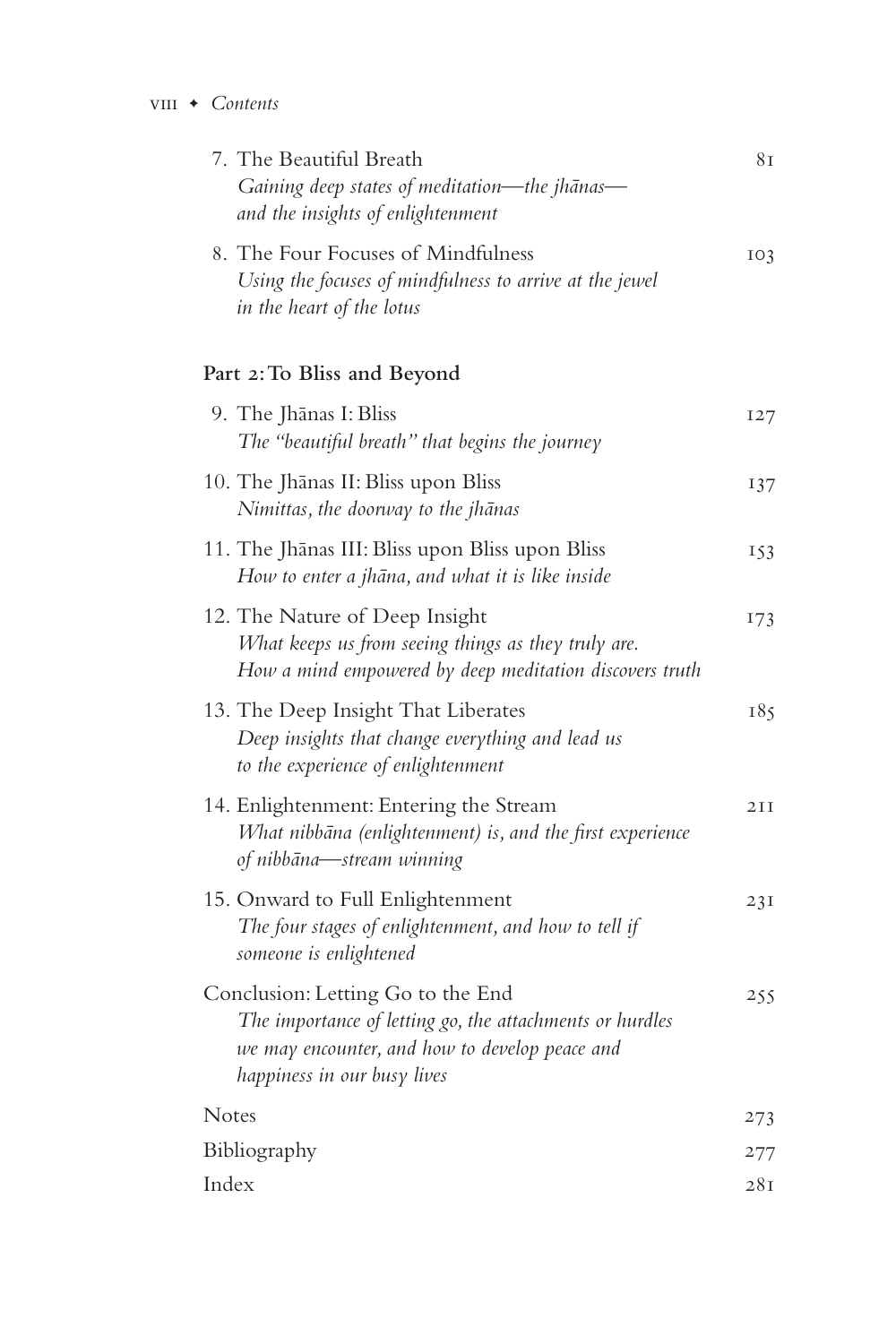## **Foreword**

 $\boldsymbol{Y}$ ou hold in your hands a truly helpful and sophisticated manual of meditation written by a monk with deep and wide-ranging experience. Ajahn Brahm is one of a new generation of Westerners who have studied, practiced, and mastered an important range of Buddhist teachings and now offer them to sincere practitioners across the modern world.

**✦✦✦**

In *Mindfulness, Bliss, and Beyond* you will find a thorough set of teachings for developing and deepening meditation, aimed particularly at attaining absorption, or *jhana samadhi*, and opening to the insights that can follow from it.Ajahn Brahm offers a careful and subtle understanding of how to transform initial difficulties and how to incline the mind toward rapture, happiness, light, and the profound steadiness of jhāna. Then he turns this concentrated attention to illuminate the emptiness of self that brings liberating understanding.These are beautiful teachings.

While I acknowledge with pleasure the fruit of Ajahn Brahm's rich experience as a guide for meditators, Ajahn Brahm presents this way of developing jhana and insight as the real true way the Buddha taught and therefore the best way. It is an excellent way. But the Buddha also taught many other equally good ways to meditate and employed many skillful means to help students awaken.The teachings of Thich Nhat Hanh, the Dalai Lama, Ajahn Buddhadasa, and Sunlun Sayadaw are among a wide spectrum of masters who offer different and equally liberating perspectives. Together they comprise a rich mandala of living Dharma, of which Ajahn Brahm reveals one important facet.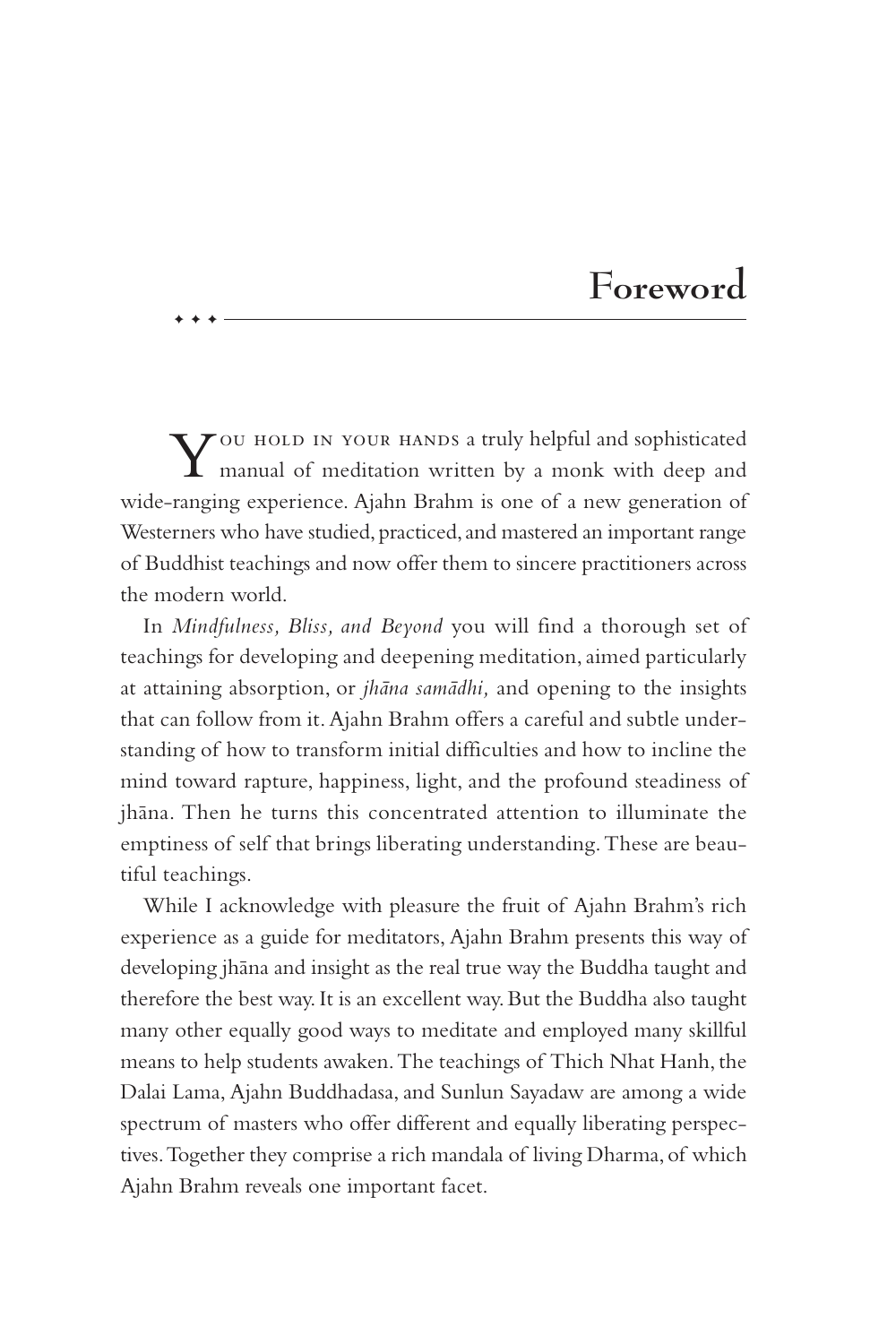#### x **✦** *Foreword*

So, those of you interested in the practice of jhana and the depths of the Buddhist path: read this book carefully. And try its practices. Much will be gained from its rich and wise words and even more from the experiences it points to. And as the Buddha and Ajahn Brahm both advise, test them out, use them, and learn from them, but do not cling to them. Let them lead you to the liberation beyond all clinging, the sure heart's release. May these teachings bring understanding, benefit, and blessings to all.

With metta,

Jack Kornfield Spirit Rock Center Woodacre, California 2006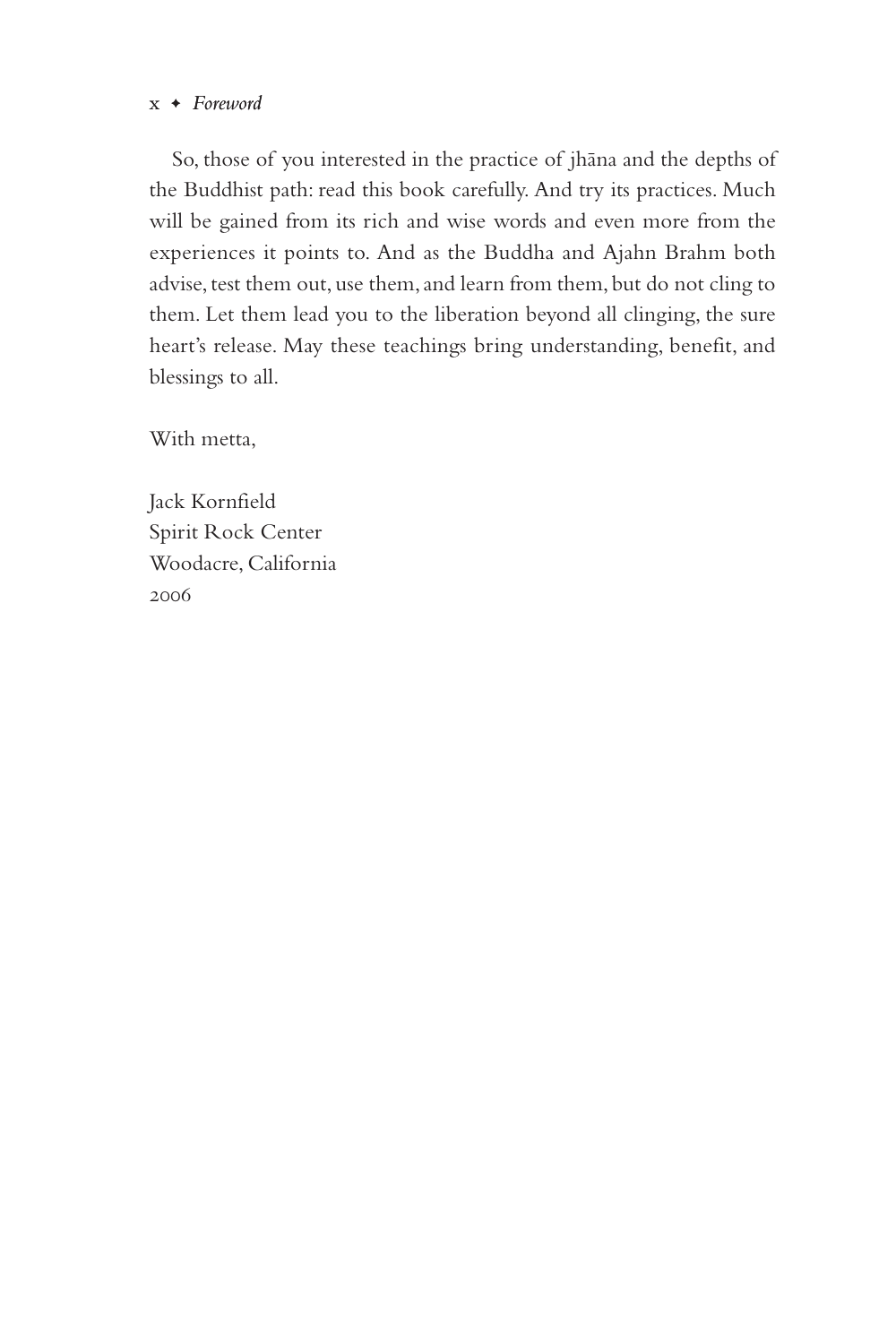## **Abbreviations**

| <b>Buddhist Texts in Pāli</b> |                                                 | Numbered by:                                                                |  |
|-------------------------------|-------------------------------------------------|-----------------------------------------------------------------------------|--|
| AN                            | Anguttara Nikāya                                | division & sutta no.                                                        |  |
| Dhp                           | Dhammapada                                      | verse no.                                                                   |  |
| $Dhp-a$                       | Dhammapada-<br>atthakathā                       | volume & page no. in Pali Text<br>Society (PTS) edition                     |  |
| DN                            | Dīgha Nikāya                                    | sutta, section, & verse no. in The<br>Long Discourses of the Buddha         |  |
| Ja                            | Jātaka                                          | volume & page no. in PTS edition                                            |  |
| Miln                          | Milindapañha                                    | chapter & dilemma no. in PTS<br>edition                                     |  |
| MN                            | Majjhima Nikāya                                 | sutta & section no. in <i>The Middle</i><br>Length Discourses of the Buddha |  |
| SN                            | Samyutta Nikāya                                 | chapter & sutta no.                                                         |  |
| Sn                            | Sutta Nipāta                                    | verse no.                                                                   |  |
| Th-a                          | Paramatthadīpanī<br>(Theragāthā-<br>atthakathā) | volume & page no. in PTS edition                                            |  |
| Thag                          | Theragāthā                                      | verse no.                                                                   |  |
| Thig                          | Therīgāthā                                      | verse no.                                                                   |  |
| Ud                            | Udāna                                           | chapter & sutta no.                                                         |  |
| Vin                           | Vinaya                                          | volume, chapter, section, &<br>subsection no. in PTS edition                |  |
| Vsm                           | Visuddhimagga                                   | chapter & section no. in<br>The Path of Purification                        |  |

**✦✦✦**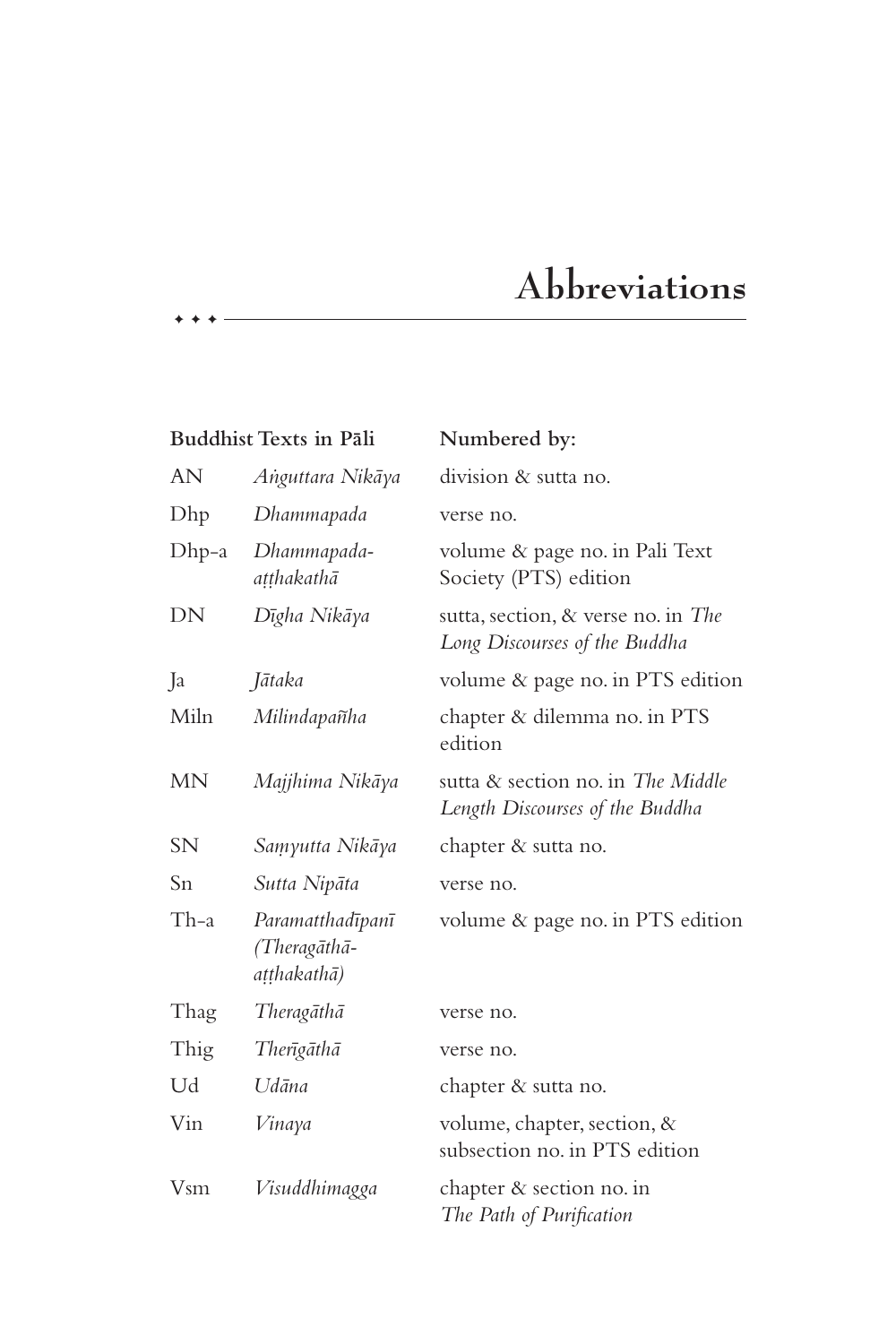## **Acknowledgments**

**FIRST, I WISH TO ACKNOWLEDGE CŪlaka Bhikkhu (Dr. Jacob** Meddin) who turned his tiny monk's hut into something resembling a third-world sweatshop, working long hours over many months, even though in poor health, to produce the first versions of these instructions for the Buddhist Society of Western Australia's in-house Dhamma Journal. My thanks also go to Ron Storey, who typed out the manuscript so many times that he must now know these teachings by heart, and to Nissarano Bhikkhu, who organized the index. Next, I convey long overdue appreciation to my first meditation teacher, Nai Boonman of the Samatha Society in U.K., who revealed the beauty and importance of jhana to me while I was till a long-haired student at Cambridge University in 1970.But most of all,I express my infinite gratitude to the teacher under whose instructions I happily lived for nine years in Northeast Thailand, Venerable Ajahn Chah, who not only explained the path to liberation so clearly, but who also lived the path so totally, to the very end.

**✦✦✦**

Last but not least, my thanks go to all at Wisdom Publications, including David, Rod, and my copyeditor John LeRoy, for all their hard work bringing this volume to completion. May their good karma give them good health so that they will be able to work even harder on my next book.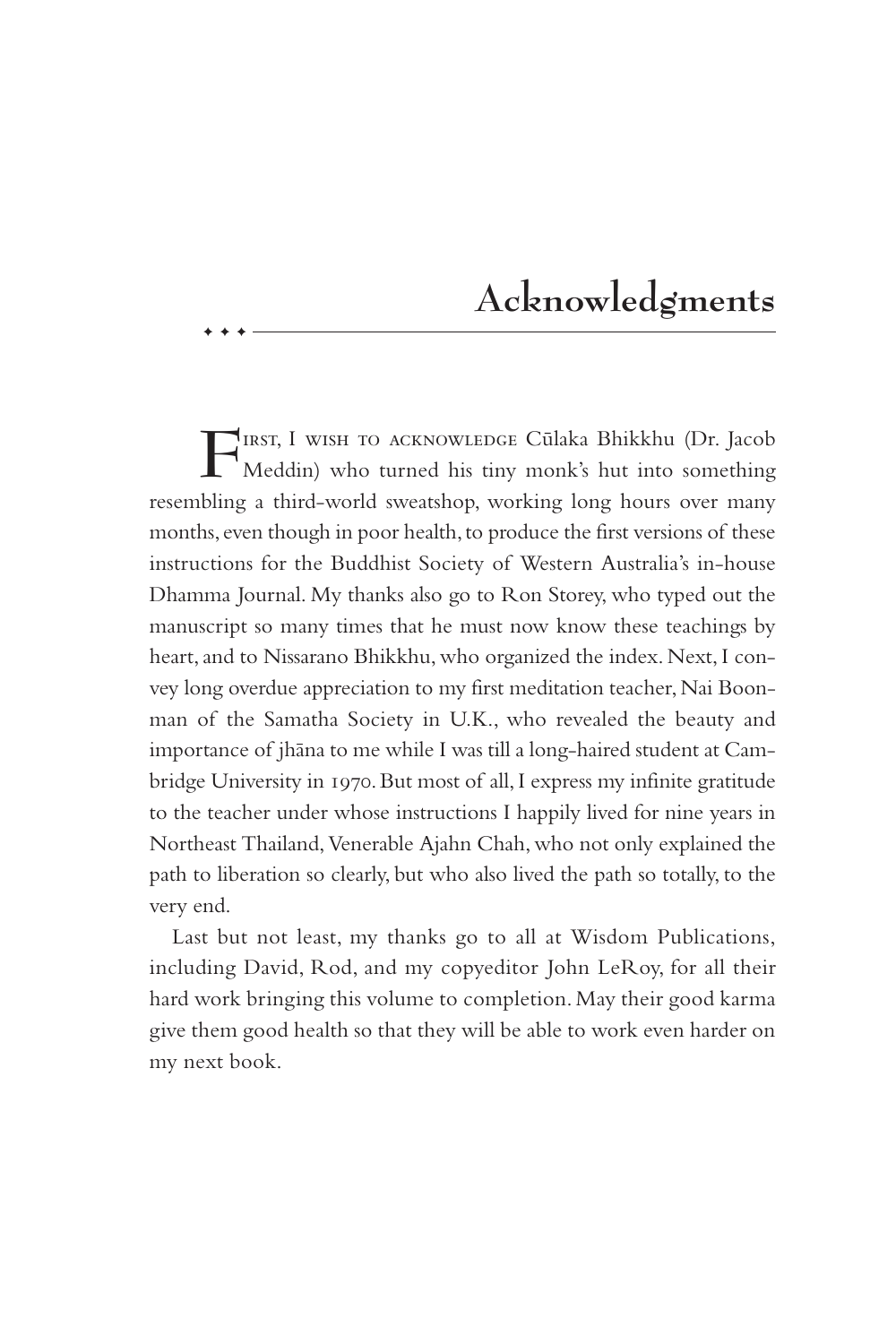## **Introduction: The Big Picture**

**M**EDITATION IS *the* way of letting go. In meditation you let go Lof the complex world outside in order to reach a powerful peace within. In all types of mysticism and in many spiritual traditions, meditation is the path to a pure and empowered mind.The experience of this pure mind, released from the world, is incredibly blissful. It is a bliss better than sex.

In practicing meditation there will be some hard work, especially at the beginning, but if you are persistent, meditation will lead you to some very beautiful and meaningful states. It is a law of nature that without effort one does not make progress. Whether you are a layperson or a monk or nun, without effort you get nowhere.

Effort alone is not sufficient. Effort needs to be skillful. This means directing your energy to just the right places and sustaining it until the task is complete. Skillful effort neither hinders nor disturbs; instead it produces the beautiful peace of deep meditation.

## **The Goal of Meditation**

**✦✦✦**

To know where your effort should be directed in meditation, you must have a clear understanding of the goal. The goal of this meditation is beautiful silence, stillness, and clarity of mind. If you can understand that goal, then the place to apply your effort and the means to achieve the goal become much clearer. The effort is directed to letting go, to developing a mind that inclines to abandoning. One of the many simple but profound statements of the Buddha is that "a meditator who makes letting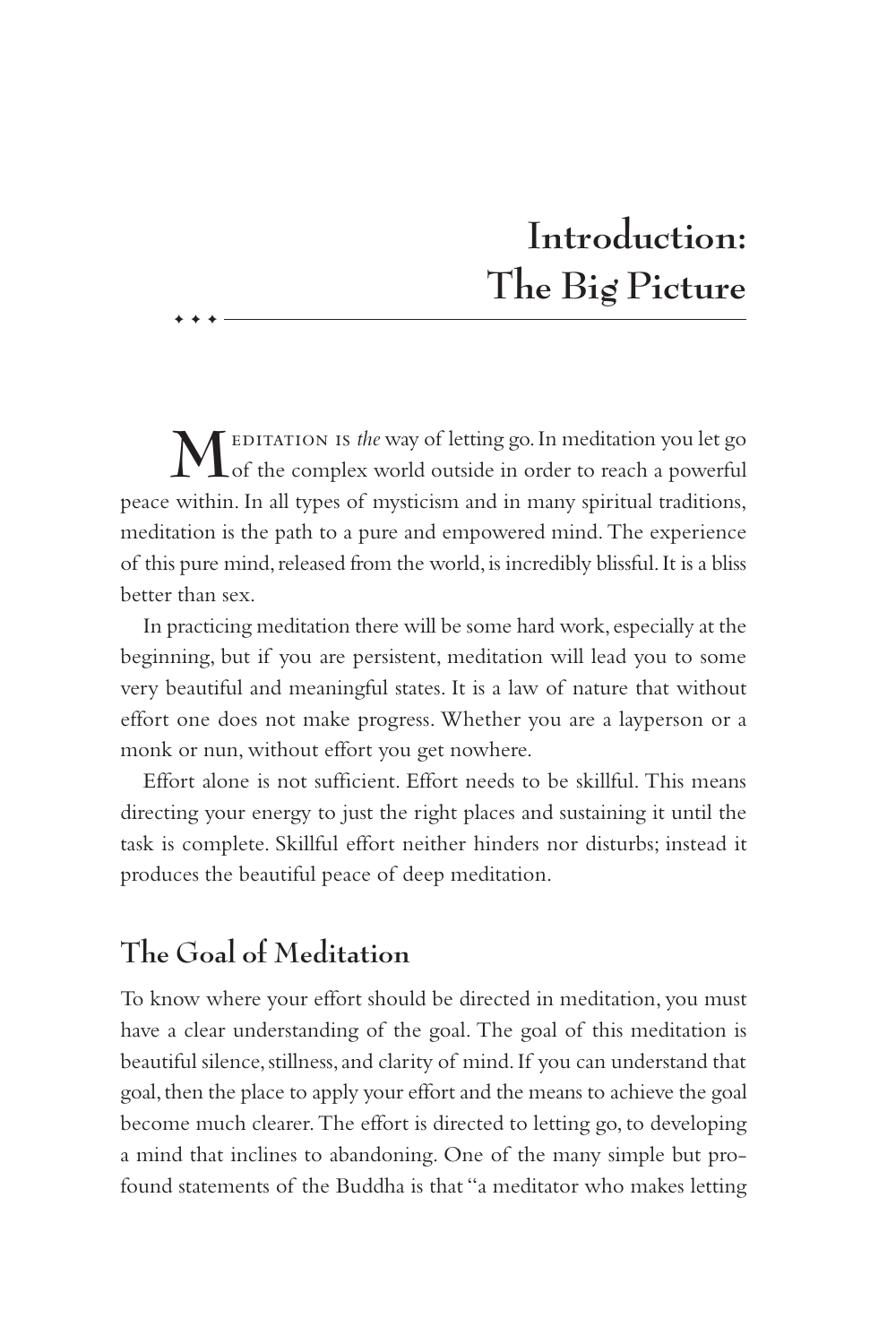go the main object easily achieves *samādhi*," that is, attentive stillness, the goal of meditation  $(SN_48, 9)^1$ . Such a meditator gains these states of inner bliss almost automatically. The Buddha was saying that the major cause for attaining deep meditation and reaching these powerful states is the ability to abandon, to let go, to renounce.

## **Letting Go of Our Burdens**

During meditation, we should not develop a mind that accumulates and holds on to things. Instead we should develop a mind that is willing to let go, to give up all burdens. In our ordinary lives we have to carry the burden of many duties, like so many heavy suitcases, but within the period of meditation such baggage is unnecessary.In meditation,unload as much baggage as you can.Think of duties and achievements as heavy weights pressing upon you.Abandon them freely without looking back.

This attitude of mind that inclines to giving up will lead you into deep meditation. Even during the beginning stages of your meditation, see if you can generate the energy of renunciation—the willingness to give things away. As you give things away in your mind, you will feel much lighter and more free. In meditation, abandoning occurs in stages, step by step.

Meditators are like birds that soar through the sky and rise to the peaks. Birds never carry suitcases! Skillful meditators soar free from all their burdens and rise to the beautiful peaks of their minds. It is on such summits of perception that meditators will understand, from their own direct experience, the meaning of what we call "mind." At the same time they will also understand the nature of what we call "self,""God,""the world," the universe," the whole lot. It's there that they become enlightened—not in the realm of thought, but on the soaring summits of silence within their mind.

## **The Plan of the Book**

Part I of this book, "The Happiness of Meditation," is for those who want to meditate in order to relieve some of the heaviness of life but,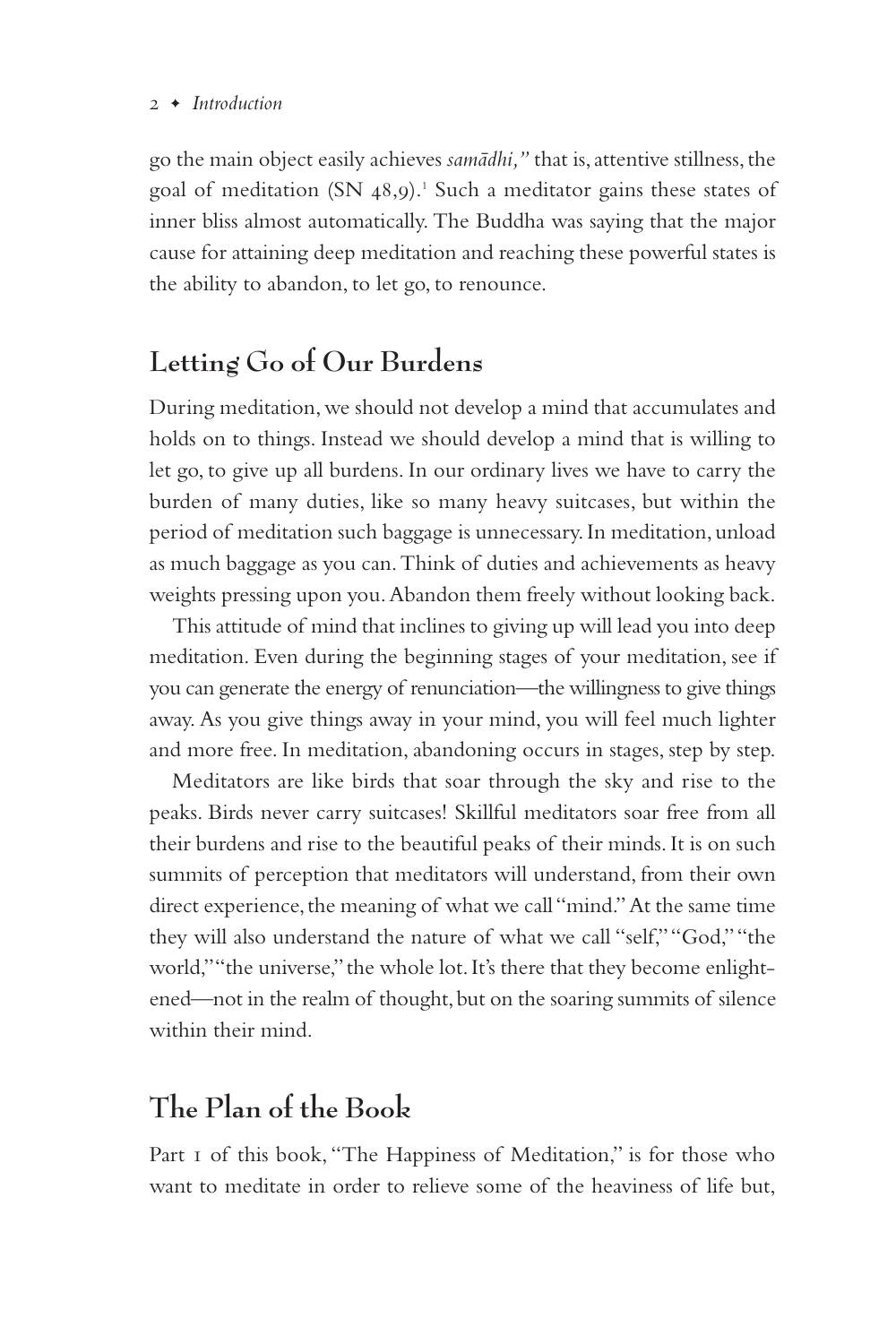because of obstacles or disinclination, will not pursue meditation into the bliss states and enlightenment. Here I demonstrate that, even for the beginner, meditation when practiced correctly generates considerable happiness. Chapters 1 and 2 deal with the first steps of meditation in a clear and systematic way.They are a revised version of a little booklet of mine titled *The Basic Method of Meditation*. <sup>2</sup> Chapters 3 and 4 identify the problems that can occur in meditation and show how these obstacles, once recognized,are easily overcome.In chapters 5 and 6 I explain mindfulness in a unique way and then extend the meditator's repertoire by presenting three more methods of meditation, all supportive of the path to inner peace. Then in chapters 7 and 8 I bring into play some of the classic teachings of the Buddha, namely, the discourses on  $\bar{a}n\bar{a}p\bar{a}nasati$ (mindfulness of breathing) and *satipatthana* (focuses of mindfulness), in order to validate the instructions so far and enrich them with the insightful descriptions of the Buddha himself.

The second part,"To Bliss and Beyond," is a guided tour through the world of timeless Buddhist rapture. It describes how meditation literally implodes into the supreme bliss of the jhanas and how such states of letting go lift the veil of our five senses to reveal the awesome world of the mind, the magic inner garden where enlightenment is reached. Chapters 9, 10, and 11 cast open the world of the pure mind with a detailed account of the experience of jhana, giving precise step-by-step instructions on how to enter these amazing states. Next, chapters 12 and 13 continue the ascent of the peaks of spiritual experience by narrating how insight based on jhana unlocks the gates to the orchard of wisdom. Then in chapters 14 and 15 I describe how the task of life is brought to a grand finale, giving precise and authentic details on what enlightenment is and how it is achieved.

The conclusion,"Letting Go to the End," is the book's "reentry vehicle" that returns the reader from the otherworldly realms of jhana and nibbāna back to ordinary life—although not without a final leap toward the unconditioned as a sort of memento of our journey.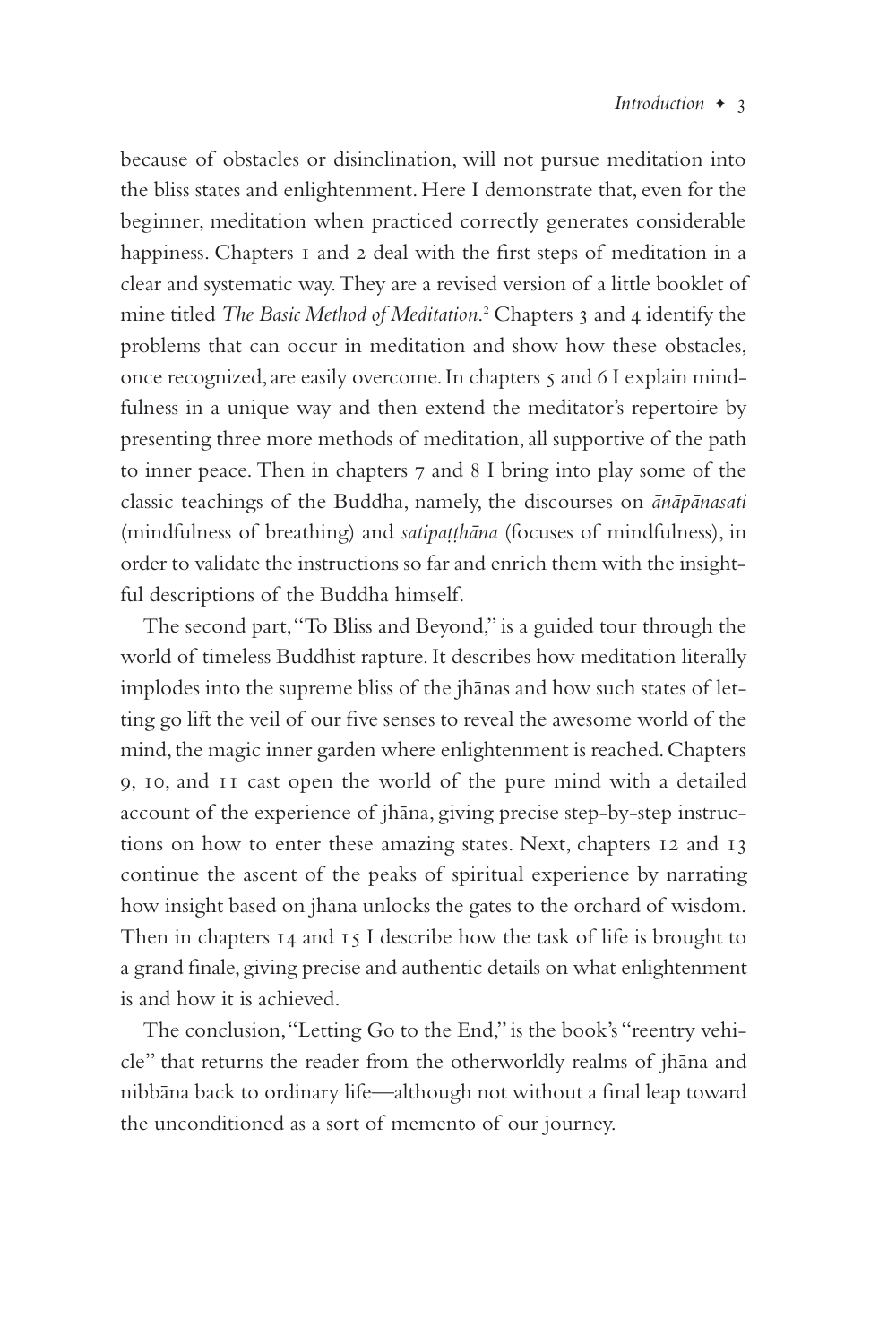#### **How to Use this Book**

This book has three purposes. First, it serves as a course in Buddhist meditation.Meditators who read the book carefully and carry out its instructions conscientiously will receive a progressive and complete course in meditation, one ultimately based on the traditions and sometimes even the actual words of the Buddha himself.These profound, time-honored teachings are presented here in a manner that is compatible with Western thought.

Second, this book is a troubleshooting guide*.* It is structured to help surmount specific problems in practice. If, for example, ill will is an obstruction, the reader can turn to chapter 3,"The Hindrances to Meditation I," where one finds the advice to practice loving-kindness meditation *(metta)* to overcome ill will.Other problem-solving advice is less common—even rare and hard to come by. Chapter 5, "The Quality of Mindfulness," is a good example.The details of how to set up a "gatekeeper" to both monitor and protect your meditation are invaluable instructions.

The third function of this book is to enable readers to explore aspects of Buddhist meditation that they know little about.It provides information that may be hard to find. Chapters 9–12 on the deep states of meditation bliss *(jhāna)* are a good example. Although the jhānas are fundamental to the Buddha's meditation instructions, they are generally not well understood these days.

It was with some trepidation that I sent this book to the publisher. When I began to practice meditation in London during the late 1960s, a visiting Japanese Zen monk told me,"According to the law of karma, anyone who writes a book on Buddhism will spend his or her next seven lifetimes as a donkey!" This had me worried. Whether it is true or not, it is my conviction that anyone who follows the instructions in this book will escape all rebirth, not only rebirth among those with long ears.

In the *Mahāsaccaka Sutta* (MN 36) the Buddha relates, "I considered:...'Could that [jhāna] be the path to enlightenment?' Then, following on that memory, came the realization, 'That is the path to enlightenment.'"<sup>3</sup>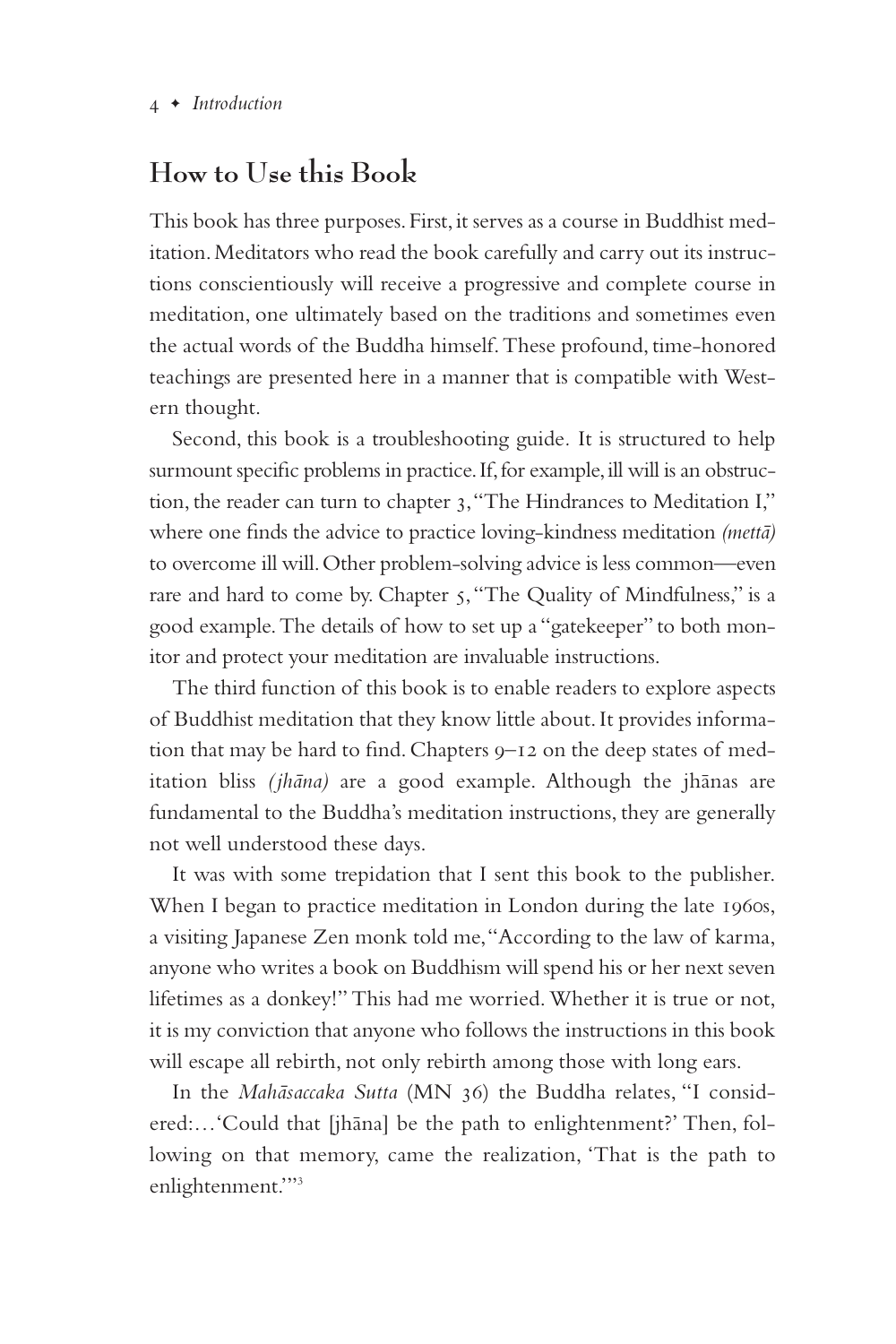## **Part 1 The Happiness of Meditation**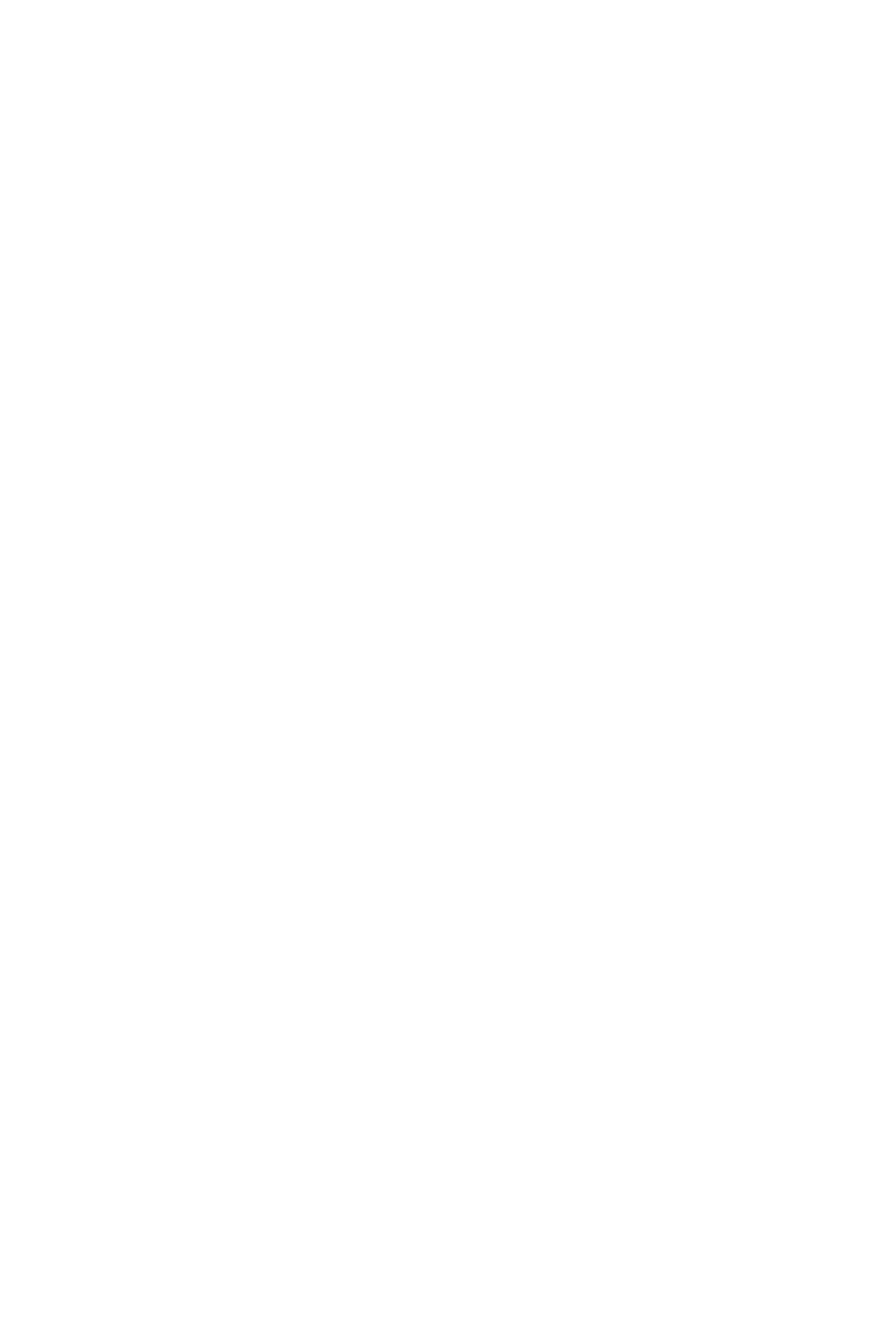## **The Basic Method o** Basic Method<br>of Meditation I

IN THIS CHAPTER we will cover the four initial stages of meditation. You may wish to go through the initial stages quickly, but  $\blacksquare$  in this chapter we will cover the four initial stages of medibe very careful if you do.If you pass through the initial steps too quickly, you may find that the preparatory work has not been completed.It's like trying to build a house on a makeshift foundation—the structure goes up very quickly, but it may come down too soon! You would be wise to spend a lot of time making the groundwork and foundations solid.Then, when you proceed to the higher stories—the bliss states of meditation they will be stable.

### **Stage One: Present-Moment Awareness**

**✦✦✦**

When I teach meditation, I like to begin at the simple stage of giving up the baggage of past and future.You may think that this is an easy thing to do, but it is not. Abandoning the past means not thinking about your work, your family, your commitments, your responsibilities, your good or bad times in childhood, and so on.You abandon all past experiences by showing no interest in them at all.During meditation you become someone who has no history.You do not think about where you live, where you were born, who your parents were, or what your upbringing was like. All of that history you renounce. In this way, if you are meditating with others, everyone becomes equal—just a meditator. It becomes unimportant whether you are an old hand at meditation or just a beginner.

If we abandon all that history, we are equal and free. We free ourselves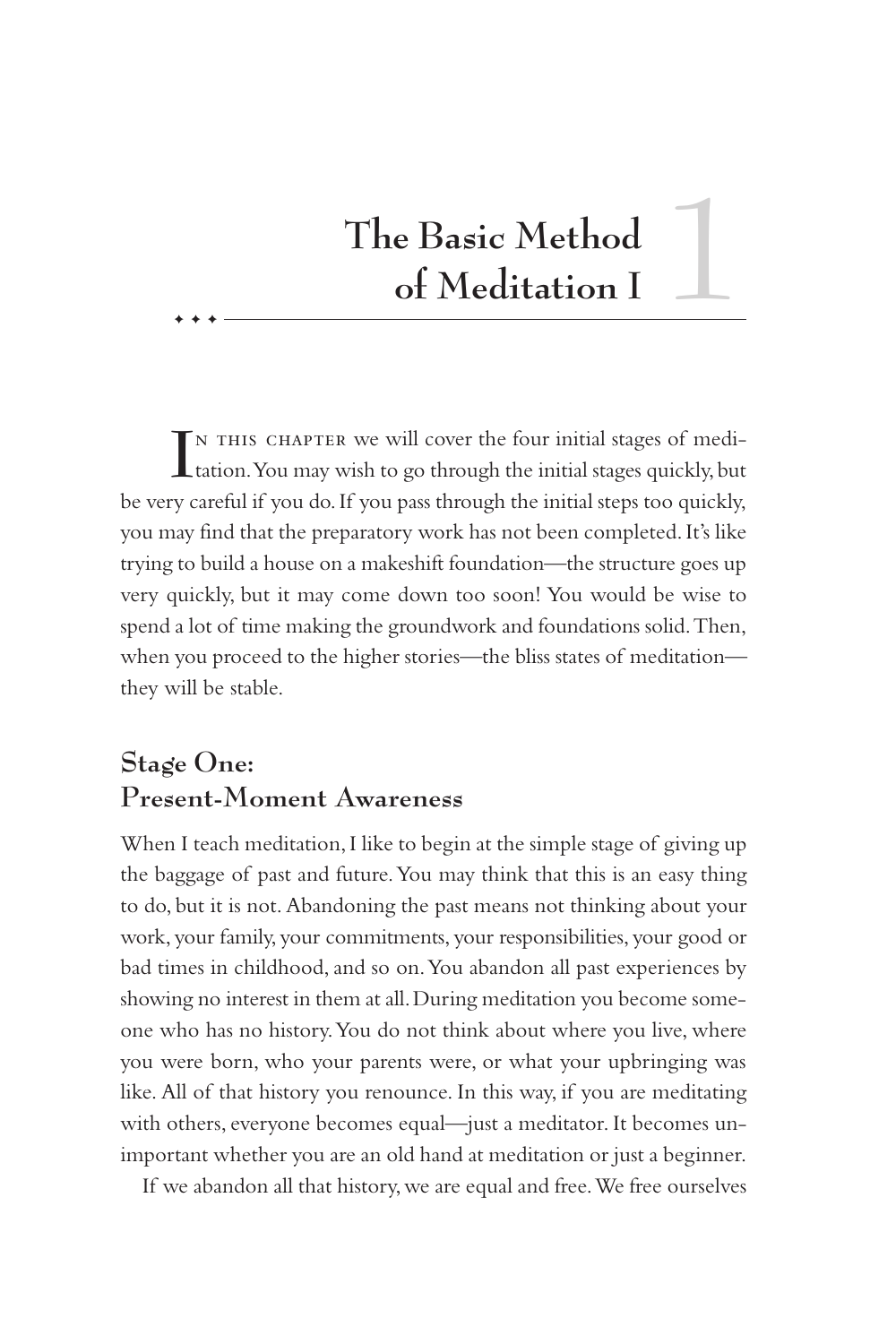#### 8 **✦** *Part 1:The Happiness of Meditation*

of some of the concerns, perceptions, and thoughts that limit us, that stop us from developing the peace born of letting go. Every part of our history is finally released, even the memory of what happened just a moment ago. Whatever has happened no longer interests us, and we let it go. It no longer reverberates in our mind.

I describe this as developing a mind like a padded cell.When any experience, perception, or thought hits the wall of this cell, it does not bounce back. It just sinks into the padding and stops. The past does not echo in our consciousness. Some people think that if they contemplate the past, they can somehow learn from it and solve their problems. But when we gaze at the past we invariably look through a distorted lens. Whatever we think it was like, in truth it was not quite like that at all! This is why people argue about what happened even a few moments ago.

It is well known to police who investigate traffic accidents that two different eyewitnesses, both completely honest, may give conflicting accounts of the same accident. When we see just how unreliable our memory is, we will not overvalue the past. We can bury it, just as we bury a person who has died. We bury the coffin or cremate the corpse, and it is done with.

Do not linger on the past.Do not keep carrying around coffins full of dead moments.If you do,you weigh yourself down with heavy burdens that do not really belong to you.When you let go of the past, you will be free in the present moment. As for the future—the anticipations, fears, plans, and expectations—let that go too.The Buddha once said,"Whatever you think it will be, it will always be something different" (MN 113,21). This future is known by the wise as uncertain, unknown, and unpredictable. It is often useless to anticipate the future, and in meditation it is always a great waste of time.

#### *The Mind Is Wonderful and Strange*

When you work with your mind, you find that it is so strange. The mind can do wonderful and unexpected things. Meditators who are having a difficult time achieving a peaceful state of mind sometimes start thinking,"Here we go again,another hour of frustration."But often something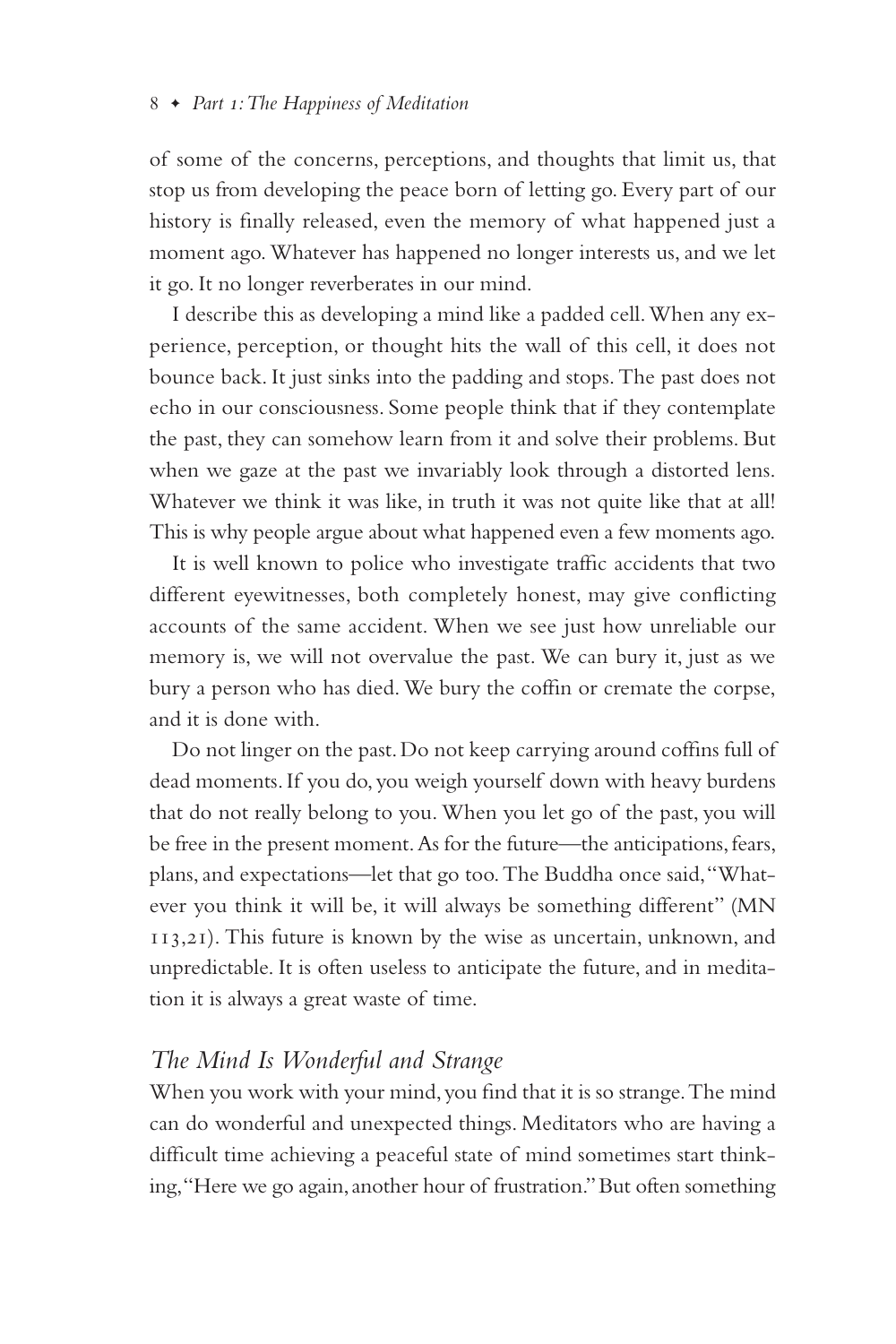strange happens: although they are anticipating failure, they reach a very peaceful meditative state.

Recently I heard about a man on his first ten-day retreat.After the first day, he was in such pain that he asked to go home. The teacher said, "Stay one more day and the pain will disappear,I promise."So he stayed another day, but the pain only got worse. So again he wanted to go home. The teacher repeated his instruction,"Just one more day and the pain will go." He stayed for a third day, but the pain was even worse. Every evening for each of the first nine days he would go to the teacher and ask to go home. And the teacher would say,"Just one more day and the pain will disappear."To his complete surprise,on the first sit in the morning of the final day, the pain disappeared and it did not come back. He could sit for long periods with no pain at all. He was amazed at how wonderful this mind is and how it can produce such unexpected results. So you cannot know the future. It can be so strange, so weird, so completely beyond what you would expect. Experiences such as this man's can give you the wisdom and courage to abandon all thoughts and expectations about the future.

When you think during your meditation,"How many more minutes are there to go? How much longer do I have to endure this?" that is just wandering off into the future. The pain could disappear in a twinkling. You simply cannot anticipate when that is going to happen.

During a retreat you may think that none of your meditations were any good. But in the next meditation session you might sit down and everything becomes so peaceful and easy."Wow!"you think."Now I can meditate!" But then the next meditation is as awful as the first ones. What's going on here?

My first meditation teacher told me something that at the time sounded quite strange. He said that *there is no such thing as a bad meditation*. He was right. All those meditations that you call bad or frustrating are where you do the hard work for your "wages." It's like a person who on Monday works all day but gets no money at the end of the day."What am I doing this for?" he thinks. He works all day Tuesday and still gets nothing. Another bad day. All day Wednesday and Thursday he works, and still nothing to show for it.Four bad days in a row.Then along comes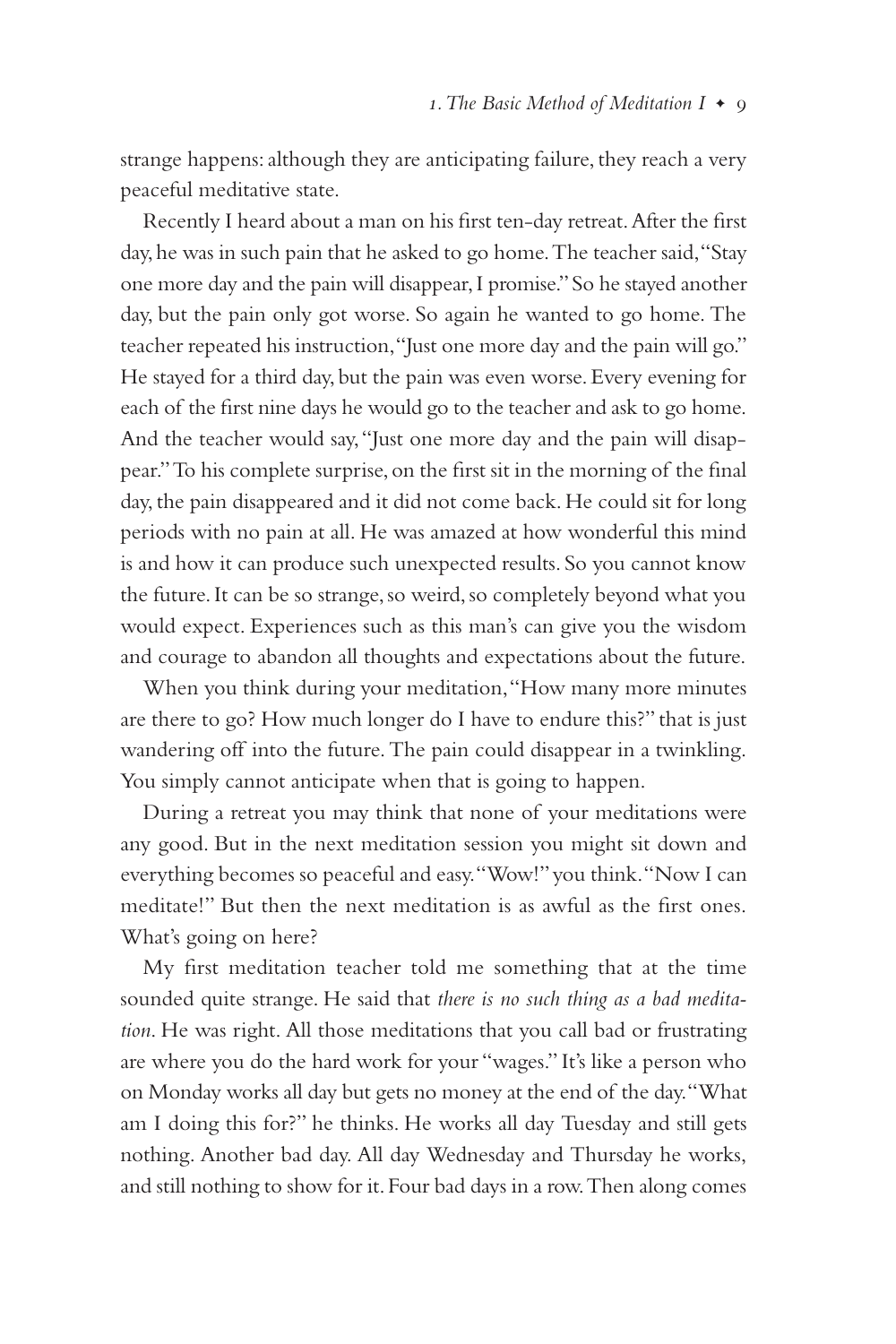Friday. He does exactly the same work as before, and at the end of the day the boss gives him his wages. Wow! Why can't every day be a payday?

Why can't every meditation be a payday? Do you understand the simile? During the difficult meditations you build up your credit, the reason for your success. In the hard meditations you build up your strength, which creates the momentum for peace. Then when there is enough credit, the mind goes into a good meditation, and it is a payday. But you must remember that it was in the so-called bad meditations that most of the work was done.

#### *The Past and Future Are Burdens*

In one retreat that I gave, during an interview a woman told me that she had been angry with me all day, but for two different reasons. In her early meditations she was having a difficult time and was angry with me for not ringing the bell to end the meditation early enough. In the later meditations she got into beautiful, peaceful states and was angry with me for ringing the bell too soon. The sessions were all the same length, exactly one hour.

When you anticipate the future by thinking, "How many more minutes until the bell rings?" you torture yourself. So be very careful not to pick up the heavy burden of "How many more minutes to go?" or "What should I do next?" If that is what you are thinking, you are not paying attention to what is happening now.You are asking for trouble. You are not doing the meditation.

In this stage of meditation keep your attention right in the present moment, to the point where you don't even know what day it is or what time it is. Morning? afternoon?—don't know! All you know is what moment it is *right now*. In this way, you arrive at this beautiful "monastery time,"where you are just meditating in the moment.You're not aware of how many minutes have gone or how many remain. You cannot even remember what day it is.

Once as a young monk in Thailand,I had actually forgotten what year it was! It is marvelous to live in the realm that is timeless, a realm so much more free than the time-driven world we usually live in. In the timeless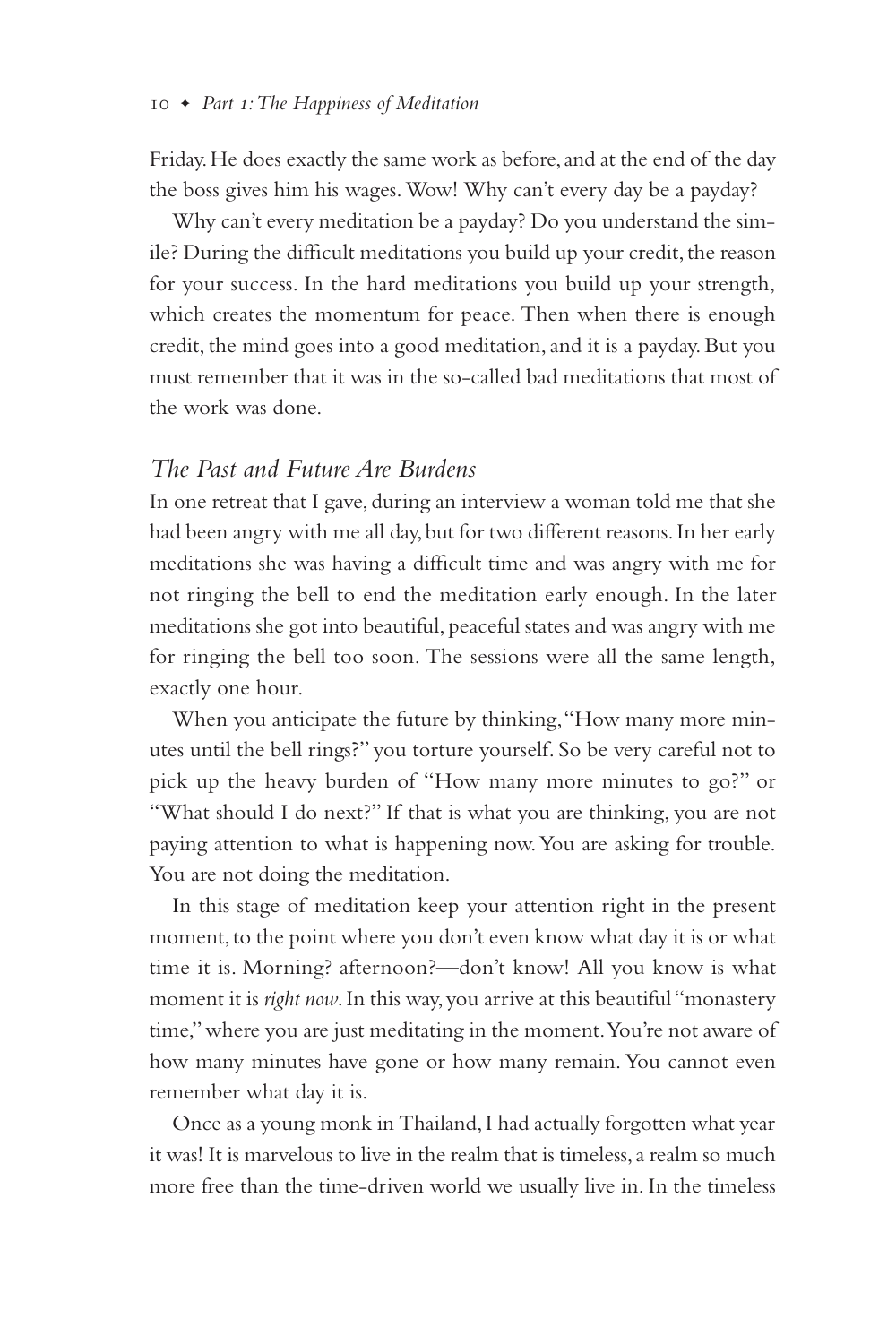realm, you experience *this* moment—just as all wise beings have been experiencing *this* moment for thousands of years. You have arrived at the reality of now.

The reality of now is magnificent and awesome.When you have abandoned all past and all future, it is as if you have come alive.You are here. You are mindful. This is the first stage of meditation, just this mindfulness sustained only in the present. Reaching this stage, you have done a great deal.You have let go of the first burden that stops deep meditation. So it is important to put forth a lot of effort to make this first stage strong, firm, and well established.

### **Stage Two: Silent Present-Moment Awareness**

In the introduction I outlined the goal of this meditation: beautiful silence, stillness, and clarity of mind pregnant with the most profound insights.You have let go of the first burden that stops deep meditation. Now you should proceed to the even more beautiful and truthful silence of the mind.

#### *Silence Means No Commentary*

In discussing stage two it is helpful to clarify the difference between experiencing the silent awareness of the present moment and thinking about it. The simile of watching a tennis match on TV helps.You may notice that two matches are occurring simultaneously: the match that you see on the screen and the match that you hear being described by the commentator. The commentary is often biased. If an Australian is playing an American, for example, an Australian sportscaster is likely to provide a very different commentary from an American one.In this simile,watching the TV screen with no commentary stands for silent awareness in meditation, and paying attention to the commentary stands for thinking about it.You should realize that you are much closer to truth when you observe without commentary, when you experience just the silent awareness of the present moment.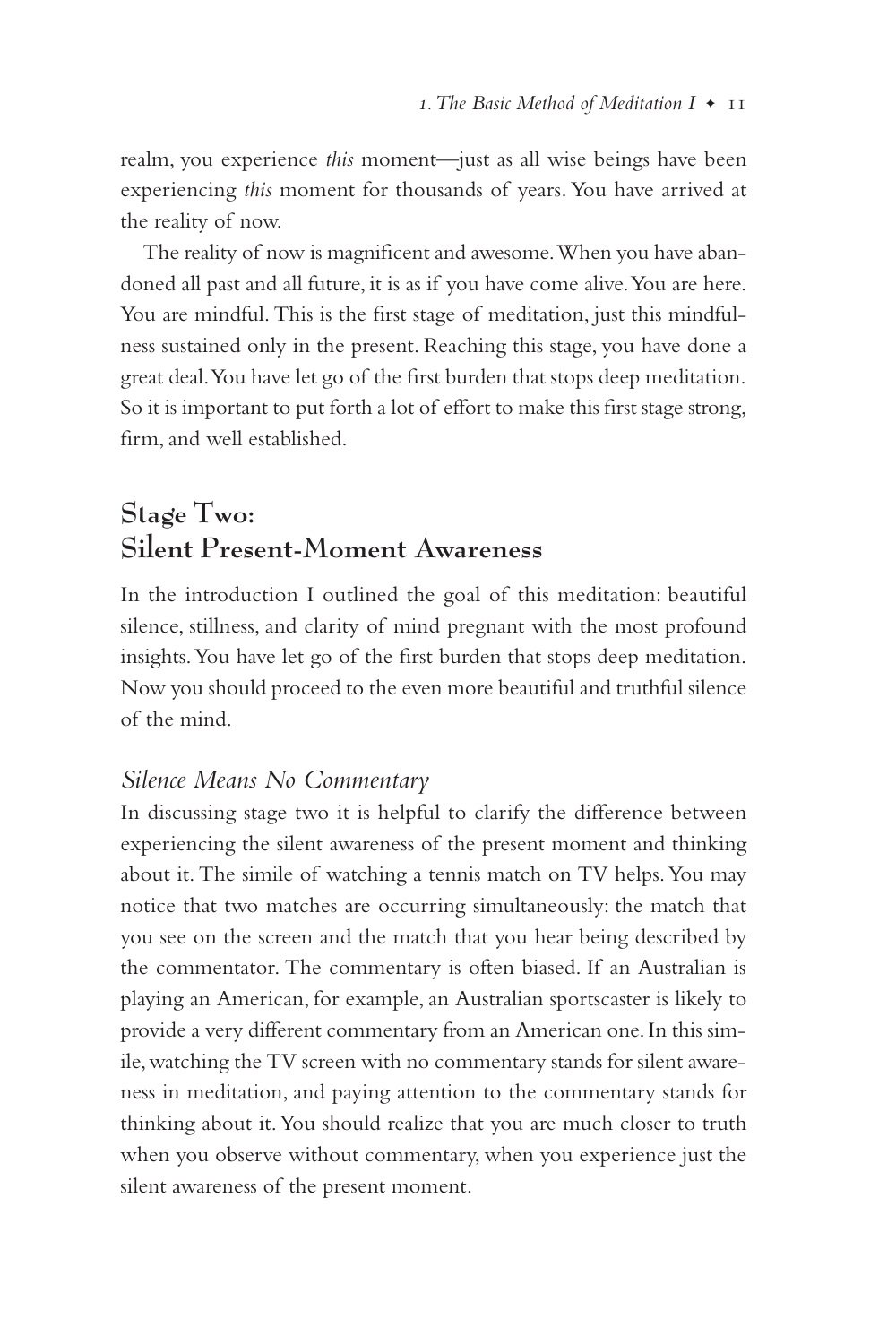#### 12 **✦** *Part 1:The Happiness of Meditation*

Sometimes we assume it is through the inner commentary that we know the world. Actually, that inner speech does not know the world at all. It is the inner speech that spins the delusions that cause suffering. Inner speech causes us to be angry with our enemies and to form dangerous attachments to our loved ones. Inner speech causes all of life's problems. It constructs fear and guilt, anxiety and depression. It builds these illusions as deftly as the skillful actor manipulates the audience to create terror or tears.So if you seek truth,you should value silent awareness and, when meditating, consider it more important than any thought.

It is the high value that one gives to one's own thoughts that is the main obstacle to silent awareness. Wisely removing the importance that one gives to thinking, and realizing the greater accuracy of silent awareness, opens the door to inner silence.

An effective way to overcome the inner commentary is to develop a refined present-moment awareness.You watch every moment so closely that you simply don't have the time to comment about what has just happened. A thought is often an opinion on what has just happened: "That was good.""That was gross.""What was that?" All of these comments are about the previous experience.When you are noting or making a comment about an experience that has just passed, you are not paying attention to the experience that has just arrived.You are dealing with old visitors and neglecting the new arrivals.

To develop this metaphor, imagine your mind to be a host at a party, meeting the guests as they come in the door. If one guest comes in and you start talking with this person about this or that, then you are not doing your duty of paying attention to every guest who enters. Since a guest comes in the door every moment, you must greet each one and then immediately greet the next.You cannot afford to engage even in the shortest conversation with any guest, since this would mean missing the one coming in next. In meditation, experiences come one by one through the doors of our senses into the mind. If you greet one experience with mindfulness and then start a conversation with it, you will miss the next experience following right behind.

When you are perfectly in the moment with every experience, with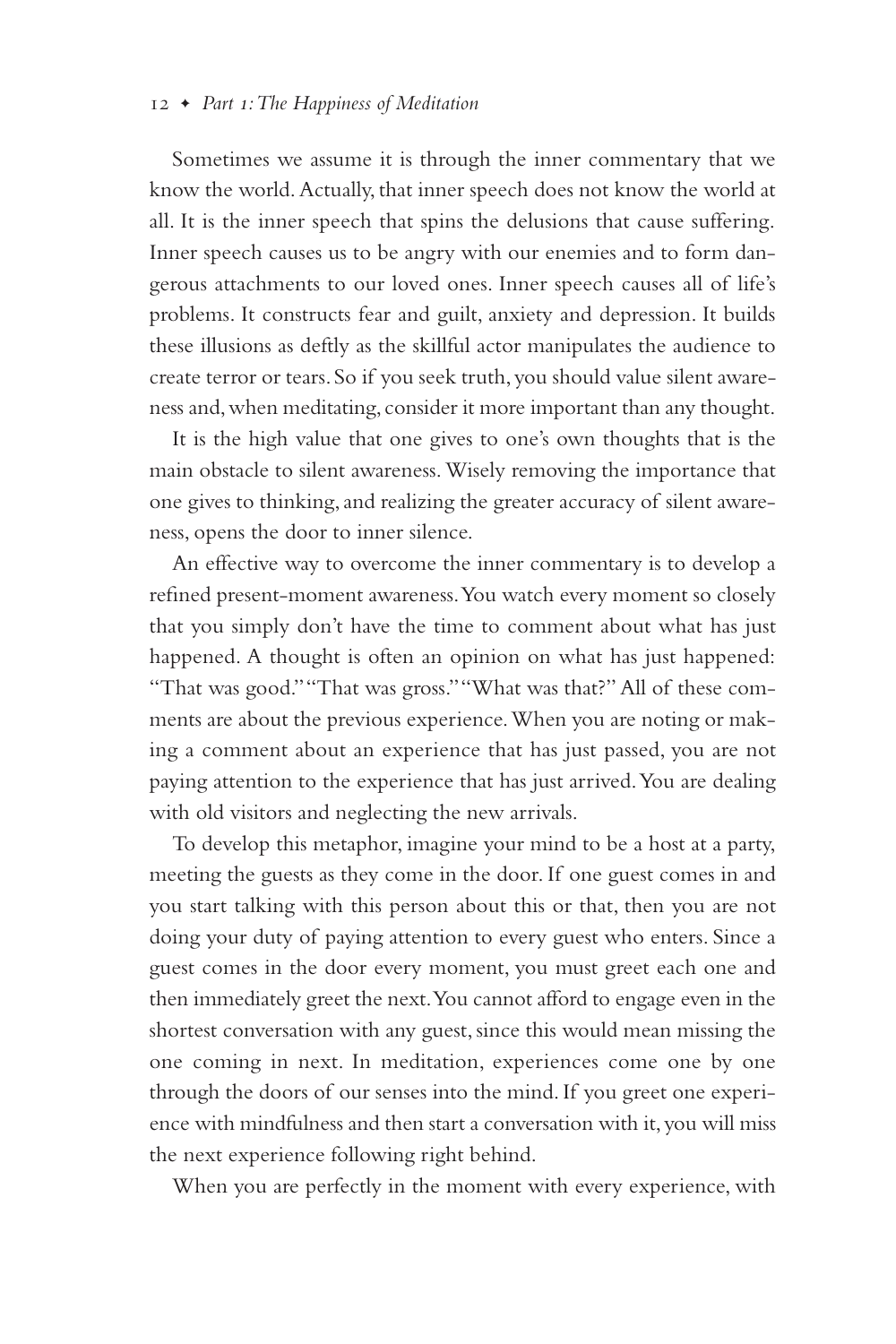every guest that comes into your mind, then you simply do not have the space for inner speech. You cannot chatter to yourself because you are completely taken up with mindfully greeting everything just as it arrives. This is refining present-moment awareness to the level that it becomes silent awareness of the present in every moment.

In developing inner silence you are giving up another great burden. It is as if you have been carrying a heavy rucksack on your back for thirty or fifty years continuously,and during that time you have wearily trudged for many,many miles.Now you have had the courage and found the wisdom to take that rucksack off and put it on the ground for a while.You feel so immensely relieved, so light, and so free, now that you are unburdened.

Another useful technique for developing inner silence is recognizing the space between thoughts, or between periods of inner chatter.Attend closely with sharp mindfulness when one thought ends and before another thought begins—*there!* That is silent awareness! It may be only momentary at first, but as you recognize that fleeting silence you become accustomed to it. And as you become accustomed to it, the silence lasts longer. You begin to enjoy the silence, once you have found it at last, and that is why it grows. But remember, silence is shy. If silence hears you talking about her, she vanishes immediately!

#### *Silence Is Delightful*

It would be marvelous for each one of us if we could abandon all inner speech and abide in silent awareness of the present moment long enough to realize how delightful it is.Silence is so much more productive of wisdom and clarity than thinking.When one realizes that, silence becomes more attractive and important. The mind inclines toward it, seeks it out constantly, to the point where it engages in the thinking process only if it is really necessary, only if there is some point to it. Once we have realized that most of our thinking is really pointless, that it gets us nowhere and only gives us headaches, we gladly and easily spend much time in inner quiet. This second stage of the meditation, then, is *silent presentmoment awareness.* We may want to spend much time developing just these first two stages, because if we can reach this point, we have come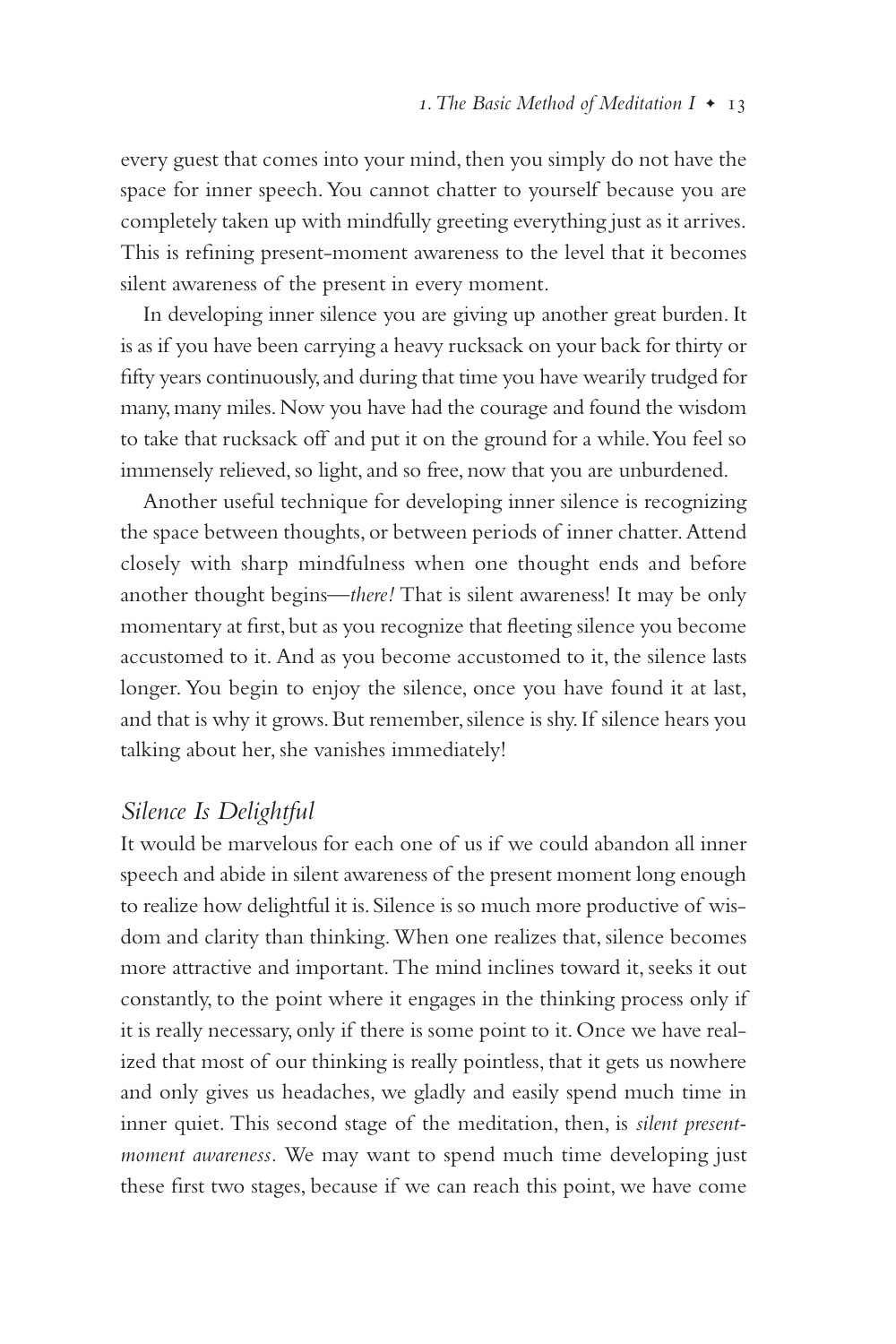a long way indeed in our meditation. In that silent awareness of "just now," we experience much peace, joy, and consequent wisdom.

## **Stage Three: Silent Present-Moment Awareness of the Breath**

If we want to go further, then instead of being silently aware of whatever comes into the mind, we choose silent present-moment awareness of just one thing. That one thing can be the experience of breathing, the idea of loving-kindness *(mettā)*, a colored circle visualized in the mind *(kasina)*, or several other less common focal points for awareness. Here I will describe *silent present-moment awareness of the breath.*

#### *Unity versus Diversity*

Choosing to fix one's attention on one thing is letting go of diversity and moving to its opposite, unity. As the mind begins to unify and sustain attention on just one thing, the experience of peace, bliss, and power increases significantly. Here we discover that the diversity of consciousness is another heavy burden. It is like having six telephones on your desk ringing at the same time.Letting go of this diversity and permitting only one telephone (a private line at that) on your desk is such a relief that it generates bliss.The understanding that diversity is a heavy burden is crucial to being able to focus on the breath.

#### *Careful Patience Is the Fastest Way*

If you have developed silent awareness of the present moment carefully for long periods of time, then you will find it quite easy to turn that awareness onto the breath and follow that breath from moment to moment without interruption. This is because the two major obstacles to breath meditation have already been overcome.The first of these two obstacles is the mind's tendency to go off into the past or future, and the second obstacle is inner speech.This is why I teach the two preliminary stages of present-moment awareness and silent present-moment awareness as a solid preparation for deeper meditation on the breath.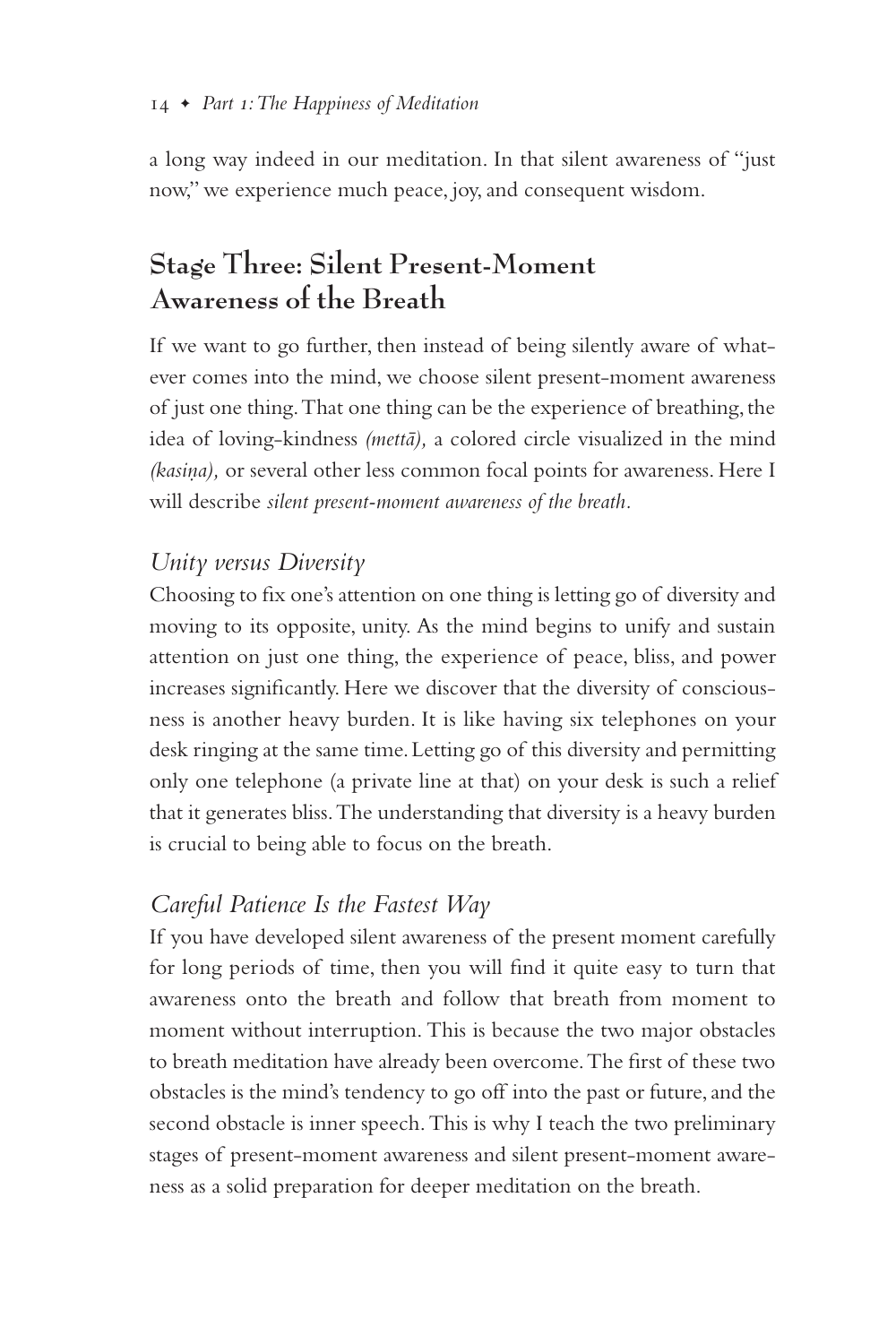It often happens that meditators start breath meditation when their minds are still jumping around between past and future, and when awareness is being drowned out by inner commentary.Without proper preparation they find breath meditation difficult, even impossible, and give up in frustration.They give up because they did not start at the right place. They did not perform the preparatory work before taking up the breath as a focus of their attention. However, if your mind has been well prepared by completing these first two stages, then when you turn to the breath you will be able to sustain your attention on it with ease. If you find it difficult to attend to your breath, this is a sign that you rushed the first two stages. Go back to the preliminary exercises. Careful patience is the fastest way!

#### *It Does Not Matter Where You Watch the Breath*

When you focus on the breath, you focus on the experience of the breath happening now. You experience what the breath is doing, whether it is going in, going out, or is in between. Some teachers say to watch the breath at the tip of the nose, some say to watch it at the abdomen, and some say to move it here and then move it there. I have found through experience that it does not matter where you watch the breath. In fact it is best not to locate the breath anywhere. If you locate the breath at the tip of your nose then it becomes "nose awareness," not breath awareness, and if you locate it at your abdomen then it becomes "abdomen awareness." Just ask yourself right now:"Am I breathing in or breathing out? How do I know?" There! The experience that tells you what the breath is doing, that is what you focus on. Let go of the concern about where this experience is located. Just focus on the experience itself.

#### *The Tendency to Control Breathing*

A common problem at this stage is the tendency to control the breathing, and this makes the breathing uncomfortable. To overcome this difficulty, imagine that you are just a passenger in a car looking through the window at your breath.You are not the driver, nor a backseat driver.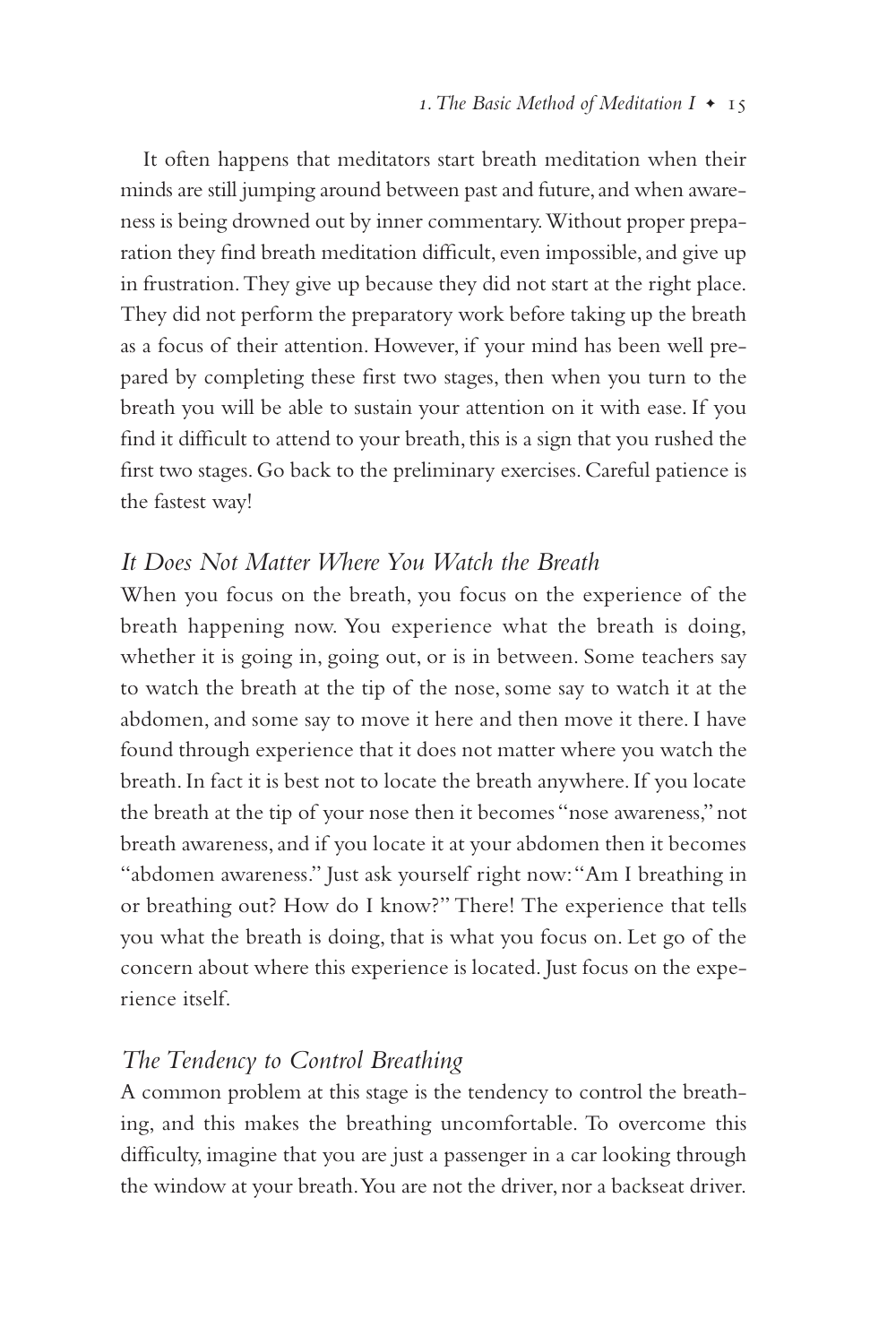So stop giving orders, let go, and enjoy the ride. Let the breath do the breathing and simply watch.

When you know the breath is going in or going out for about one hundred breaths in a row, not missing one, then you have achieved what I call the third stage of this meditation, which involves sustained attention on the breath. This again is more peaceful and joyful than the previous stage.To go deeper,you aim next for full sustained attention on the breath.

### **Stage Four: Full Sustained Attention on the Breath**

The fourth stage occurs when your attention expands to take in every single moment of the breath. You know the in-breath at the very first moment, when the first sensation of inbreathing arises. Then you observe as those sensations develop gradually through the whole course of one in-breath, not missing even a moment of the in-breath. When that inbreath finishes, you know that moment.You see in your mind that last movement of the in-breath. You then see the next moment as a pause between breaths, and then many more moments of pause until the outbreath begins.You see the first moment of outbreathing and each subsequent sensation as the out-breath evolves, until the out-breath disappears when its function is complete. All this is done in silence and in the present moment.

#### *Getting Out of the Way*

You experience every part of each in-breath and out-breath continuously for many hundred breaths in a row. That is why this stage is called full sustained attention on the breath.You cannot reach this stage through force, through holding or gripping. You can attain this degree of stillness only by letting go of everything in the entire universe except for this momentary experience of the breath happening silently. Actually "you" do not reach this stage, the mind does. The mind does the work itself. The mind recognizes this stage to be a very peaceful and pleasant place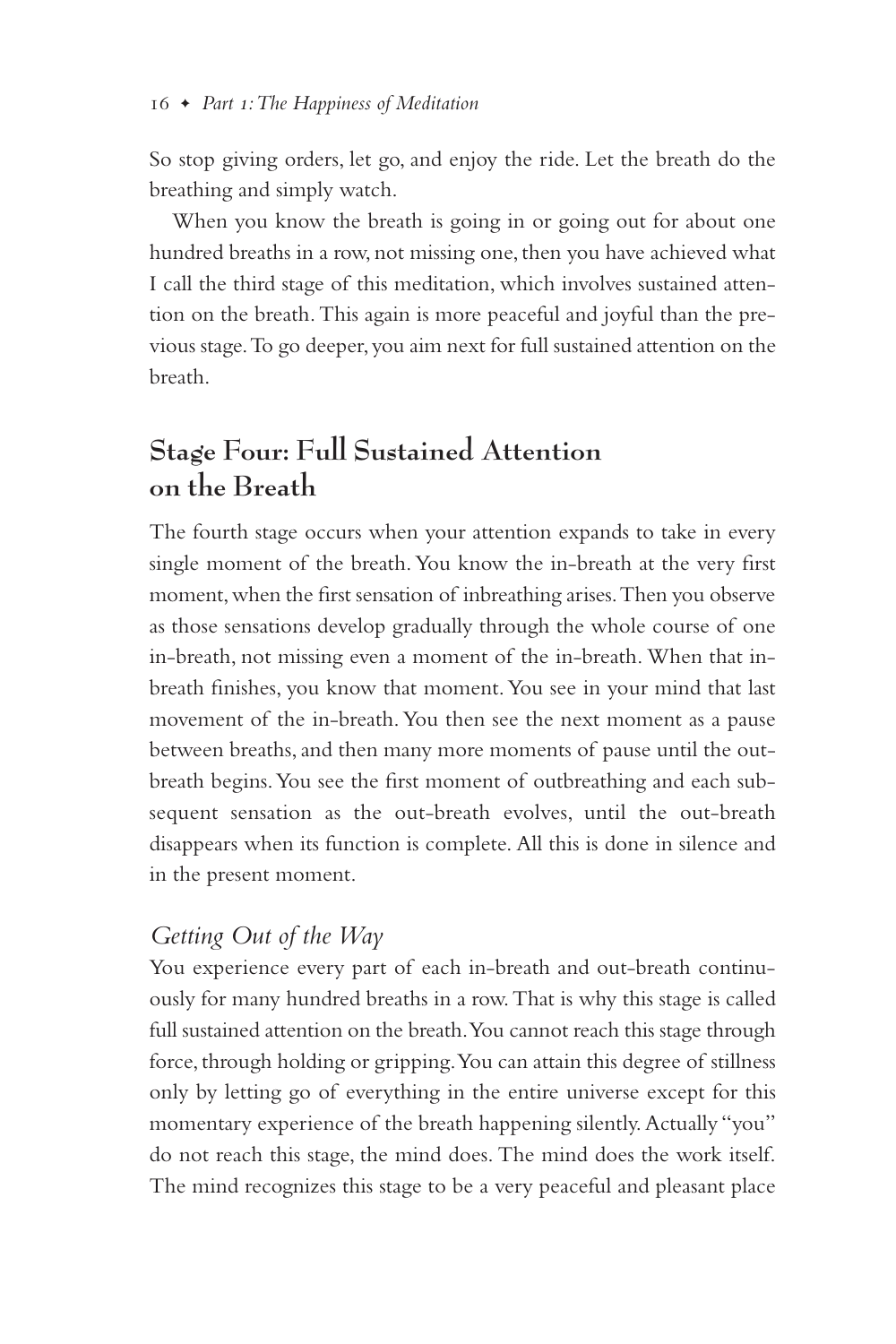to abide, just being alone with the breath. This is where the doer, the major part of one's ego, starts to disappear.

One finds that progress happens effortlessly at this stage of meditation. We just have to get out of the way, let go, and watch it all happen. The mind will automatically incline, if we only let it, toward this very simple, peaceful, and delicious unity of being alone with one thing, just being with the breath in each and every moment. This is the unity of mind, the unity in the moment, the unity in stillness.

#### *The Beginning of the Beautiful Breath*

The fourth stage is what I call the "springboard" of meditation, because from it one may dive into the blissful states. When we simply maintain this unity of consciousness by not interfering, the breath will begin to disappear.The breath appears to fade away as the mind focuses instead on what is at the center of the experience of breath, which is awesome peace, freedom, and bliss.

At this stage I introduce the term "beautiful breath." Here the mind recognizes that this peaceful breath is extraordinarily beautiful. We are aware of this beautiful breath continuously, moment after moment, with no break in the chain of experience.We are aware only of the beautiful breath, without effort and for a very long time.

Now as I will explain further in the next chapter, when the breath disappears,all that is left is "the beautiful."Disembodied beauty becomes the sole object of the mind.The mind is now taking the mind as its own object. We are no longer aware of the breath, body, thought, sound, or outside world. All that we are aware of is beauty, peace, bliss, light, or whatever our perception will later call it. We are experiencing only beauty, continuously, effortlessly, with *nothing* being beautiful! We have long ago let go of chatter, let go of descriptions and assessments. Here the mind is so still that it cannot say anything. One is just beginning to experience the first flowering of bliss in the mind.That bliss will develop, grow, and become very firm and strong. And then one may enter into those states of meditation called the *jhanas*.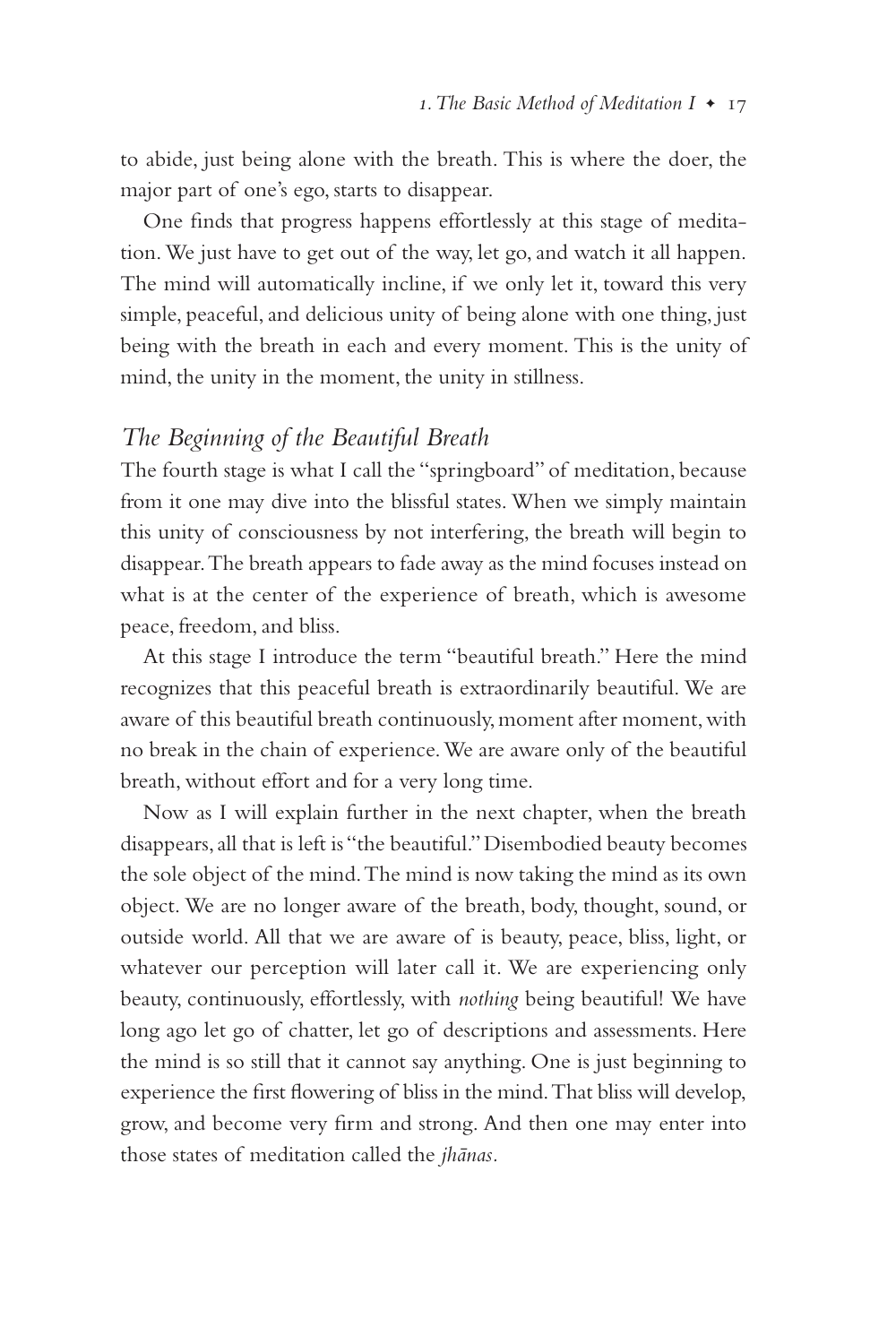#### 18 **✦** *Part 1:The Happiness of Meditation*

I have described the first four stages of meditation. Each stage must be well developed before going on to the next. Please take a lot of time with these four initial stages, making them all firm and stable before proceeding.You should be able to maintain with ease the fourth stage, full sustained attention on the breath, during every moment of the breath without a single break for two or three hundred breaths in succession. I am not saying you should count the breaths during this stage; I am just giving an indication of the approximate span of time that one should be able to stay in stage four before proceeding further. In meditation, as I indicated earlier, careful patience is the fastest way!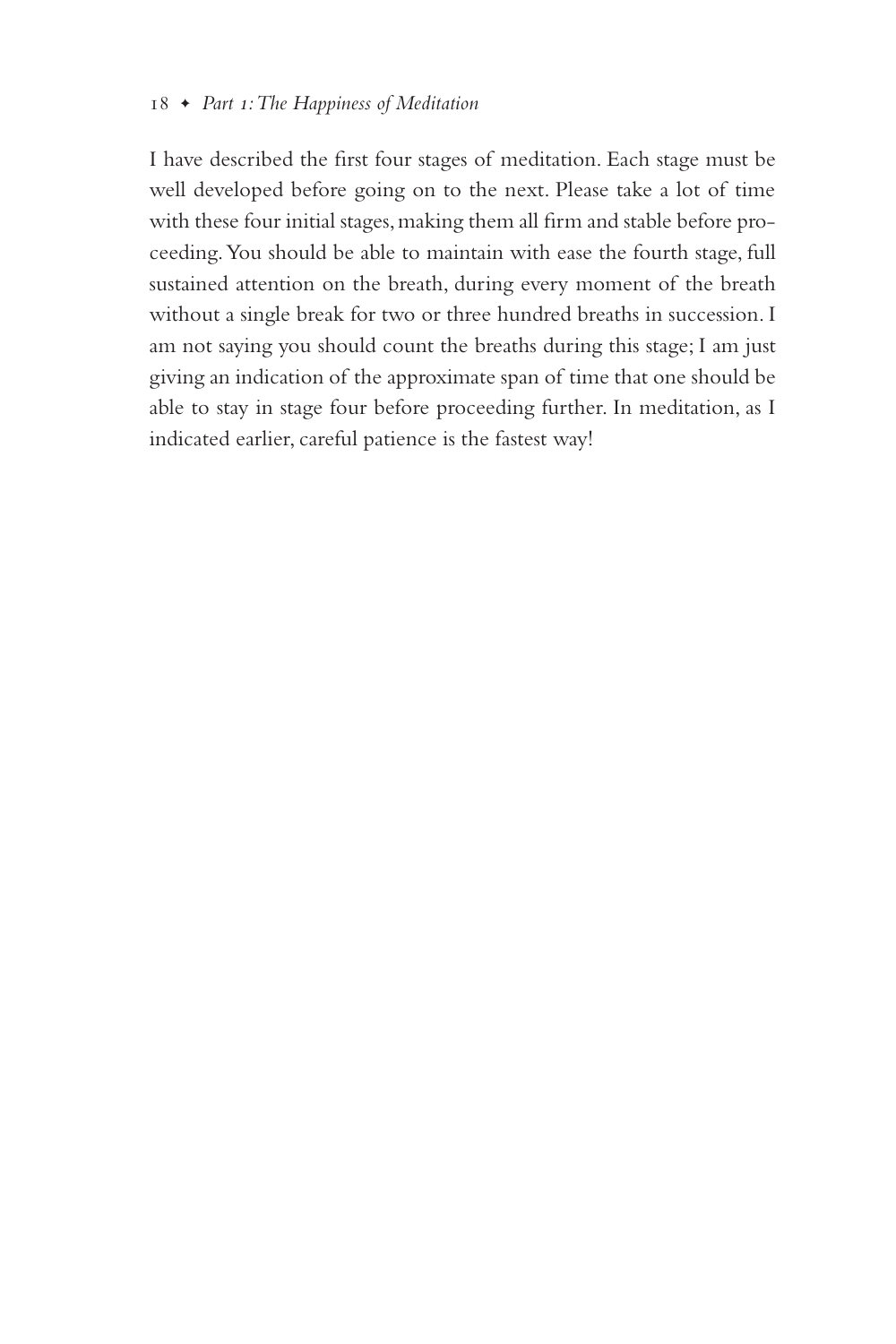## **The Basic Method of Meditation II**

IN THIS CHAPTER we will consider three more advanced stages of meditation: stage five, full sustained attention on the beautiful n this chapter we will consider three more advanced stages of breath; stage six, experiencing the beautiful nimitta; and stage seven, jhāna.

## **Stage Five: Full Sustained Attention on the Beautiful Breath**

The fifth stage is called *full sustained attention on the beautiful breath.* Often this stage flows naturally and seamlessly from the previous stage.As briefly discussed in the previous chapter,when one's full attention rests easily and continuously on the experience of breathing with nothing interrupting the even flow of awareness, the breath calms down. It changes from a coarse, ordinary breath to a very smooth and peaceful "beautiful breath." The mind recognizes this beautiful breath and delights in it. It experiences a deepening of contentment. It is happy just to be watching this beautiful breath, and it does not need to be forced.

#### *Do Nothing*

**✦✦✦**

"You" do not do anything. If you try to do something at this stage, you will disturb the whole process. The beauty will be lost. It's like landing on a snake's head in the game of snakes and ladders—you must go back many squares. From this stage of meditation on, the doer has to disappear.You are just a knower, passively observing.

A helpful trick at this stage is to break the inner silence for a moment and gently say to yourself:"calm."That's all.At this stage of the meditation,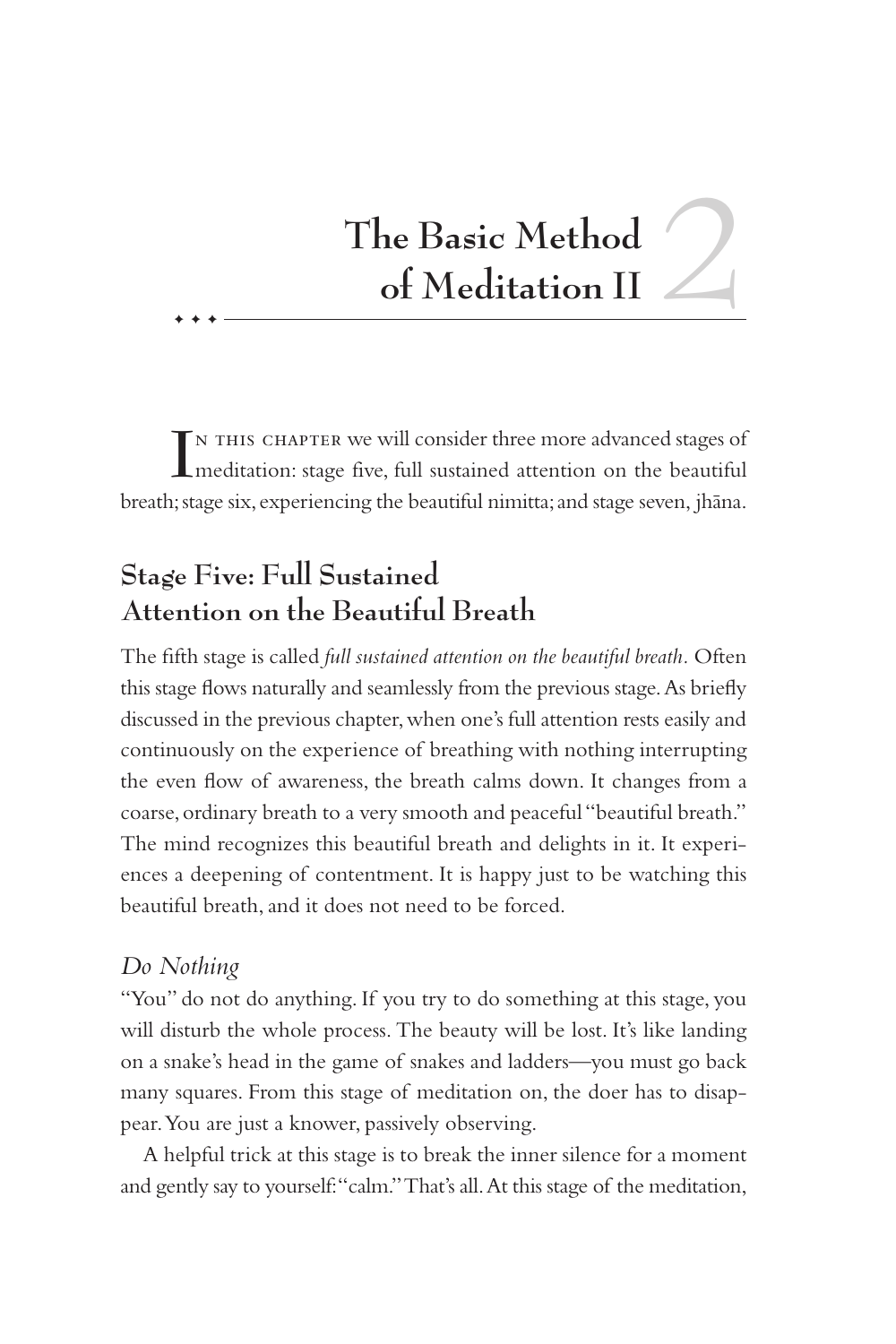the mind is usually so sensitive that just a little nudge causes it to follow the instruction obediently. The breath calms down and the beautiful breath emerges.

When we are passively observing the beautiful breath in the moment, the perception of "in" (breath) or "out" (breath), or the beginning, middle, or end of a breath, should be allowed to disappear. All that remains will be the experience of the beautiful breath happening now.The mind is not concerned with what part of its cycle the breath is in or where in the body it occurs. Here we are simplifying the object of meditation. We are experiencing breath in the moment, stripped of all unnecessary details.We are moving beyond the duality of "in" and "out" and are just aware of a beautiful breath that appears smooth and continuous, hardly changing at all.

Do absolutely nothing and see how smooth, beautiful, and timeless the breath can be. See how calm you can allow it to be. Take time to savor the sweetness of the beautiful breath—ever calmer, ever sweeter.

#### *Only "the Beautiful" Is Left*

Soon the breath will disappear, not when you want it to but when there is enough calm, leaving only the sign of "the beautiful."

A well-known passage from English literature might help clarify the experience of one's breath disappearing. In Lewis Carroll's *Alice in Wonderland*, <sup>4</sup> Alice is startled to see the Cheshire Cat sitting on a bough of a nearby tree and grinning from ear to ear. Like all the strange creatures in Wonderland, the Cheshire Cat has the eloquence of a politician. Not only does the cat get the better of Alice in the ensuing conversation, but it also suddenly disappears and then, without warning, just as suddenly reappears.

Alice said,"…and I wish you wouldn't keep appearing and vanishing so suddenly: you make one quite giddy!"

"All right," said the Cat; and this time it vanished quite slowly, beginning with the end of the tail, and ending with the grin, which remained some time after the rest of it had gone.

"Well! I've often seen a cat without a grin," thought Alice;"but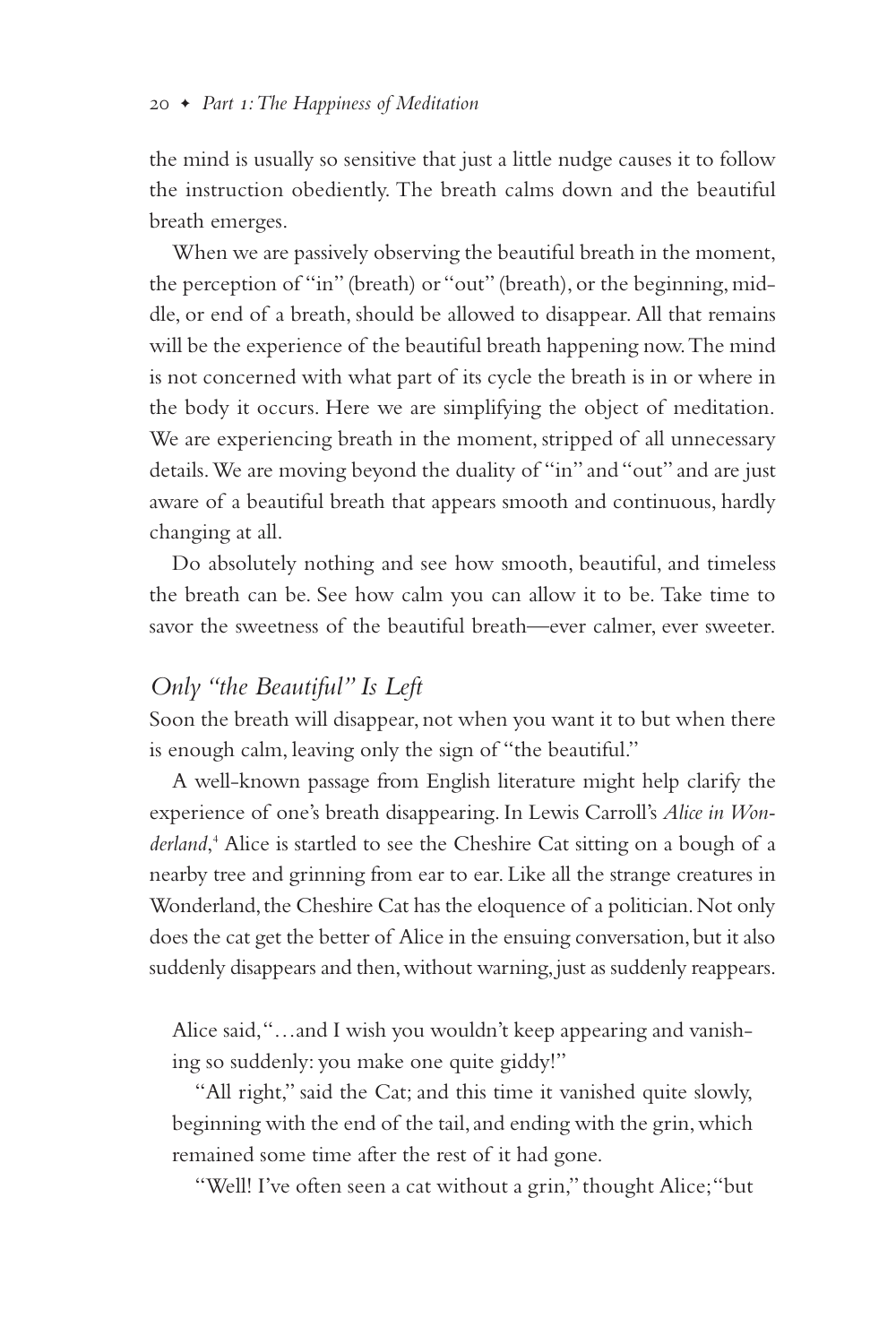a grin without a cat! It's the most curious thing I ever saw in all my life!"

This story is an eerily accurate analogy for the meditation experience. Just as the Cheshire Cat disappeared and left only its grin, so the meditator's body and breath disappear, leaving only the beautiful. For Alice, it was the most curious thing she ever saw in all her life. For the meditator it is also strange, to clearly experience a free-floating beauty with nothing to embody it, not even a breath.

The beautiful, or more precisely the sign of the beautiful, is the next stage on this meditation path. The Pali word for "sign" is *nimitta*. So this next stage is called "experiencing the beautiful nimitta."

#### **Stage Six: Experiencing the Beautiful Nimitta**

This sixth stage is achieved when one lets go of the body, thought, and the five senses (including the awareness of the breath) so completely that only a beautiful mental sign, a nimitta, remains.

This pure mental object is a real object in the landscape of the mind *(citta),* and when it appears for the first time, it is extremely strange. One simply has not experienced anything like it before. Nevertheless, the mental activity we call perception searches through its memory bank of life experiences for something even a little bit similar. For most meditators, this disembodied beauty, this mental joy, is perceived as a beautiful light. Some see a white light, some a golden star, some a blue pearl, and so on. But it is not a light. The eyes are closed, and the sight consciousness has long been turned off. It is the mind consciousness freed for the first time from the world of the five senses. It is like the full moon here standing for the radiant mind, coming out from behind the clouds here standing for the world of the five senses. It is the mind manifesting —it is not a light, but for most it appears as a light. It is perceived as a light because this imperfect description is the best that perception can offer.

For other meditators, perception chooses to describe this first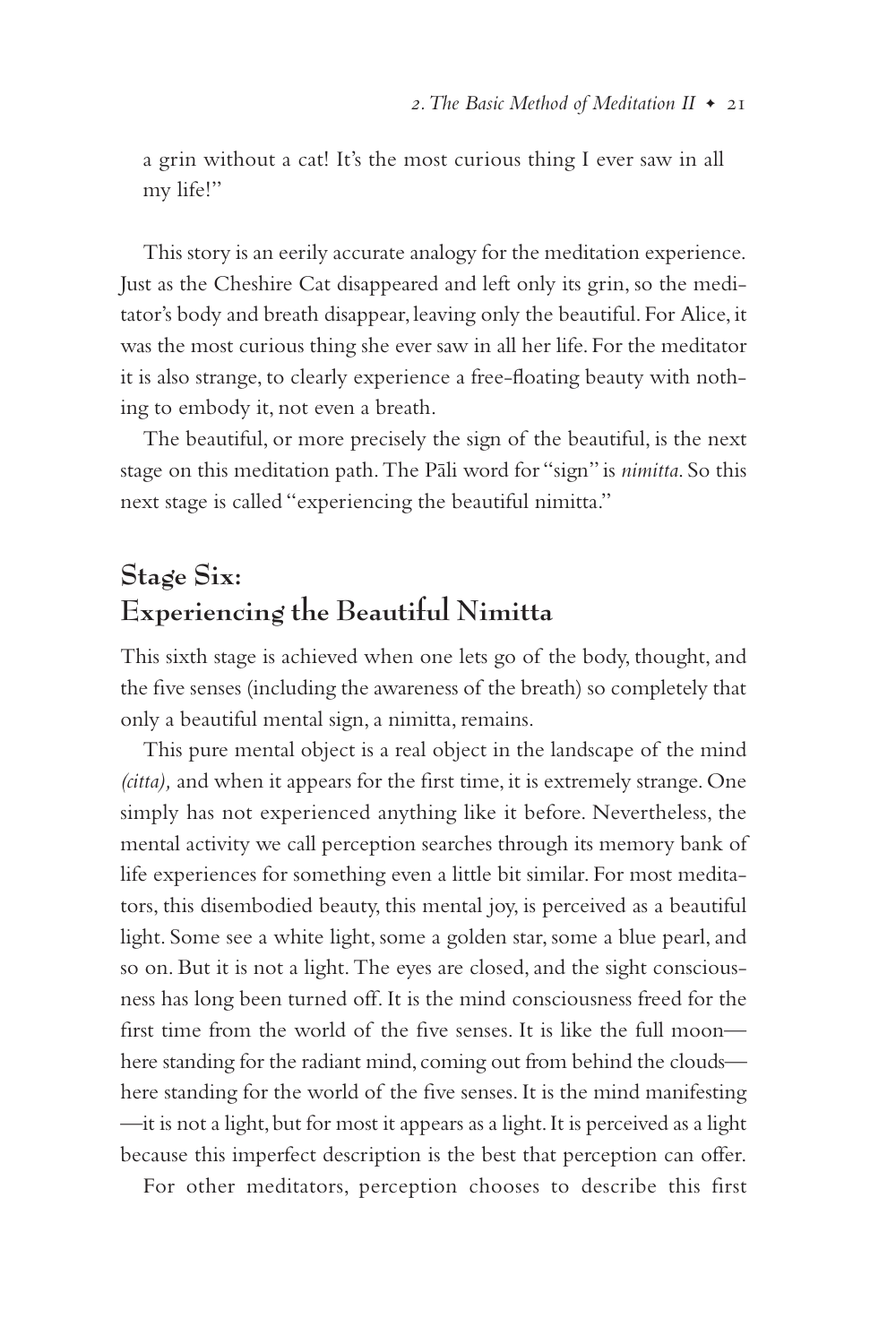#### 22 **✦** *Part 1:The Happiness of Meditation*

appearance of mind in terms of a physical sensation such as intense tranquillity or ecstasy.Again,the body consciousness (that which experiences pleasure and pain, heat and cold, and so on) has long since closed down, so this is not a physical feeling. It is just perceived as being similar to pleasure. Although some meditators experience sensations while others see light, the important fact is that they are all describing the same phenomenon. They all experience the same pure mental object, and these different details are added by their different perceptions.

#### *The Qualities of a Nimitta*

One can recognize a nimitta by the following six features: (1) it appears only after the fifth stage of the meditation, after the meditator has been with the beautiful breath for a long time; (2) it appears when the breath disappears;  $(3)$  it comes only when the external five senses of sight, hearing, smell, taste, and touch are completely absent; (4) it manifests only in the silent mind,when descriptive thought (inner speech) is totally absent; (5) it is strange but powerfully attractive; and (6) it is a beautifully simple object. I mention these features so that you may distinguish real nimittas from imaginary ones.

Sometimes when the nimitta first arises it may appear dull. In this case, one should immediately go back to the previous stage of the meditation, full sustained attention on the beautiful breath. One has moved to the nimitta too soon.Sometimes the nimitta is bright but unstable, flashing on and off like a lighthouse beacon and then disappearing.This too shows that the meditator has left the beautiful breath too early.One must be able to sustain one's attention on the beautiful breath with ease for a long, long time before the mind is capable of maintaining clear attention on the far more subtle nimitta. So you should train the mind on the beautiful breath.Train it patiently and diligently.Then when it is time to go on to the nimitta, it will be bright, stable, and easy to sustain.

#### *Letting Go*

The main reason why the nimitta can appear dull is that the depth of contentment is too shallow.You are still wanting something.Usually you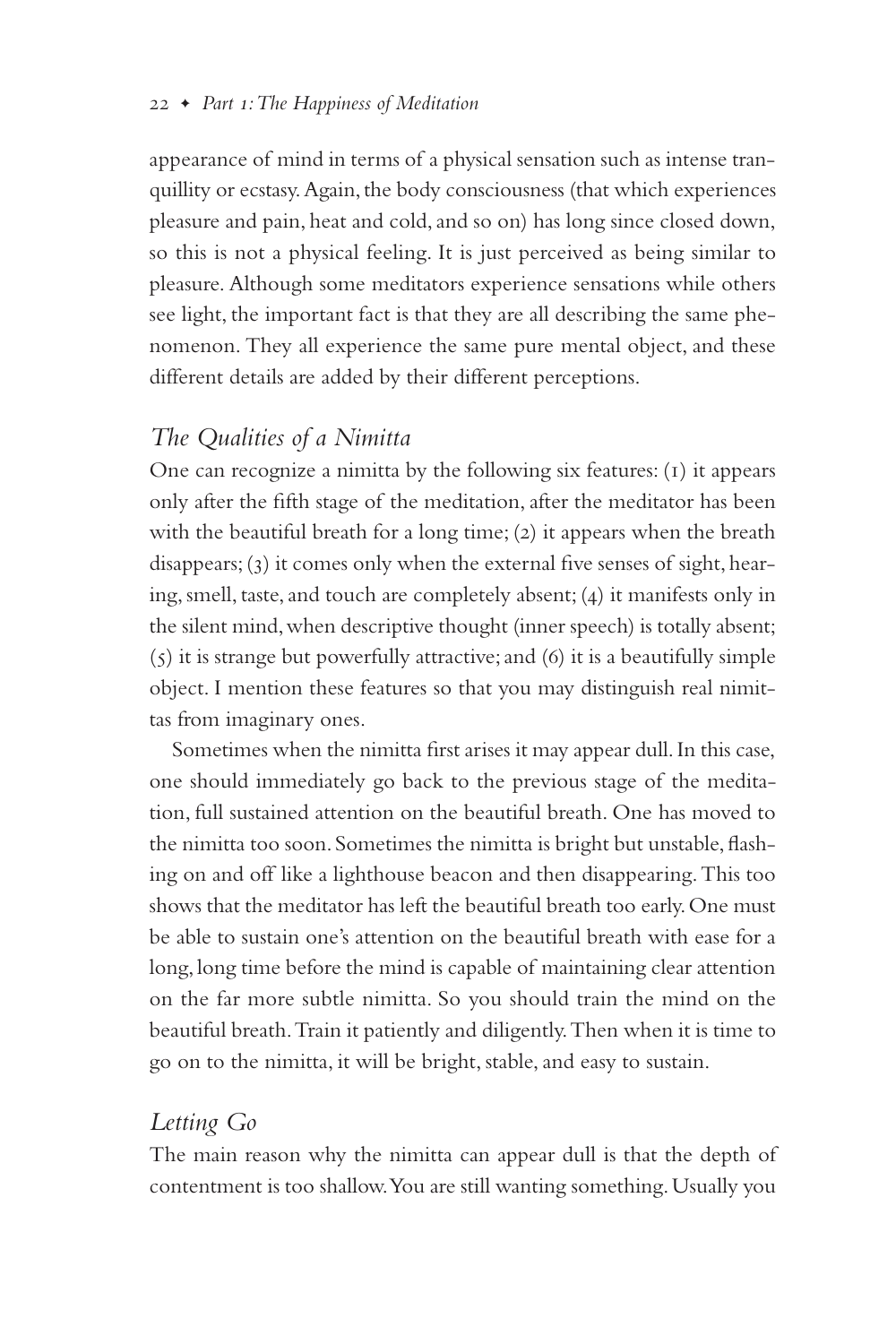want the bright nimitta or you want jhana. Remember—and this is important—jhānas are states of letting go, incredibly deep states of contentment. So give away the hungry mind. Develop contentment on the beautiful breath, and nimittas and jhanas will happen by themselves.

Put another way, the nimitta is unstable because you, the doer, just will not stop interfering. The doer is the controller, the backseat driver, always getting involved where it does not belong and messing everything up. Meditation is a natural process of coming to rest, and it requires you to get out of the way completely. Deep meditation only occurs when you really let go. This means *really* letting go*—*to the point that the process becomes inaccessible to the doer.

A skillful means to achieve such profound letting go is to deliberately offer a gift of confidence to the nimitta.Very gently interrupt the silence for a moment and whisper, inside your mind, that you are giving complete trust to the nimitta, so that the doer can relinquish all control and just disappear. The mind, represented here by the nimitta before you, will then take over the process as you watch.

You do not need to do anything here, because the intense beauty of the nimitta is more than capable of holding your attention without your assistance.Be careful here not to start asking questions like "What is this?" "Is this jhana?""What should I do next?" which all come from the doer trying to get involved again. Questioning disturbs the process.You may assess everything once the journey is over. A good scientist only assesses the experiment at the end, when all the data are in.

There is no need to pay attention to the shape or edges of the nimitta: "Is it round or oval?""Is the edge clear or fuzzy?"These are all unnecessary queries, which just lead to more diversity, more duality of inside and outside, and more disturbance. Let the mind incline where it wants, which is usually to the center of the nimitta*.* The center is where the most beautiful part lies, where the light is most brilliant and pure. Let go and just enjoy the ride as the attention gets drawn right into the center,or as the light expands and envelops you totally.Let the mind merge into the bliss. Then let the seventh stage of this path of meditation, the jhāna, occur.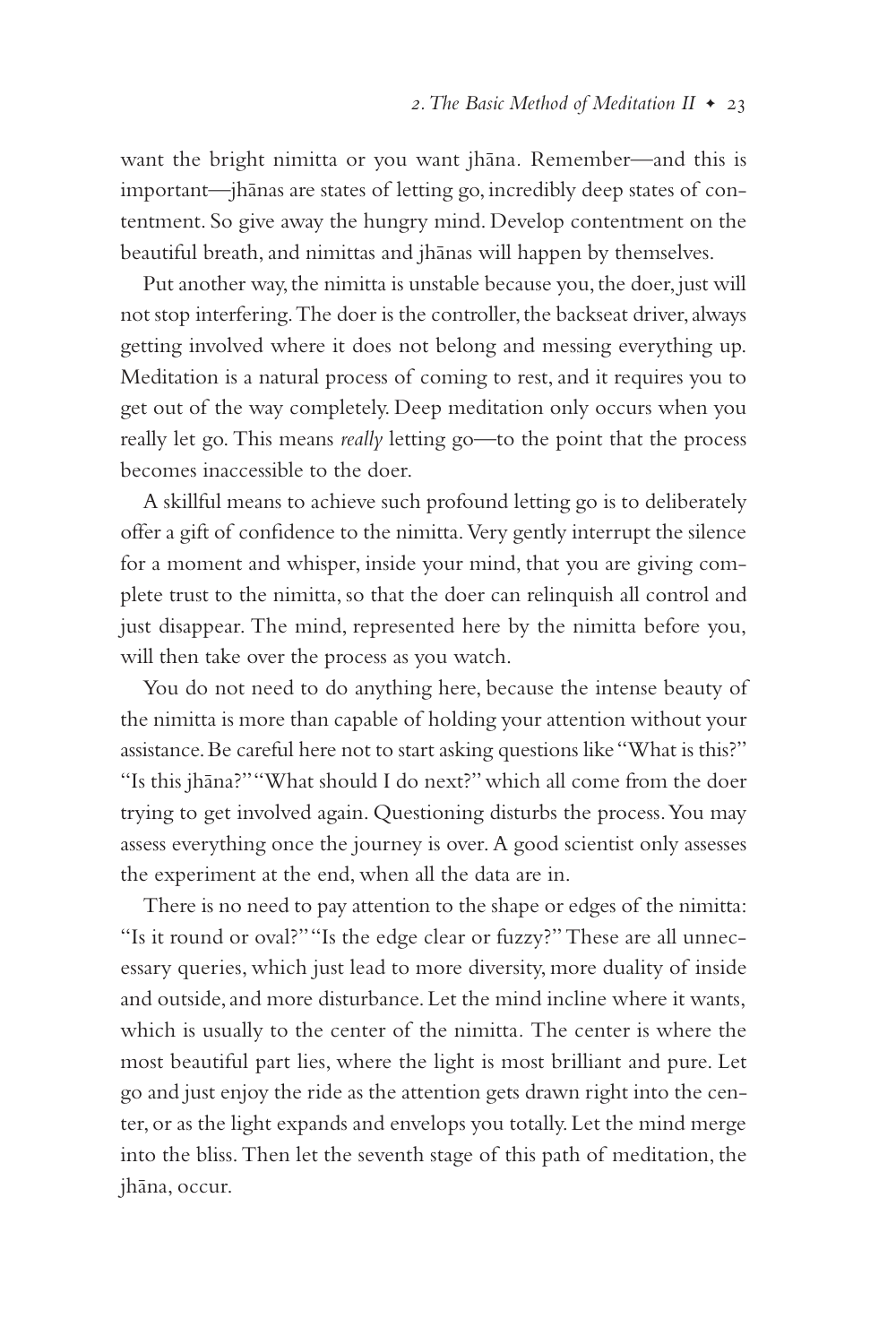#### Stage Seven: Jhāna

There are two common obstacles at the door into jhana: exhilaration and fear. In exhilaration, the mind becomes excited:"Wow, this is it!" If the mind thinks like this, then the jhana is unlikely to happen. This "wow!" response needs to be subdued in favor of absolute passivity.You can leave all the wows until after emerging from the jhana, where they properly belong.

The more likely obstacle, though, is fear. Fear arises from the recognition of the sheer power and bliss of the jhana, or else at the recognition that to go fully inside the jhana something must be left behind—*you!* The doer is silent before entering the jhāna, but it is still there. Inside the jhana, however, the doer is completely gone. Only the knower is still functioning. One is fully aware, but all the controls are now beyond reach. One cannot even form a single thought, let alone make a decision. The will is frozen, and this can be scary for beginners, who have never had the experience of being so stripped of control and yet so fully awake.The fear is of surrendering an essential part of one's identity.

This fear can be overcome through confidence in the Buddha's teachings, and through recognizing and being drawn to the enticing bliss just ahead. The Buddha often said that this bliss of jhana should not be feared but should be followed, developed, and practiced often (e.g., *La˛ukikopama Sutta*, MN 66,21). So before fear arises, offer your full confidence to that bliss, and maintain faith in the Buddha's teachings and the example of the noble disciples. Trust the Dhamma, the Buddha's teachings, and let the jhana warmly embrace you in an effortless, bodiless, ego-less, and blissful experience that will be the most profound of your life. Have the courage to fully relinquish control for a while and experience all this for yourself.

#### *The Qualities of Jhānas*

A jhāna will last a long time. It does not deserve to be called jhāna if it lasts only a few minutes. The higher jhanas usually persist for many hours. Once inside, there is no choice. One will emerge from the jhana only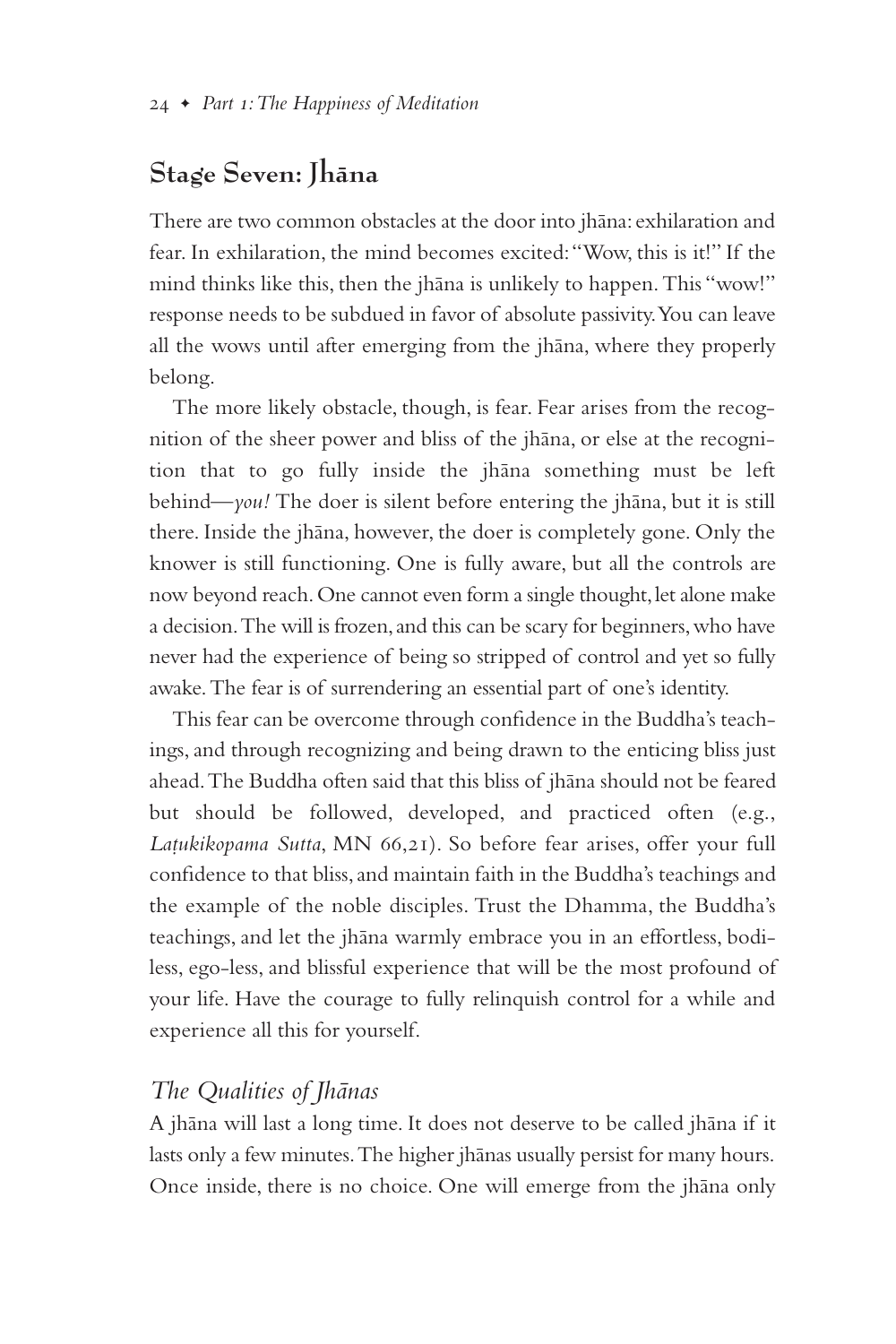when the mind is ready to come out, when the accumulated "fuel" of relinquishment is all used up. Each jhana is such a still and satisfying state of consciousness that its very nature is to persist for a very long time.

Another feature of jhana is that it occurs only after the nimitta is discerned, as described above. Furthermore, one should know that during any jhāna it is impossible to experience the body (e.g., physical pain), hear a sound from outside, or produce any thought—not even a "good" thought.There is just a clear singleness of perception, an experience of nondual bliss that continues unchanging for a very long time. This is not a trance but a state of heightened awareness. I say this so that you may know for yourself whether what you take to be a jhana is real or imaginary.

I will give particular attention to the jhana in chapters 9 through 11.

#### **The Great Vipassana¯ versus Samatha Debate**

Some traditions speak of two types of meditation, insight meditation *(vipassanā)* and calm meditation *(samatha)*. In fact the two are indivisible facets of the same process. Calm is the peaceful happiness born of meditation; insight is the clear understanding born of the same meditation. Calm leads to insight and insight leads to calm.

For those who are misled to conceive of all the instructions offered here as "just samatha practice" (calming) without regard to vipassana (insight), please know that this is neither vipassana nor samatha. It is called bhāvanā (mental development). This method was taught by the Buddha (AN IV,  $125-27$ ; MN  $151$ ,  $13-19$ ) and repeated in the forest tradition of Northeast Thailand, with which my teacher, Ven. Ajahn Chah, was associated. Ajahn Chah often said that samatha and vipassanā cannot be separated, nor can the pair be developed apart from right view, right thought, right moral conduct, and so forth. Samatha and vipassanā, Ajahn Chah said, are like two sides of one hand. In the original Buddhist tradition they are inseparable. Indeed, to make progress in the seven stages of meditation I have described, the meditator needs an understanding and acceptance of the Buddha's teachings, and one's virtue must be pure.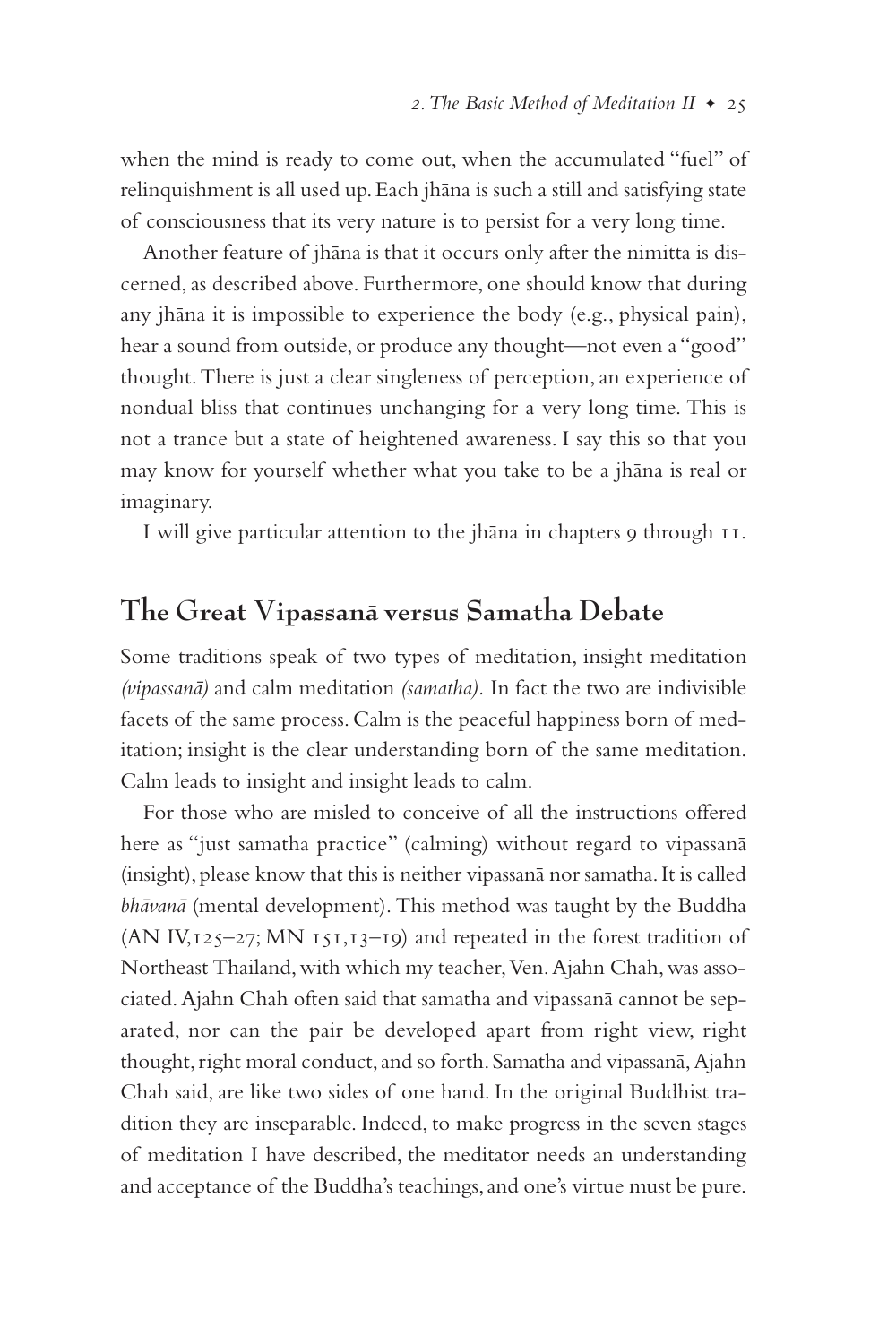#### 26 **✦** *Part 1:The Happiness of Meditation*

Insight meditation is an inherent part of the method of meditation described so far. In particular, this meditation can produce insight or understanding in three important areas: insight into problems affecting daily happiness, insight into the way of meditation, and insight into the nature of "you."

#### *Insight into Problems Affecting Daily Happiness*

When a problem arises—a death, a sickness, some other type of loss, or even a hurtful argument—it is not only painful but confusing. It is like being lost in dense and dangerous jungle.When one is lost in the forest, one should climb to the top of a tall tree or tower and look for a distant landmark, such as a river or road that leads to safety. Having gained perspective and an overview of the situation, confusion vanishes.

In this simile, the jungle stands for the tangled problems of daily life. Climbing to the top of a tower or tree refers to the practice of meditation, which leads to the calm, cool air where insight or perspective is gained. Thus if you have a heavy problem, do not think about it endlessly. Then you are merely wandering around lost in your jungle. Instead, carefully follow the instructions for the method of meditation described in this chapter and the previous one, and you will leave your problem behind. You will rise above your jungle, and from that vantage point you will gain insight into what is to be done.The answer will appear out of the calm.

#### *Insight into the Way of Meditation*

At the end of each meditation session, spend two or three minutes reviewing all that has happened during that session. There is no need to "take notes" (that is, remind oneself to remember) during the meditation, because you will find it easy to remember the important features at the end. Was it peaceful or frustrating? Now ask yourself why.What did you do to experience peace, or what caused the feeling of frustration? If your mind wandered off into fantasy land, was that peaceful and useful? Such reviewing and inquiry *only at the end of the session* generates insight into how to meditate and what meditation is. No one starts out as a perfect meditator.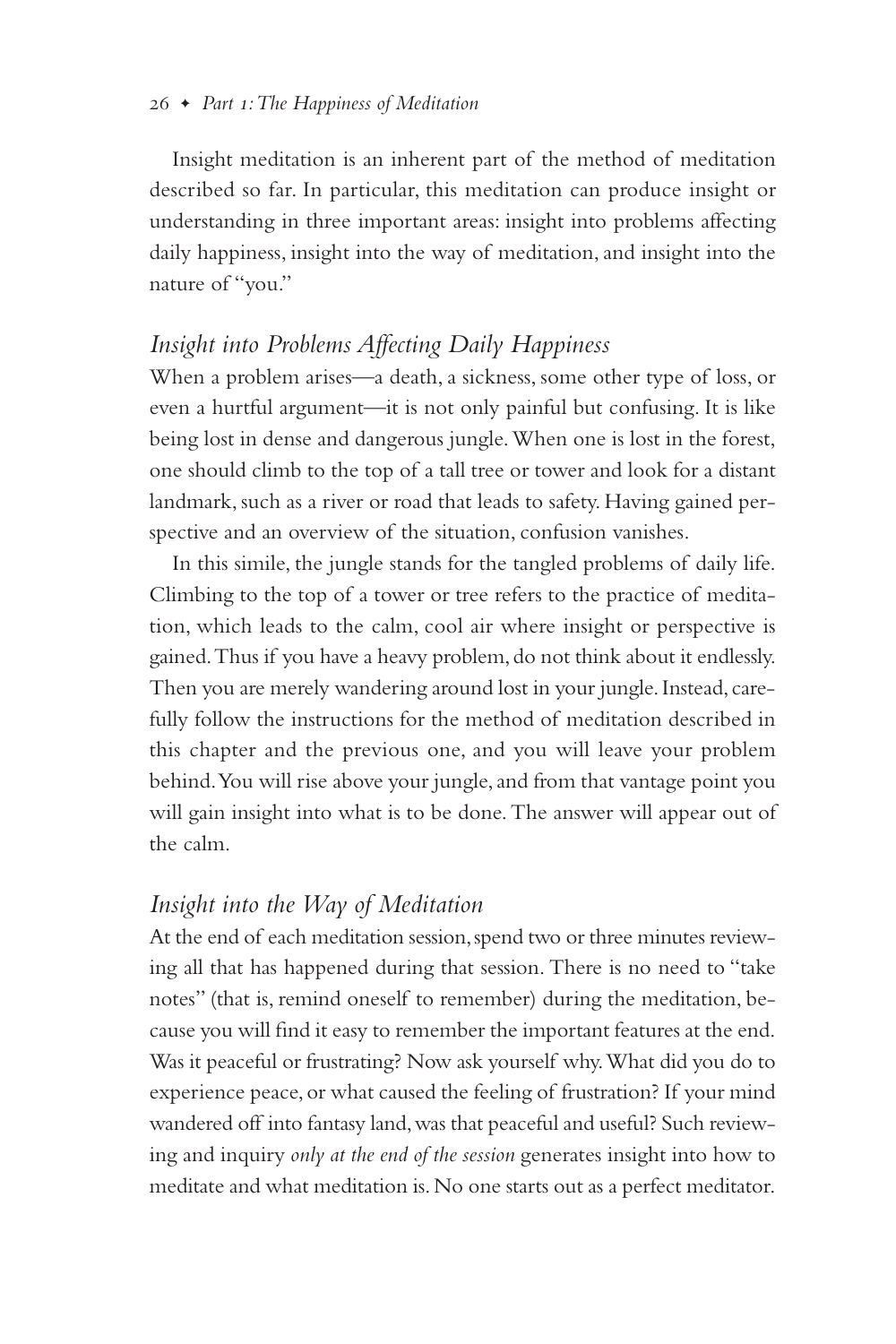The insights gained by reviewing your meditation at the end of each session will deepen your experience of meditation and overcome hindrances. Developing this type of insight into your meditation is important, and I will come back to it in part 2.

Suffice it to say at this point that you need insight to achieve each of the stages I have described. To be able to let go of your thoughts, for example, you need some insight into what "letting go" is. The further you develop these stages, the more profound your insight will be.And if you reach as far as jhāna, then it will change your whole understanding.

By the way, these insights into the way of meditation also work for problems in daily life.This is because the tendencies that create obstacles in meditation are the same clumsy attitudes that cause difficulties in life. Meditation is like a gym in which you develop the powerful mental muscles of calm and insight, which you then use both in further meditation and in daily life to bring happiness and success.

#### *Insight into the Nature of "You"*

The deepest and most elusive insight is into who you really are. This insight is gained not through belief or thinking but only by meditation, by becoming absolutely still, releasing the mind, and then knowing the mind.The Buddha compared the mind to the full moon at night hidden behind clouds. The clouds stand for the activity of the five senses and thought. In deep meditation, the five senses recede to reveal the pure and radiant mind. In jhana, you can actually observe the pure mind.

In order to know the inner secrets of the mind, one must continue to observe it in the stillness of jhana, with no thought at all, for a very long time. One simile tells of a thousand-petaled lotus that closes its petals at night and opens them at dawn. When the first rays of the morning sun warm the outermost row of petals, they begin to open, which allows the sun to warm the next row of petals. Soon those petals open too, and the sun's warmth falls on the next row, and so on. But if a cloud appears and obscures the sun, then the lotus closes its petals. It takes a long period of unbroken sunshine to warm the lotus enough to open the innermost row of petals and reveal its secrets.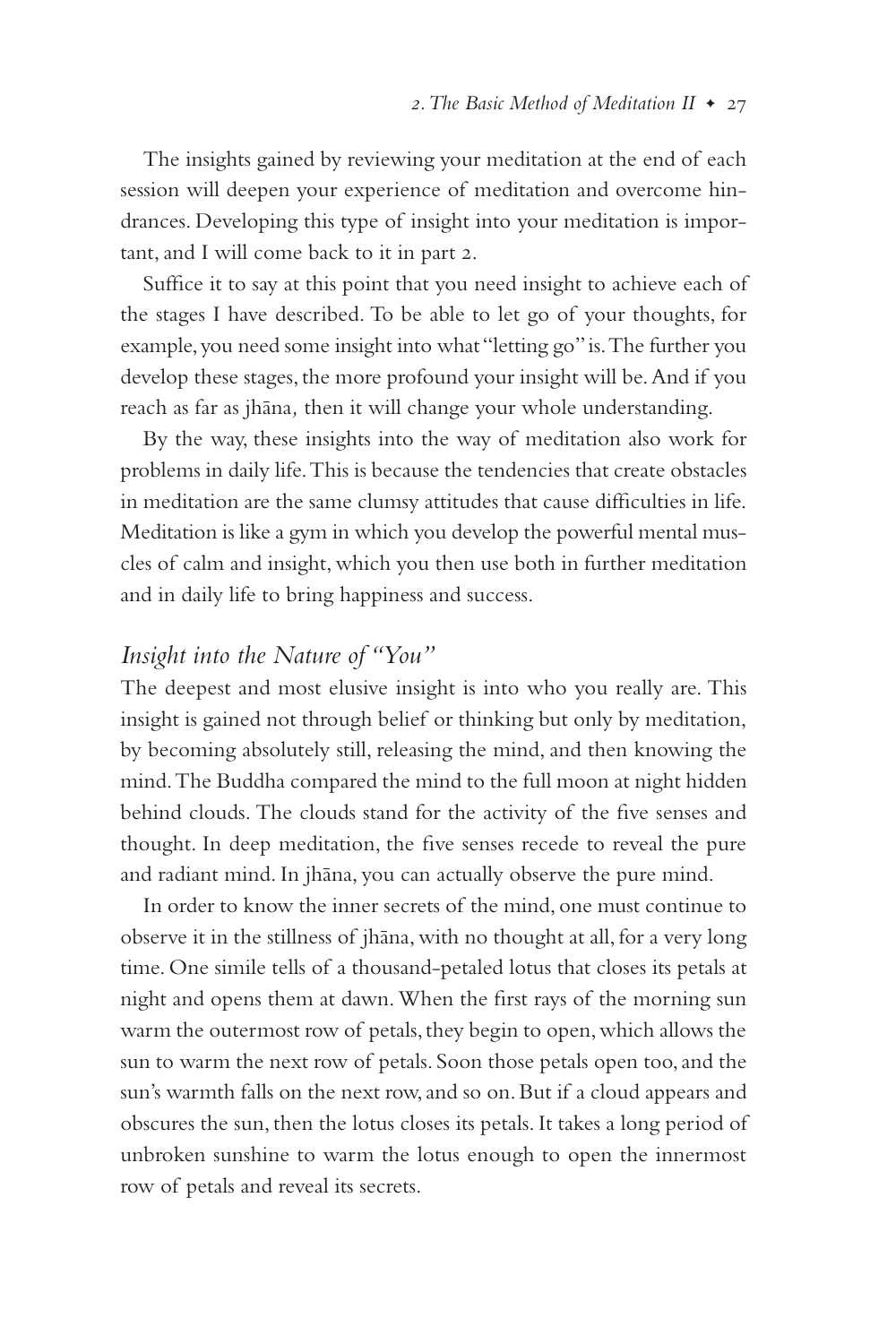#### 28 **✦** *Part 1:The Happiness of Meditation*

The lotus in this simile stands for the mind; the sun's warmth stands for still attention; and the cloud stands for a thought or mental agitation that destroys the stillness. I shall develop this simile later. For now, let me say that these inner secrets are beyond your imagining. Some meditators stop at an inner row of petals and mistakenly think,"This is it."Then the stillness breaks and the lotus closes in a twinkling. This is false enlightenment. When your meditation is so profound that you can remain in stillness for several hours, observing the mind freed from the hindrances, and watching the innermost row of petals open fully to reveal the jewel in the heart of the lotus, then you will realize the ultimate insight, the truth of who you are. Find out for yourself!

In the previous chapter, I counseled that patience is the fastest way to proceed.This also holds true for the three stages of meditation discussed in this chapter. These are all stages of letting go, each dependent upon the ones preceding. In the end, to enter into jhana one has to really let go. This is a profound letting go made possible by careful and diligent practice.

There is much more to meditation than I have covered so far.In these two chapters only the basic method has been described: seven stages that culminate in the first jhana. Much more needs to be said about the hindrances, qualities of mindfulness, other meditation objects*,* and more. Let us begin our detailed study by turning our attention to the five hindrances and how they are overcome.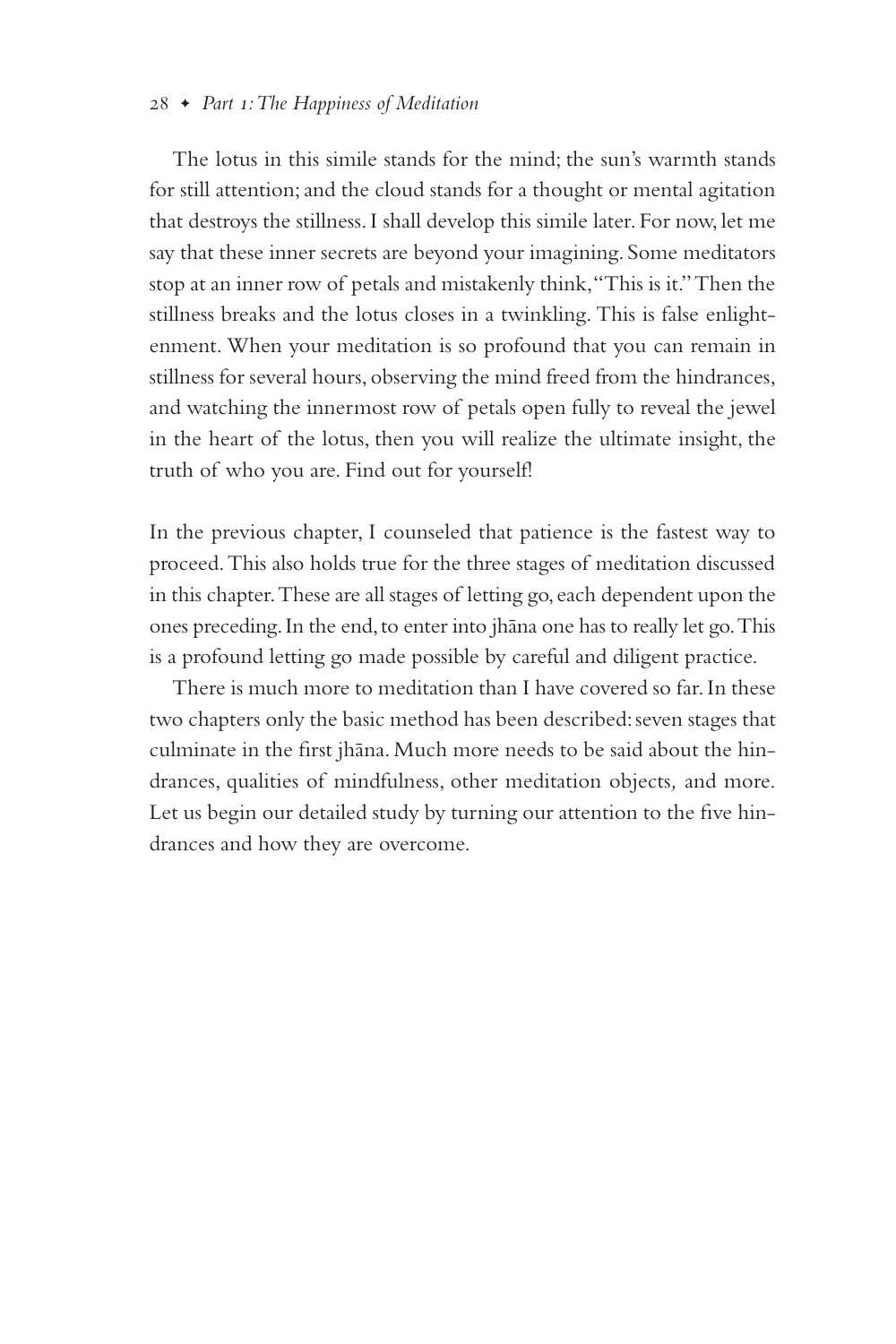## **The Hindrances**  The Hindrances<br>to Meditation I

IN THIS CHAPTER and the next I will explain in detail the five hindrances, obstacles that you will meet in your meditation and  $\blacksquare$  is the star and the next I will explain in detail the five that you should learn to overcome. These obstacles to deep meditation are called in the Pali language *nivarana*. Literally that means "closing a door" or "obstructing entering into something," and this is exactly what the hindrances do. They stop you from entering into the deep absorption states, or jhanas. They also obstruct or weaken wisdom and strengthen delusion. So if one is going to say anything in Buddhism about the enemies to meditation, one can say that the five hindrances are Public Enemy Number One.*They stop people from becoming enlightened,* and it's precisely for this reason that understanding these five hindrances and overcoming them is crucial.When you don't fully understand them, you cannot overcome them.

**✦✦✦**

Some teachers fail to explain the hindrances clearly enough, especially the hindrances that are very subtle.These refined hindrances prevent you from getting into deep meditation. If you do not even try to identify them and surpass them, then they will hold sway over your mind. You will be obstructed from enjoying the bliss of the mind and from developing the great insights of enlightenment.

Basically, these five hindrances stand between you and enlightenment. When you know them, you have a good chance of overcoming them. If you have not achieved the jhanas yet, it means you have not fully understood these five hindrances. If you have gotten into such deep states, then you have overcome the hindrances. It's as simple as that.

The Buddha named the five hindrances as follows: sensory desire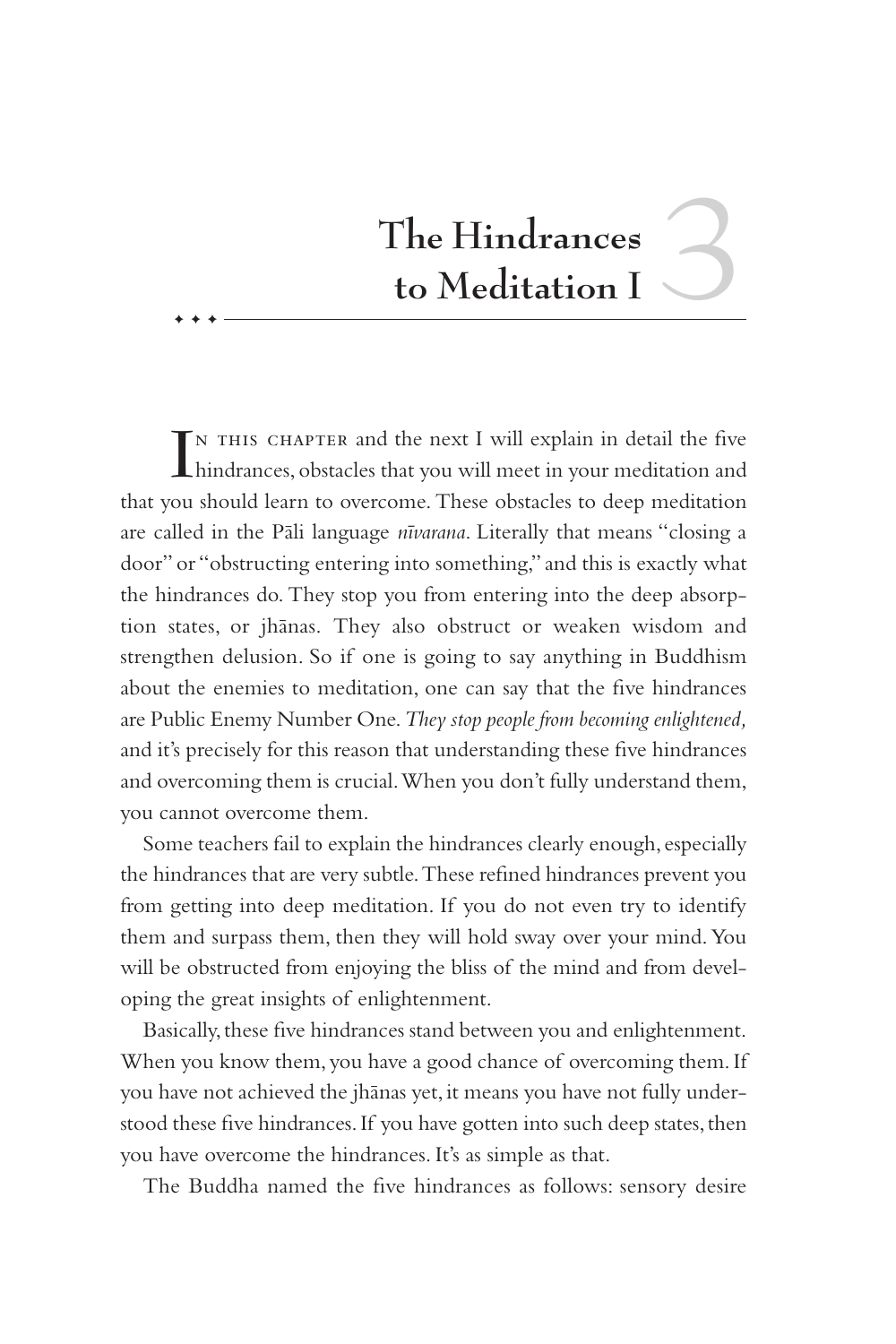*(k›ma-cchanda),* ill will *(vy›p›da),* sloth and torpor *(thına-middha),* restlessness and remorse *(uddhacca-kukkucca)*, and doubt *(vicikiccha)*. This is the usual order in which the Buddha lists them, and this is the order in which they will be presented here, too.

### **The First Hindrance—Sensory Desire**

Kāma-cchanda, or sensory desire, is first on the list of hindrances because of its importance. It is the major obstacle preventing one from entering deep meditation. Few meditators fully understand its scope. It is not just sensory desire as that term is commonly understood. First of all, the Pali word *kāma* means anything pertaining to the five senses of sight, hearing, smell, taste, and touch. *Chanda* means to delight in or agree with. Together the compound kāma-cchanda means "delight, interest, involvement with the world of the five senses."

For example, when we are meditating and hear a sound, why can't we simply ignore it? Why does it disturb us so? Many years ago in Thailand the local villages surrounding our monastery held a party.The noise from the loudspeakers was so loud that it seemed to destroy the peace in our monastery. So we complained to our teacher, Ajahn Chah, that the noise was disturbing our meditation. The great master replied, "It is not the noise that disturbs you, it is you who disturb the noise!"

In the above example kāma-cchanda was the mind getting involved with the sound. Similarly, when your meditation is interrupted by a pain in your legs,say,then it is not the pain that disturbs you but it is you who disturb the pain. If you had been mindful, you would have seen your awareness go out to your body, becoming interested in sensations again. That was kāma-cchanda at work.

It is difficult to overcome kāma-cchanda because we are so attached to our five senses and their affairs. Whatever we are attached to we find impossible to release.To understand this attachment it is useful to examine the connection between our five senses and our body.It is commonly claimed that the five senses are there to protect our body, but insight will tell you the opposite: that the body is there to provide a vehicle for your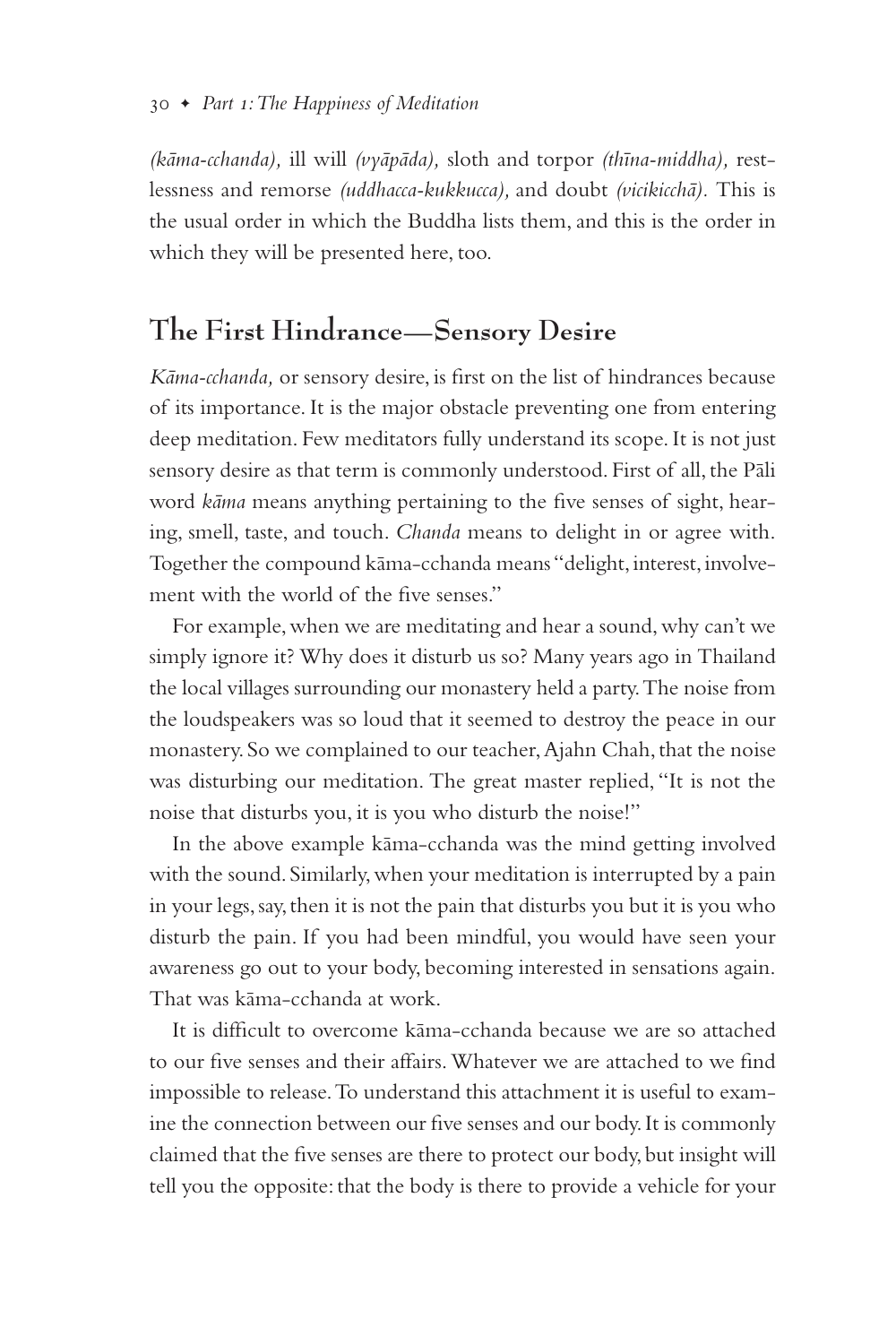five senses to play in the world.You will also notice that when the five senses disappear so does your body. Letting go of one means letting go of the other.

#### *Abandoning Kāma-cchanda Little by Little*

You can't simply decide to let go of the five senses and the body through a single effort of will. The abandoning of kāma-cchanda in meditation is achieved little by little. You start by choosing a comfortable, quiet place in which to meditate.You may sit on a chair if it is more comfortable for you, remembering that even the Buddha sat on a chair sometimes. When you first close your eyes you will be unable to feel much of the body. In the same way that it takes a few minutes to see when you go out from a well-lit room into the dark, so it takes a few minutes to become sensitive to your bodily feelings.Thus the final adjustments to our body posture are made a few minutes after closing our eyes.

Indulging kāma-cchanda in this way will subdue it for a while. Your body will feel comfortable and the five senses satisfied, but not for long. You must use this initial freedom to start placing the mind beyond the reach of the five senses.You begin with present-moment awareness.Most if not all of our past and future is occupied by the affairs of our five senses. Our memories are of physical sensations, tastes, sounds, smells, or sights. Our plans are likewise filled with five-sense business. Through achieving present-moment awareness we cut off much of kāma-cchanda.

The next stage of meditation is silent present-moment awareness. In this you abandon all thought. The Buddha identified an aspect of kāmacchanda that is called *kāma-vitakka*, meaning thinking about the five-sense world. For the new meditator, the most obvious form of kāma- vitakka is sexual fantasy. One can use up many hours, especially on a long retreat, with this type of kāma-vitakka. This obstacle to progress in meditation is transcended by realizing, through insight or faith, that total freedom from the five senses (i.e., jhana) is more ecstatic and profound than the very best of sexual experiences.A monk or nun gives up their sexuality not out of fear or repression, but out of recognition of something superior. Even thoughts about lunch belong to kāma-vitakka. They disturb the silence.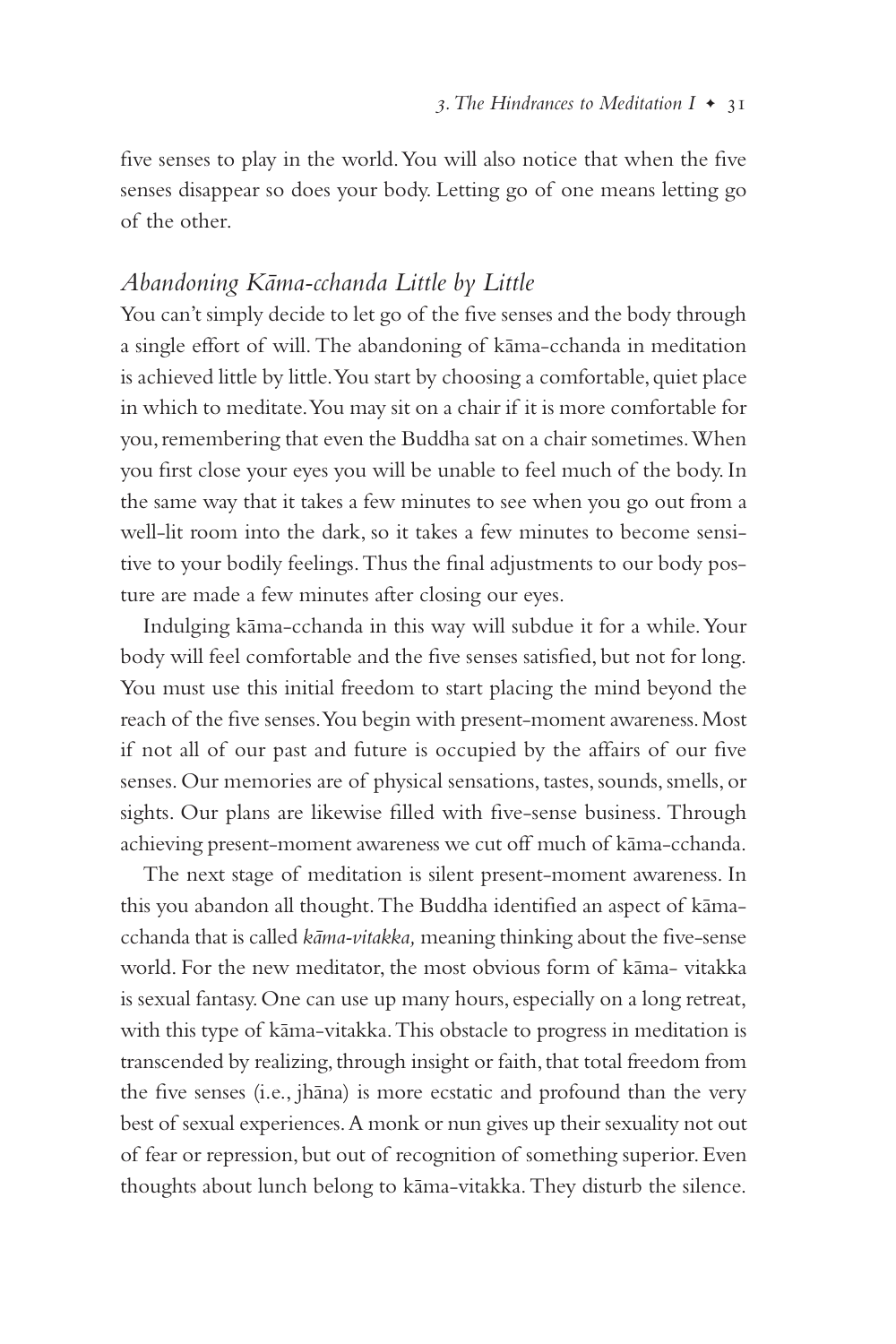And few meditators realize that noting bodily sensations, for example thinking to oneself "breath going in" or "hearing a sound" or "feeling a stabbing pain," is also part of kāma-vitakka and a hindrance to progress.

Lao Tzu, the great Taoist sage, would allow one student to accompany him on his evening walk, as long as the student maintained silence. One evening, as they reached a mountain ridge, the student remarked, "What a beautiful sunset." Lao Tzu never let that student accompany him again. When others asked why, the master explained, "When that student said, 'What a beautiful sunset,' he was no longer watching the sunset, he was only watching the words."That is why you have to abandon noting, for watching the words is not being mindful of the thing it tries in vain to describe.

In silent present-moment awareness it is as if the world of the five senses is now confined in a cage, unable to roam or create any mischief. Next, in order to abandon the five senses completely and with them the body, you choose to focus your mindfulness on a small part of the five-sense world to the exclusion of the rest.You focus your mindfulness on the physical sensation of the breath, paying no attention to other sensations in your body, nor to sounds and so on. The breath becomes the stepping stone from the world of the five senses over to the realm of the mind.

When you succeed in full sustained attention on the breath you will notice the absence of any sound.You never recognize the moment that hearing stops because its nature is to fade away gradually. Such a fading, like physical death, is a process not an event. Usually you discover when reviewing the meditation at the end of the sitting (as advised in chapter 2) that for a certain period your mind was impervious to any sound.You also notice that your body had disappeared, that you could not feel your hands, nor did you receive any messages from your legs. All that you knew was the feeling of the breath.

Some meditators become alarmed when parts of their body seem to vanish. This shows their strong attachment to their body. This is kāmacchanda at work, hindering progress in their meditation. Usually you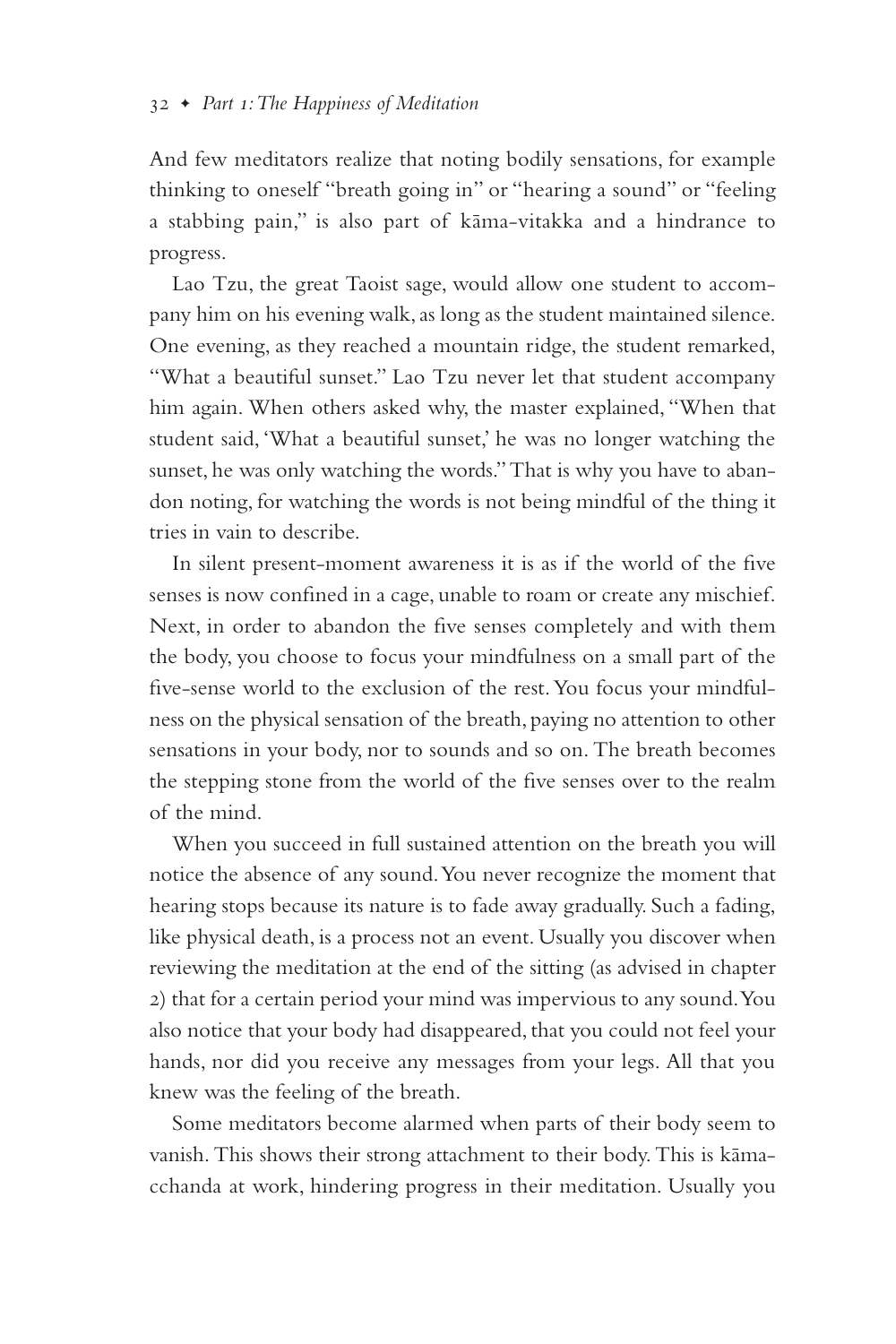soon become familiar with the fading away of bodily sensations and start to delight in the wonderful tranquillity beyond their reach.It is the freedom and joy born of letting go that repeatedly encourages you to abandon your attachments.

Soon the breath disappears and the awesome nimitta fills your mind. It is only at this stage that you have fully abandoned kāma-cchanda, your involvement in the world of the five senses. For when the nimitta is established, all five senses are extinguished, and your body is out of range. The first and major hindrance has now been overcome and it is blissful. You are at the door of the jhanas. This is the method for abandoning kāma-cchanda little by little. It is why the stages of meditation are taught in this way. As the Buddha said in the Jātakas (Ja  $4,173$ ) "the more you abandon the five-sense world, the more you experience bliss. If you want to experience complete bliss, then completely abandon the five-sense world."

## **The Second Hindrance—Ill Will**

The second hindrance, ill will or *vyapada*, is also a major obstacles to deep meditation, especially for Western meditators. The usual understanding of this second hindrance is anger toward another person. But that is not the full extent of ill will, because it is more likely to be toward yourself or even toward the meditation object.

#### *Ill Will toward Yourself*

Ill will toward yourself can manifest as not allowing yourself to bliss out, become peaceful, or become successful in meditation. There are many people who have very deep guilt complexes. This is mostly a Western trait because of the way that many of us have been brought up.

Ill will toward yourself is something that you should watch out for in meditation. It may be the main hindrance that is stopping you from getting deep into meditation. This problem was pointed out to me quite a few years ago when one of the Western nuns was telling me about her meditation. Often she got very deep in her meditation, almost into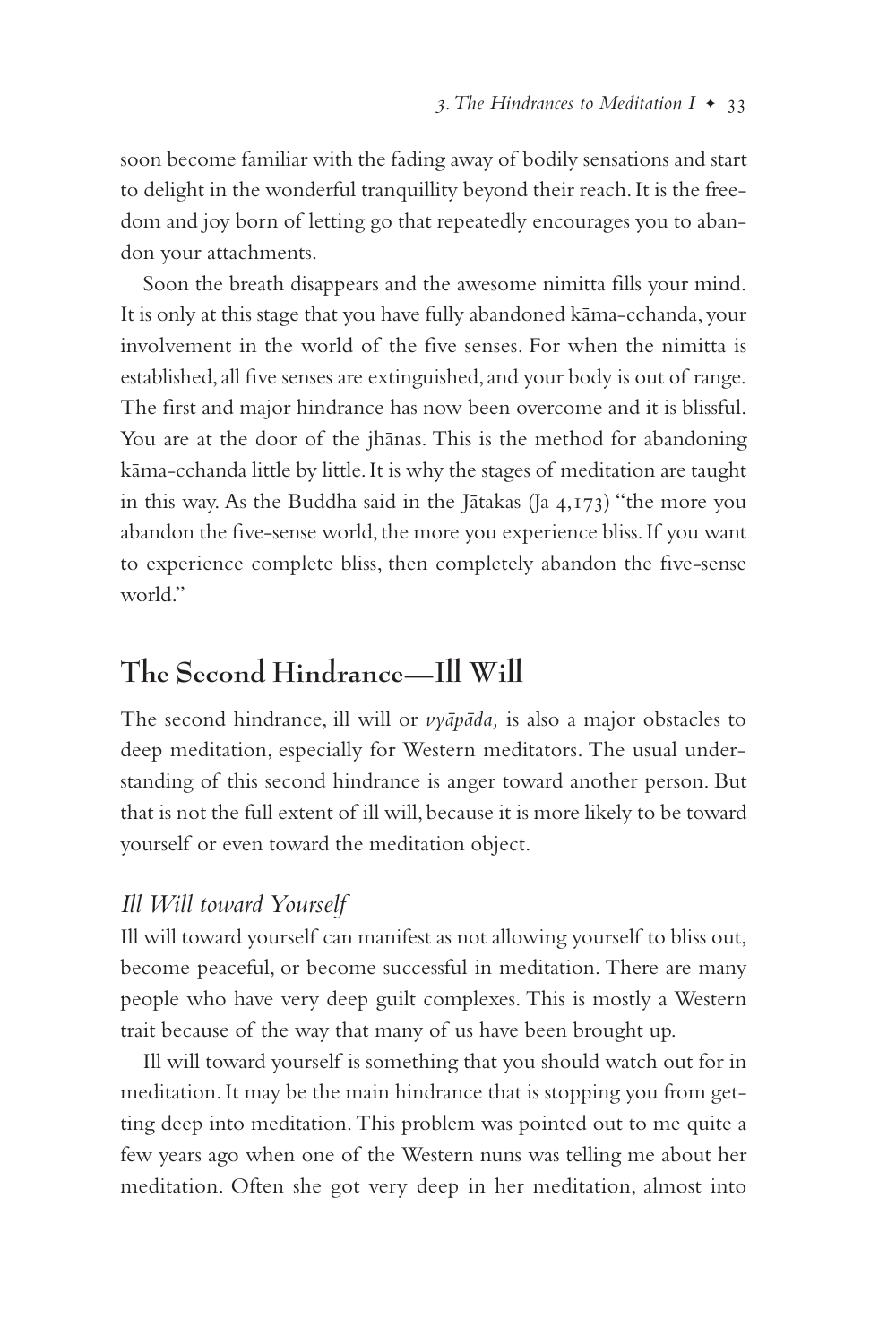jhanas. She was at the door, she said, and the thing that stopped her was the feeling that she did not deserve this happiness! It was ill will toward herself that stopped her, the reluctance to allow herself bliss. I've seen that in many people since. Sometimes when the meditation gets peaceful, when happiness comes up, we think that there must be something wrong. We have ill will toward ourselves, so we don't permit ourselves to be happy and free.

In the nun's case, she saw very clearly that the only thing between her and jhanas was a subtle form of the hindrance of ill will. She didn't think she deserved so much bliss. *You do deserve so much bliss.* Why should you not? There's nothing against it.There are some kinds of bliss in this world that are illegal. There are others that break the Buddhist precepts, cause disease, or have terrible side effects. But jhanas have no bad side effects, they're not illegal, and the Buddha specifically encouraged them*.*

If you look very carefully at the way you meditate, you may find that you encounter the hindrance of ill will, but not at that last step before jhanas. You encounter it at some earlier stage of meditation when you do not allow yourself delight. Maybe you prefer to sit through pain rather than enjoy peace and happiness. Perhaps you think that you do not deserve happiness, bliss, and freedom.

An aversion to inner happiness is a sure sign of guilt.When someone is found guilty, punishment usually follows,maybe imposed by a court of law. Guilt and punishment are inseparable in our culture and in our minds. If we feel guilty about something, the next thing we think of is punishing ourselves—denying ourselves some type of pleasure, happiness, or freedom. People in the West just keep on seeking punishment. It's crazy!

#### *Goodwill toward Yourself*

To overcome that hindrance do some loving-kindness meditation. Give yourself a break. Say to yourself,"The door to my heart is open to all of me.I allow myself happiness.I allow myself peace.I have goodwill toward myself, enough goodwill to let myself become peaceful and to bliss out on this meditation." If you find it hard to extend loving-kindness toward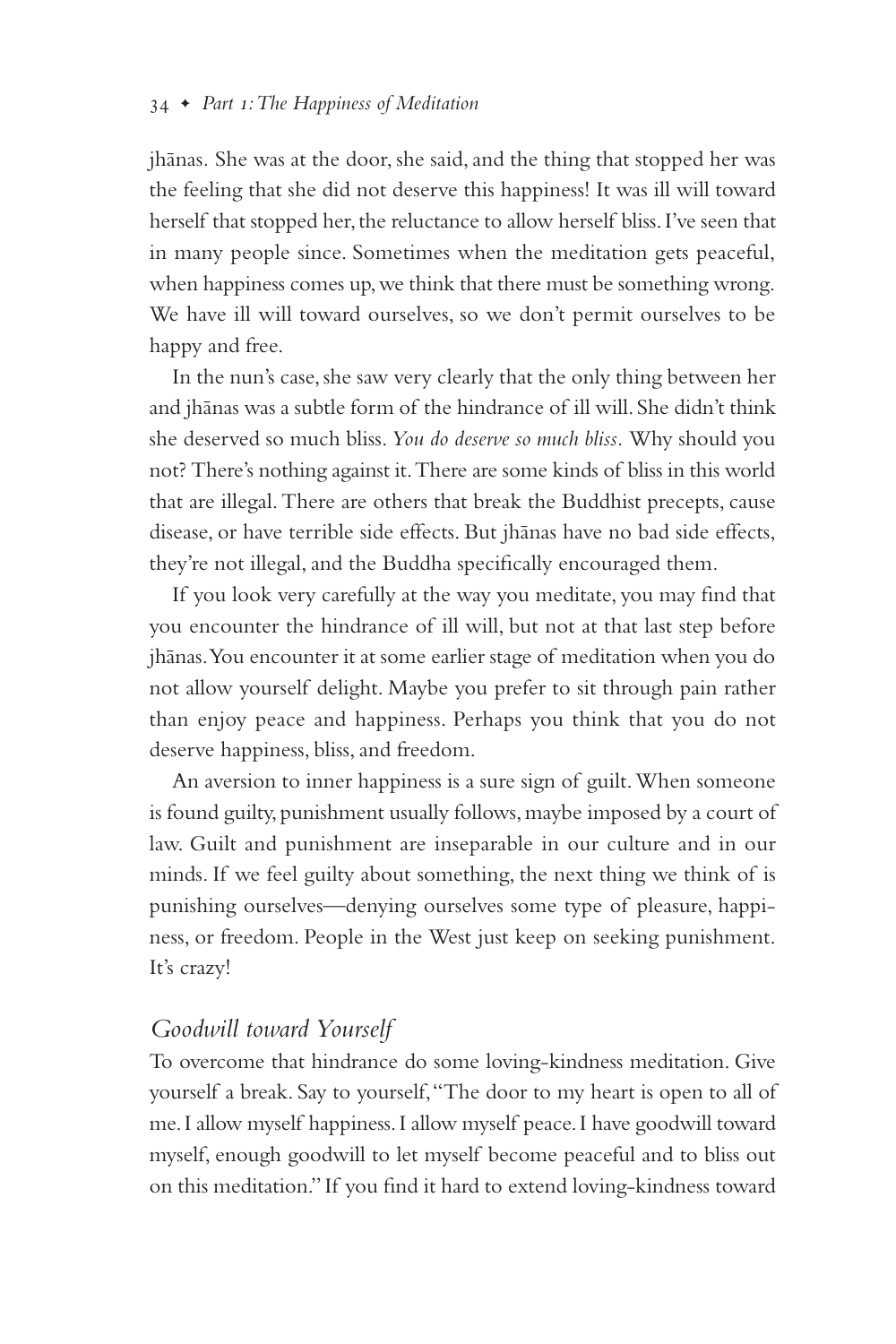yourself, ask why.There may be a deep-seated guilt complex inside, and you still expect punishment. You haven't given yourself unconditional forgiveness.

A beautiful ethic of Buddhism is that it does not matter what anyone else does to you or how long they have done it to you; it doesn't matter how unfair, cruel, or undeserving their treatment has been—you may still forgive them absolutely.I hear people saying that sometimes there are things you cannot forgive. That's not Buddhism! There's nothing, absolutely *nothing, you can't forgive in Buddhism.* Some years ago, a demented man went to a primary school in Scotland and killed many small children. At the religious service after the massacre, a prominent cleric asked God not to forgive this man, arguing that some things you cannot forgive! My heart sank when I heard that a religious leader would not offer forgiveness and show the way to heal people's pain in the aftermath of tragedy.

As far as Buddhism is concerned, you can forgive everything. Your forgiveness is healing. Your forgiveness solves old problems and never creates new ones. But because of ingrained attitudes you may have toward yourself, you cannot forgive yourself. Sometimes the problem is buried deep inside. Sometimes you've forgotten it.You just know there is something inside of you that you feel guilty about, that you can't forgive. You have some reason for denying yourself freedom, jhāna, and enlightenment.That ill will toward yourself may be the main reason why your meditation is not successful. Check that one out.

#### *Ill Will toward the Meditation Object*

Ill will toward the meditation object is a common problem for people who have been meditating on the breath without much success yet.I say "yet" because it's only a matter of time.*Everyone* will have success if they follow the instructions. But if you haven't succeeded yet, you may have some ill will toward meditation or the meditation object. You may sit down and think,"Oh, here we go again,""This is going to be difficult," "I don't really want to do this,""I have to do this because it's what meditators do," or "I've got to be a good Buddhist, and this is what Buddhists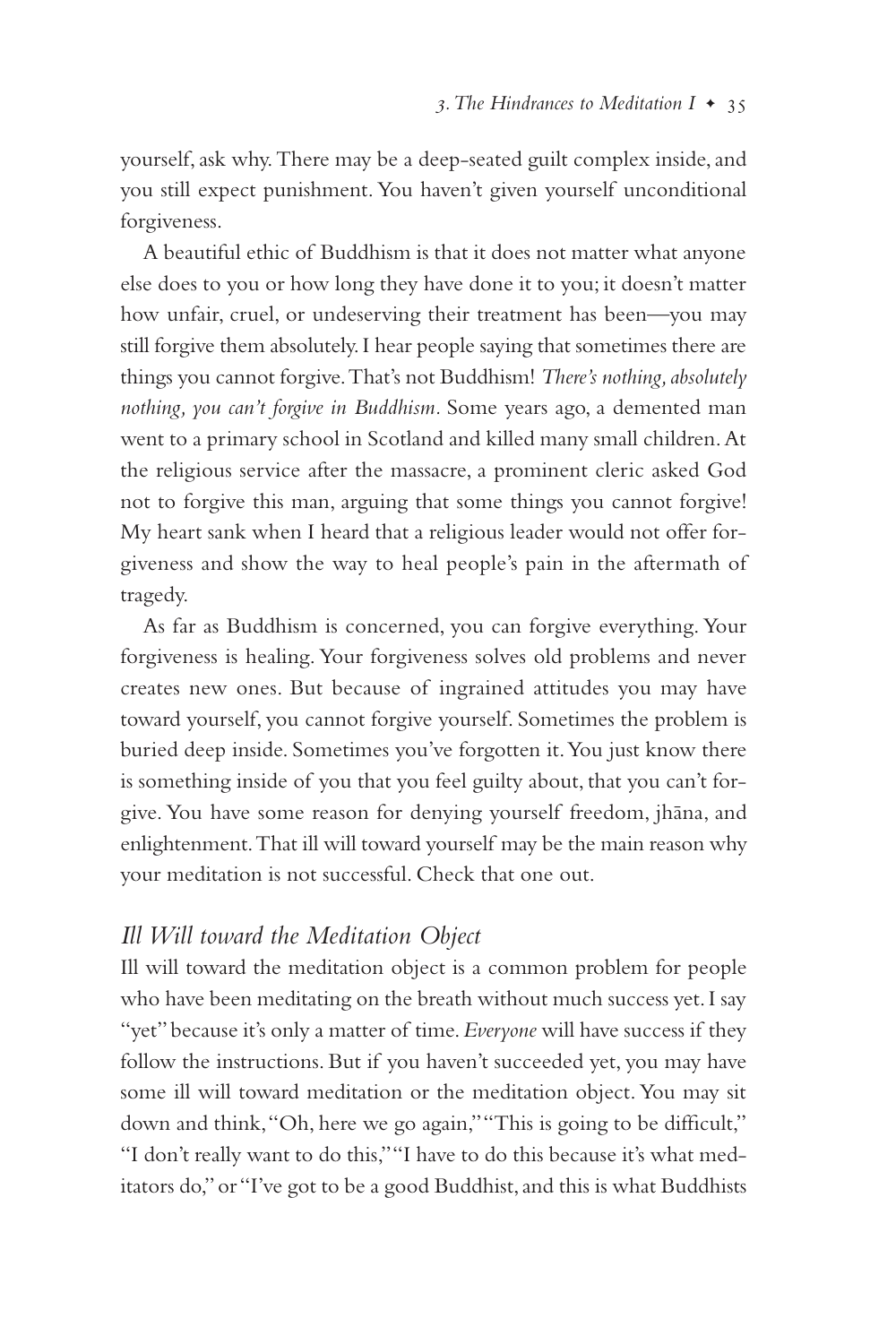are supposed to do."If you start the meditation with ill will toward meditation, doing it but not liking it, then it's not going to work. You are putting a hindrance in front of yourself straightaway.

I love meditation. I enjoy it so much. Once when I led a meditation retreat I said to my fellow monks upon arriving, "Great, a meditation retreat!"I got up early every morning really looking forward to it."Wow, I'm on meditation retreat. I don't have to do all the other stuff that I do in the monastery."I love meditation so much,and I've got so much goodwill toward it that there isn't the slightest bit of aversion. Basically I'm a "meditation junkie," and if you've got that sort of attitude, then you find that the mind, as the Buddha said, "leaps toward meditation"  $(AN IX, 4I)$ .

I like to use this simile:you are walking down the street when you see a dear old friend on the opposite side of the road.You've had such good times together. It doesn't matter where you are going or what you are supposed to be doing, you can't help but rush across the street, grab your friend by the hand, and give your friend a hug. "Come for a cup of coffee. I don't care if I'll be late for an appointment. It's such a long time since I've seen you. Come on, let's have some time together." Meditation is like a dear old friend that you want to spend time with.You're willing to drop everything else.If I see a meditation a mile away I just run toward it and give it a good old hug and take it for a cup of coffee somewhere. And as for the meditation object, the breath, we've had such good times together, my breath and I. We're the best of mates. If you regard the breath with that sort of goodwill, you can see why it's so easy to watch the breath in your meditation.

The opposite, of course, is when you know you have to be with this frigging breath and you don't like it.You've had so much difficulty with this breath.You see it coming along on the other side of the street and you think,"Oh my God, here it is again."You try to duck away and hide behind a lamppost so it doesn't see you.You just want to escape. Unfortunately people do develop such ill will toward the breath. If it's not pointed out to them, they will regard meditation as a chore. There's no happiness in it. It becomes something like going to the gym."If there's no pain, then there's no gain."You lift weights until it really hurts, because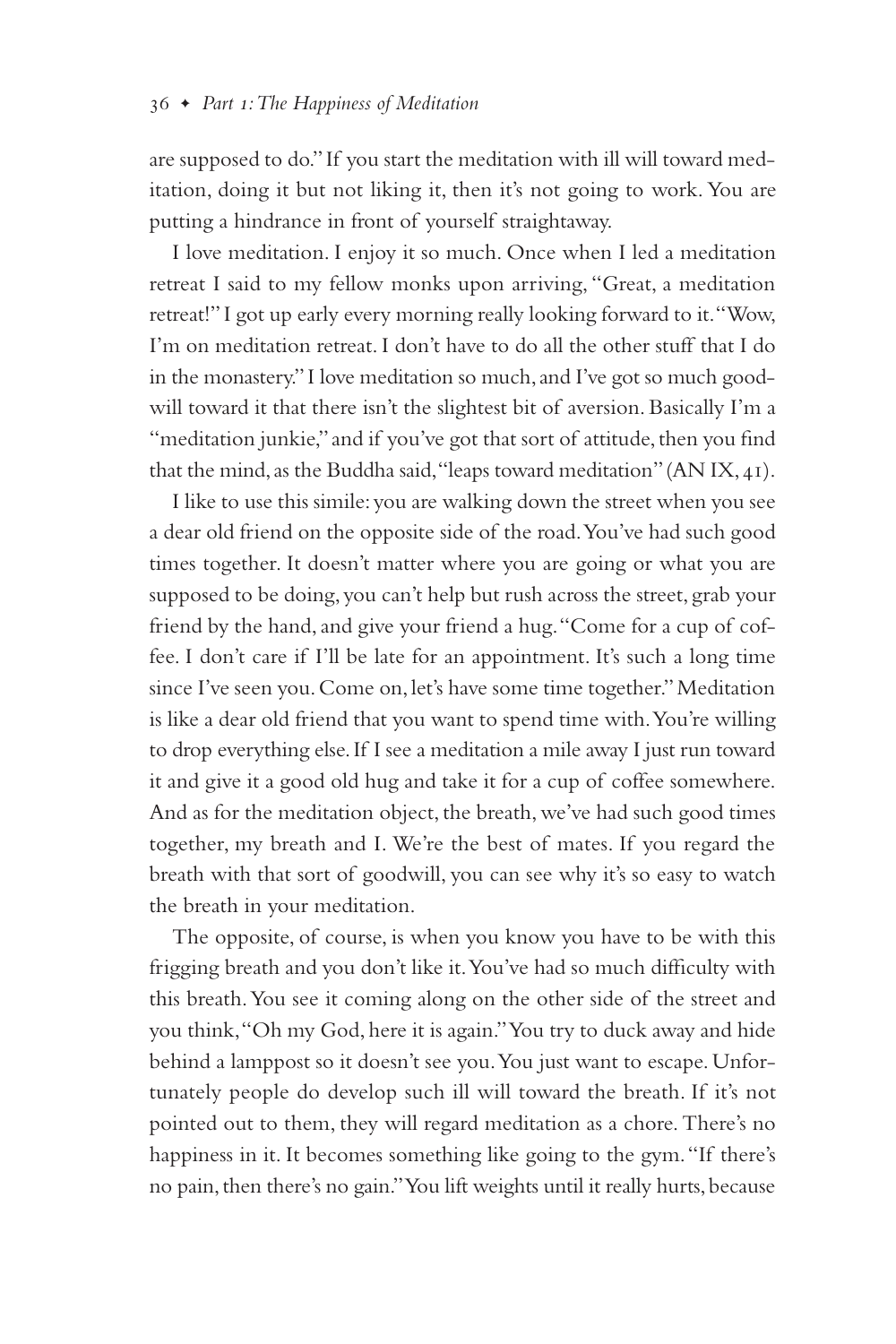you think you are going to get somewhere that way.If that's the way you enter meditation, then you've got no hope.

So cultivate goodwill toward the meditation object. Program yourself to delight in this meditation.Think,"Wow! Beautiful! All I've got to do is just sit and do nothing else—nothing to build, no letters to write, no phone calls to make. I just need to sit here and be with my good old friend, my breath." If you can do that you've abandoned the hindrance of ill will, and you've developed the opposite—loving-kindness toward your breath.

I use the following method to overcome any ill will toward my breath. I look upon my breath like a newborn son or daughter.Would you leave your baby at the shopping mall and just forget it? Would you drop it as you're walking on the road? Would you lose sight of it for long? Why is it that we can't keep our attention on the breath? Again this is because we lack kindness toward our breath, we don't delight in it, and we don't appreciate it. If you appreciated your breath as much as your child or someone else who is very, very dear to you and very vulnerable, you would never drop, forget, or abandon it. You would always be mindful of it. But if you have ill will toward the breath, you'll find yourself wandering off and forgetting it. You're trying to lose it, because you don't like it all that much. That's why you lose your meditation object.

To sum up, ill will is a hindrance, and you overcome that hindrance by compassion to all others, forgiveness toward yourself, loving-kindness toward the meditation object, goodwill toward the meditation, and friendship toward the breath. You can have loving-kindness toward silence and the present moment too. When you care for these friends who reside in the mind,you overcome any aversion toward them as meditation objects. *When you have loving-kindness toward the meditation object, you do not need much effort to hold it.* You just love it so much that it becomes effortless to be with.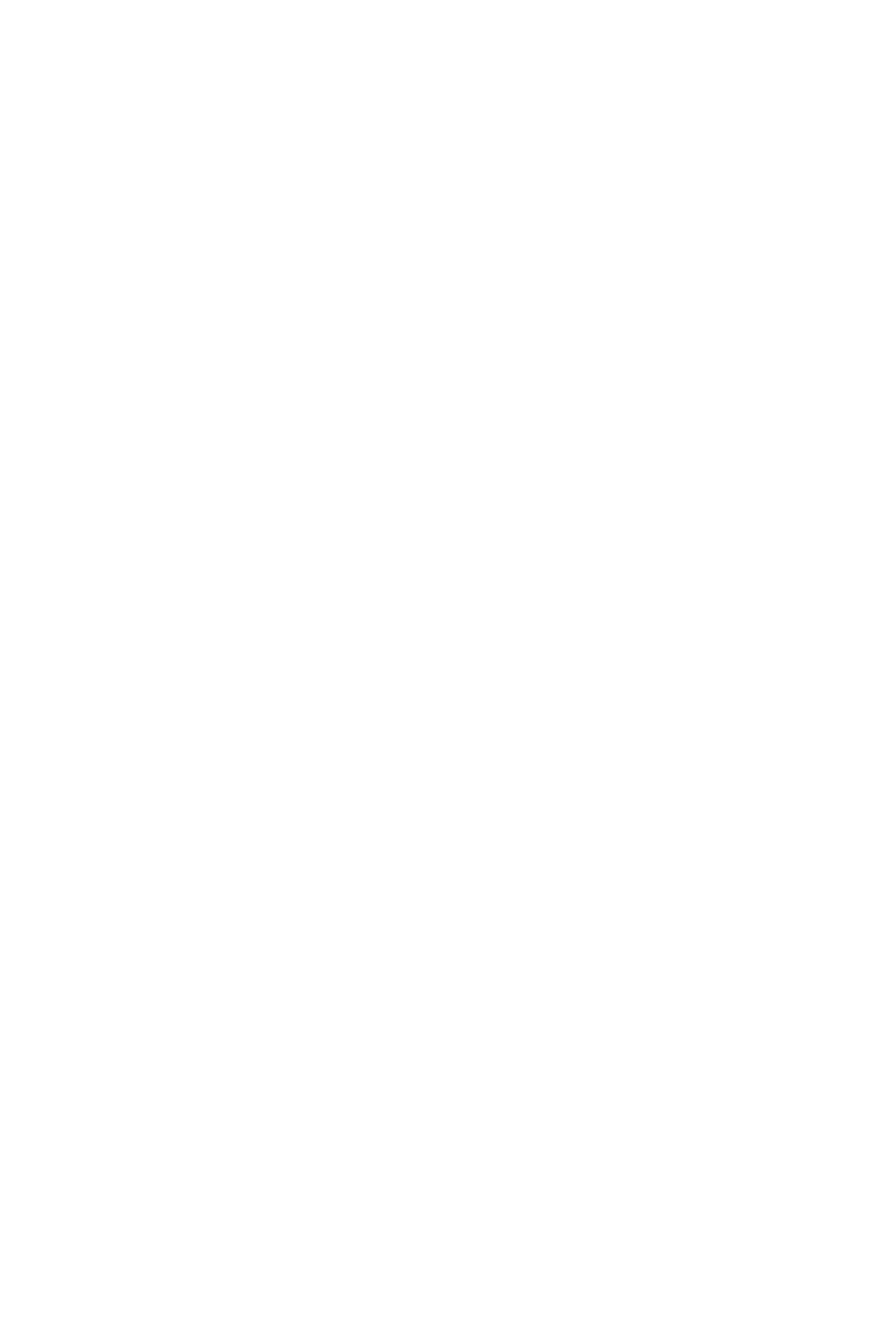## **The Hindrances**  The Hindrances<br>to Meditation II

W<sub>and torpor *(thīna-middha)*, restlessness and remorse *(uddhacca-*</sub> *kukkucca)*, and doubt *(vicikiccha)*—and then examine what happens when the hindrances are overcome.

## **The Third Hindrance—Sloth and Torpor**

The third hindrance is sloth and torpor*.* I don't need to describe it in detail, because I'm sure we know it all too well through our experience of meditation. We sit in meditation and don't really know what we are watching, whether it's the present moment, silence, the breath, or whatever. This is because the mind is dull. It's as if there are no lights turned on inside. It's all gray and blurry.

#### *Making Peace with Sloth and Torpor*

**✦✦✦**

The most profound and effective way of overcoming sloth and torpor is to make peace with the dullness and stop fighting it! When I was a young monk in the forest monasteries in Thailand and became sleepy during the 3:15 a.m. sitting, I would struggle like hell to overpower the dullness. I would usually fail.But when I did succeed in overcoming my sleepiness, restlessness would replace it. So I would calm down the restlessness and fall back into sloth and torpor. My meditation was like a pendulum swinging between extremes and never finding the middle. It took many years to understand what was going on.

The Buddha advocated investigation, not fighting. So I examined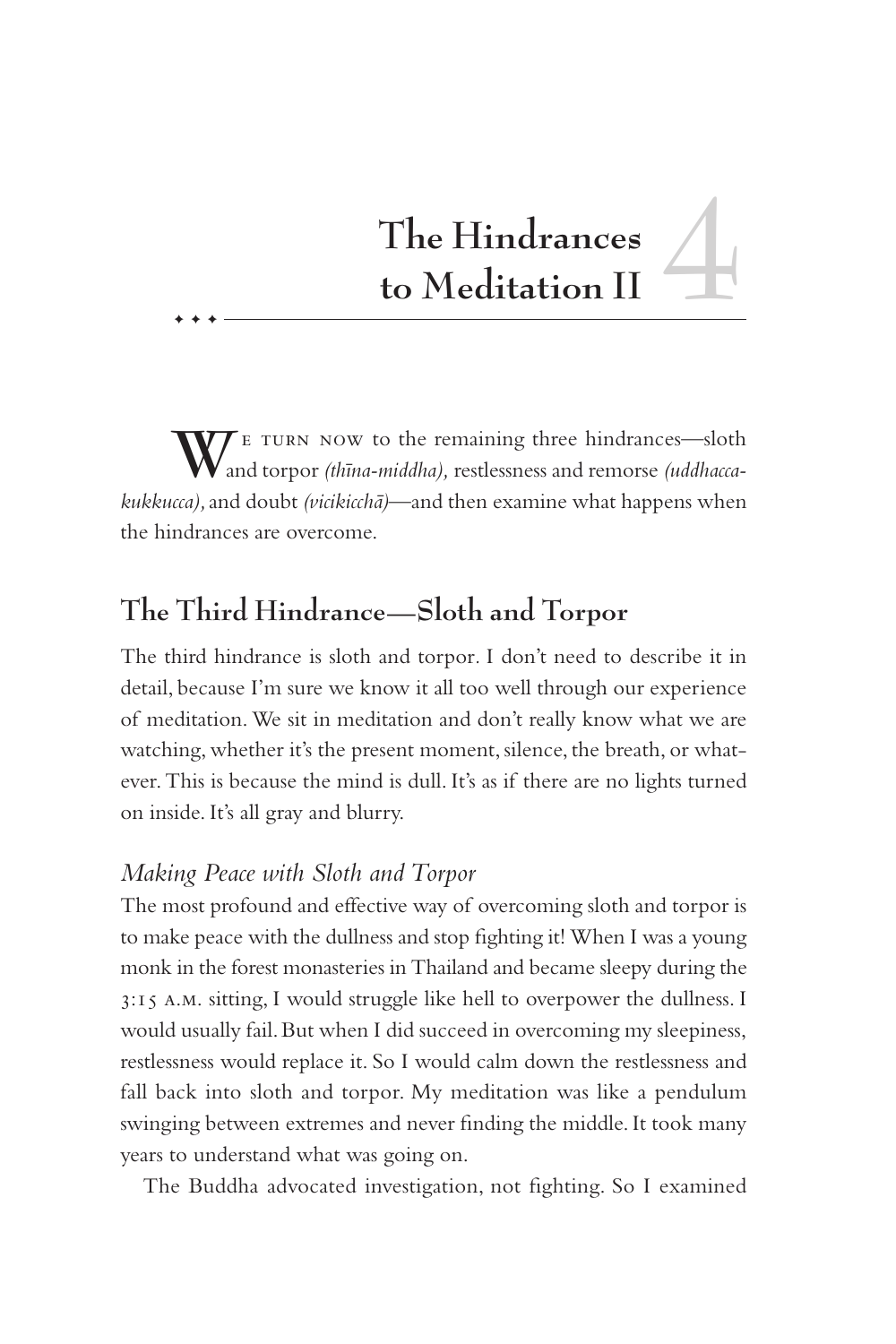where my sloth and torpor came from. I had been meditating at 3:15 in the morning, having slept very little, I was malnourished, an English monk in a hot tropical jungle—what would you expect! The dullness was the effect of natural causes. I let go and made peace with my sleepiness. I stopped fighting and let my head droop.Who knows,I might even have snored. When I stopped fighting sloth and torpor it did not last all that long. Moreover, when it passed I was left with peace and not with restlessness. I had found the middle of my pendulum swing and I could observe my breath easily from then on.

Dullness in meditation is the result of a tired mind, usually one that has been overworking. Fighting that dullness makes you even more exhausted. Resting allows the energy to return to the mind. To understand this process, I will now introduce the two halves of the mind: *the knower* and *the doer*.The knower is the passive half of the mind that simply receives information. The doer is the active half that responds with evaluating, thinking, and controlling. The knower and the doer share the same source of mental energy. Thus, when you are doing a lot, when you have a busy lifestyle and are struggling to get on, the doer consumes most of your mental energy, leaving only a pittance for the knower. When the knower is starved of mental energy you experience dullness.

At a retreat I led in Sydney a few years ago, a retreatant arrived late from her high-stress job as an executive in the city.In her first sitting that evening her mind was almost as dead as a corpse. So I gave her my special teaching on how to overcome her sloth and torpor:I told her to rest. For the next three days she slept in until dawn, went back to bed again after breakfast, and had a long nap after lunch. What a brilliant meditator! After three days of no fighting, giving hardly any mental energy to the doer but letting it flow to the knower, her mind brightened up. In another three days she had caught up with the rest of the group in her progress through the stages. By the end of the retreat she was way ahead and one of the star meditators of that retreat.

The most profound and effective way to overcome sloth and torpor is to stop fighting your mind. Stop trying to change things and instead let things be. Make peace not war with sloth and torpor. Then your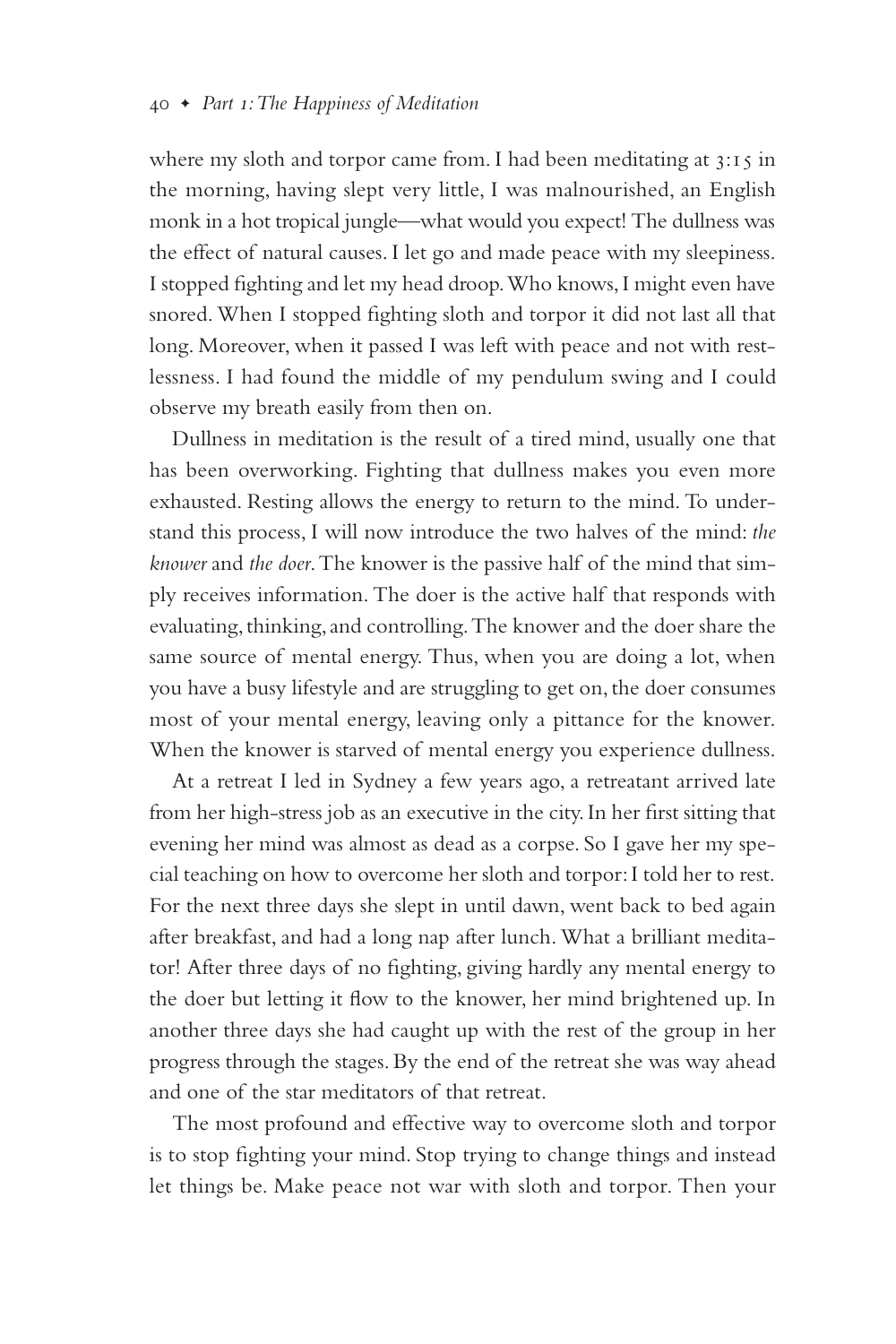mental energy will be freed to flow into the knower, and your sloth and torpor will naturally disappear.

#### *Giving Value to Awareness*

Another method for overcoming sloth and torpor is to give more value to awareness. All Buddhist traditions say that human life is valuable and precious, especially a life like this one where you have encountered the Buddha's teachings.Now you have the opportunity to practice.You may not realize how many lifetimes it has taken and how much merit you've had to accumulate just to get where you are now.You've invested lifetimes of good karma to get this close to the Dhamma. Reflecting like this means you will incline less to sloth and torpor and more to bright awareness.

The path of meditation sometimes comes to a fork in the road. The left path leads to sloth and torpor while the right path leads to bright awareness.With experience you will recognize this fork.This is the point in meditation where you can choose between the alley to sloth and torpor or the highway to mindful stillness.Taking the left path you give up both the doer and the knower. Taking the right path you let go of the doer but keep the knower. When you value awareness you will automatically choose the right path of bright awareness.

#### *Sloth and Torpor and Ill Will*

Sometimes sloth and torpor is the result of ill will, the second hindrance. When I used to visit Australian prisons to teach meditation, I would often hear the following prison proverb: "an extra hour of sleep is an hour off your sentence." People who don't like where they are will try to escape into dullness. In the same way, meditators who easily get negative will tend to drift into sloth and torpor. Ill will is the problem.

In our monastery in Thailand we would meditate all night once a week. During those all-night sittings, sloth and torpor would regularly conquer me an hour or two after midnight. Since it was my first year as a monk, I reflected that less than twelve months previously I would spend all night at parties, rock concerts, and clubs. I recalled that I never experienced sloth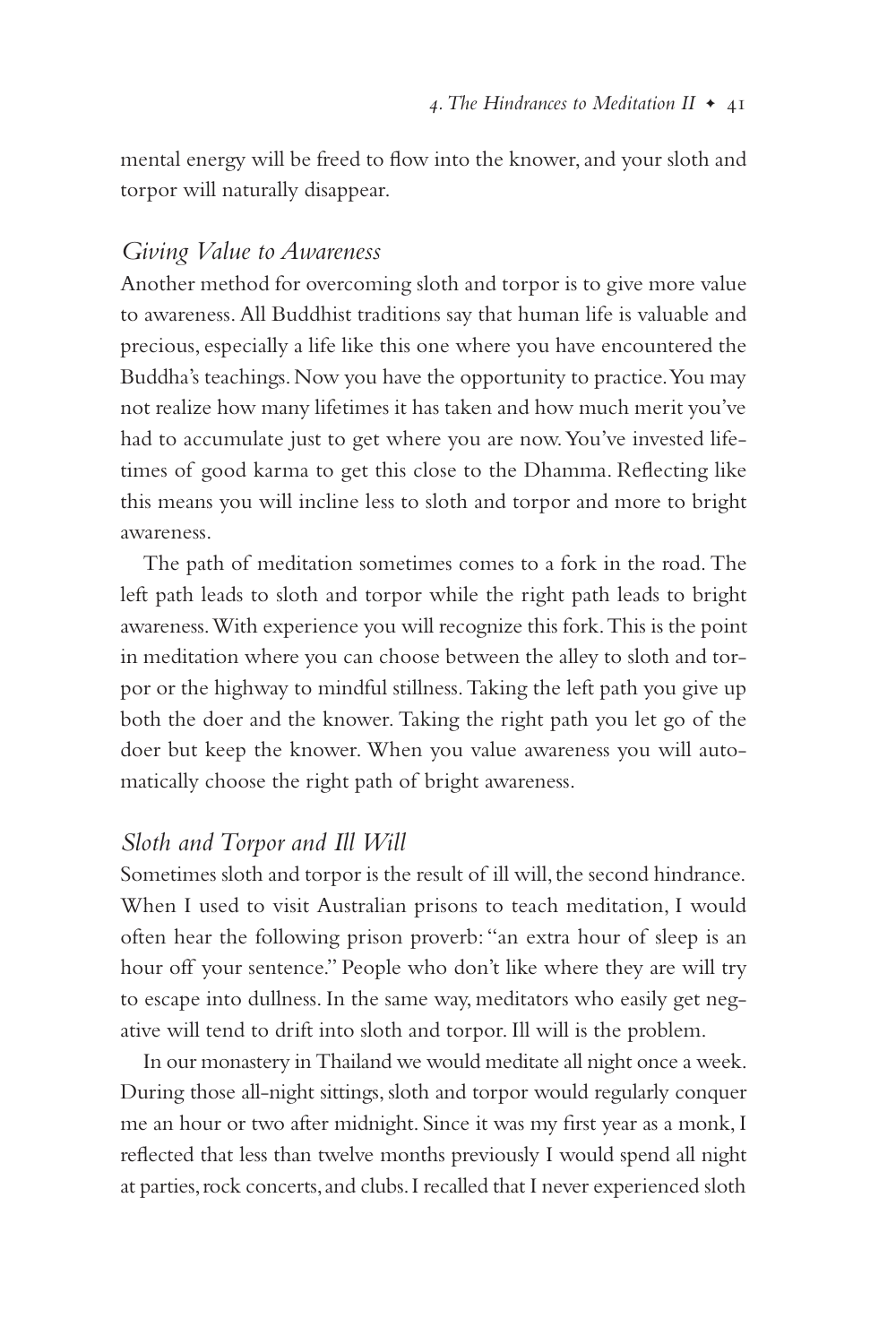and torpor when listening to the music of the Doors at 2 a.m. Why? It became clear that when you are enjoying what you are doing then you don't tend to get sloth and torpor, but when you don't like what you are doing then sloth and torpor comes in. I did not like those allnight sits. I thought they were a stupid idea. I did them because I had to. I had ill will, and that was the cause of my sloth and torpor. When I changed my attitude and put joy into the all-night sittings, making them fun, then sloth and torpor rarely came. So you should investigate whether your sloth and torpor is the result of an attitude problem—the attitude of ill will.

#### *Using Fear*

When I was a lay Buddhist I attended a Zen retreat in the north of England. It was very early in the morning, and the meditation hall was freezing cold. People had their blankets around them. When you meditate with a blanket anywhere close to you,you tend to get sleepy.The teacher was walking up and down with a big stick, and the fellow next to me who had started nodding got hit. Everyone's sloth and torpor suddenly disappeared right then. We only needed one person to get hit and that was enough. The problem was that the fear that woke me up remained with me, preventing further progress. Experience teaches that you can't generate wholesome states like peace and freedom by using unwholesome methods like fear or violence.

In the old forest tradition of northeast Thailand, monks would meditate in dangerous places such as platforms high in the trees, on the edge of cliffs, or in jungles full of tigers. The ones who survived said they got good meditation, but you never heard from the monks that didn't survive!

## **The Fourth Hindrance— Restlessness and Remorse**

The next hindrance, restlessness and remorse *(uddhacca-kukkucca),* is among the most subtle of hindrances. The main component of this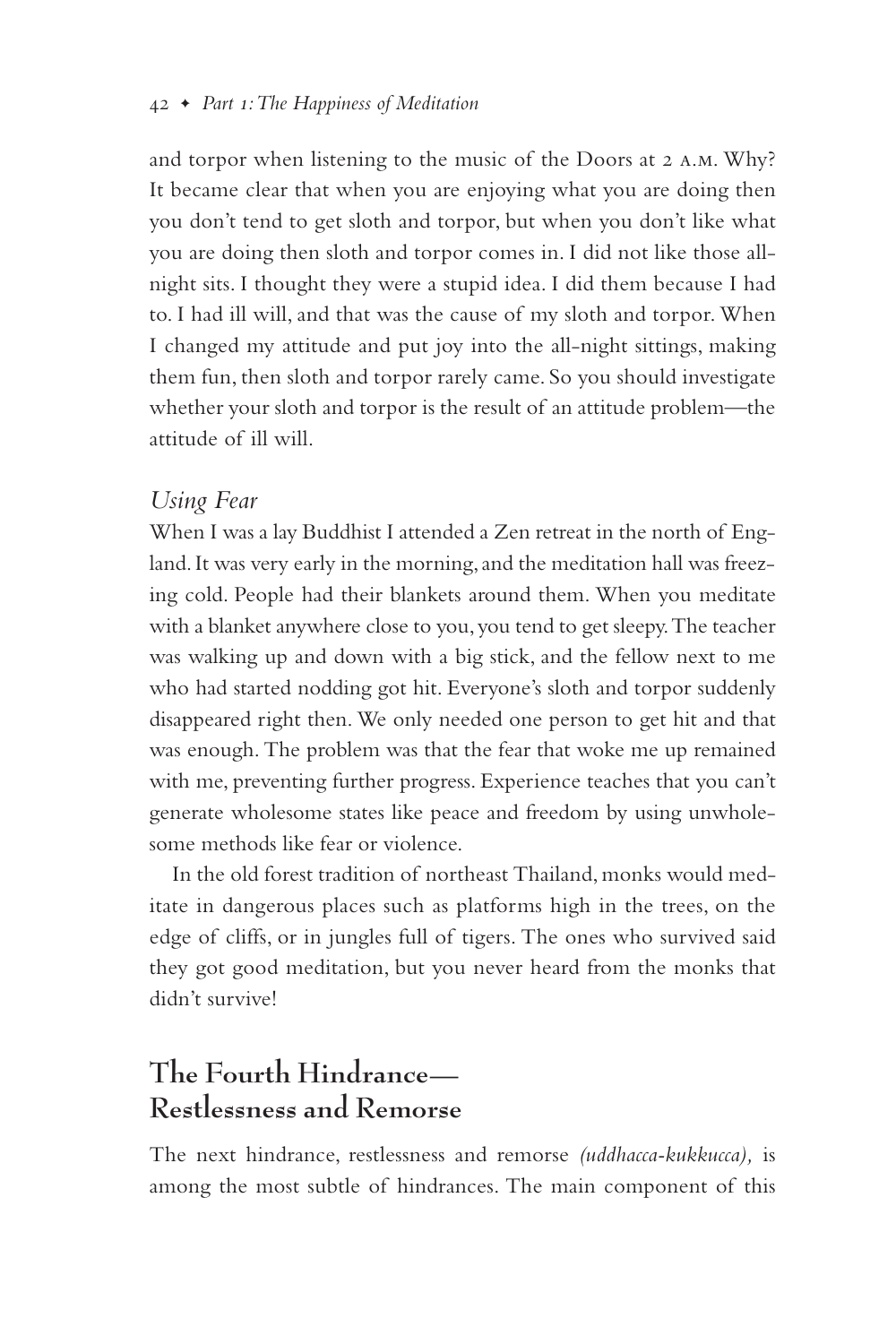hindrance is restlessness of mind. But first let me briefly address the matter of remorse.

#### *Remorse*

Remorse is the result of hurtful things that you may have done or said. In other words, it is a result of bad conduct. If any remorse comes up in meditation, instead of dwelling on it, you should forgive yourself. Everyone makes mistakes.The wise are not people who never make mistakes, but those who forgive themselves and learn from their mistakes. Some people have so much remorse that they think they can never become enlightened.

The story of Angulimala is a well-known story in the Buddhist scriptures (MN 86). Angulimāla was a serial killer. He killed 999 people. He cut off a finger from each of his victims and put them in a garland he hung around his neck.The one-thousandth victim was to be the Buddha but, of course, you can't kill a buddha. Instead the Buddha "killed him," killed his bad ways, killed his defilements. Angulimāla became a Buddhist monk. Even a serial killer like Angulimāla could achieve the jhānas and become fully enlightened. So have you ever killed anybody? Are you a serial killer? You probably haven't done anything like that. If such people can become enlightened, surely you can. No matter what bad things you've done in your past or what you feel remorseful about, always remember Angulimāla. Then you won't feel so bad about yourself. Forgiveness, letting go of the past, is what overcomes remorse.

#### *Restlessness*

Restlessness arises because we do not appreciate the beauty of contentment.We do not acknowledge the sheer pleasure of doing nothing.We have a faultfinding mind rather than a mind that appreciates what's already there. *Restlessness in meditation is always a sign of not finding joy in what's here.* Whether we find joy or not depends on the way we train our perception. It's within our power to change the way we look at things. We can look at a glass of water and perceive it as very beautiful, or we can think of it as ordinary. In meditation, we can see the breath as dull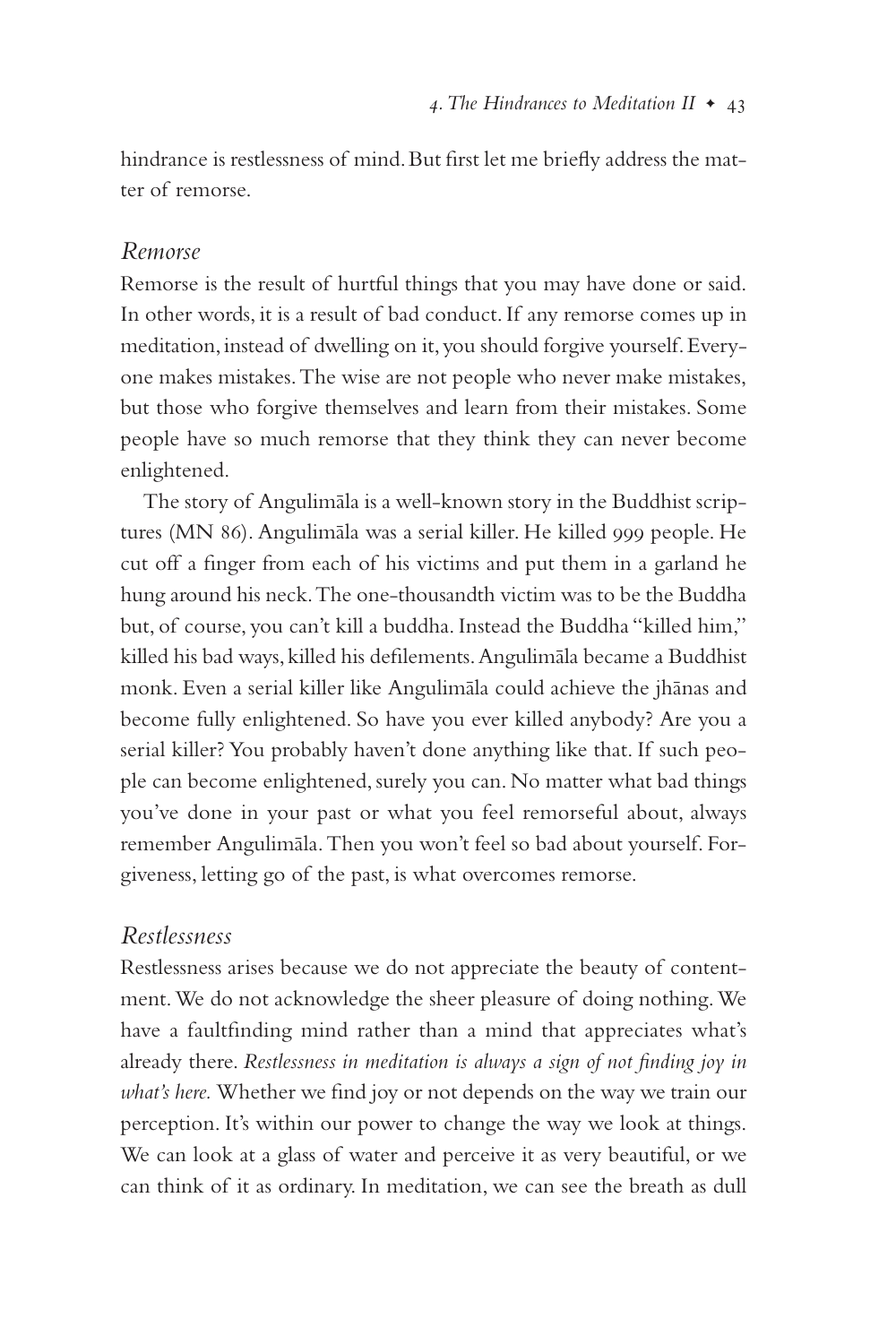and routine, or we can see it as very beautiful and unique. If we look upon the breath as something of great value, then we won't get restless. We won't go around looking for something else. That's what restlessness is, going around looking for something else to do, something else to think about, somewhere else to go—anywhere but here and now.Restlessness is one of the major hindrances, along with sensory desire. Restlessness makes it so hard to sit still for very long.

I begin meditation with present-moment awareness,just to overcome the coarse restlessness that says,"I want to be somewhere other than right here, right now." No matter what this place is, no matter how comfortable you make it, restlessness will always say it's not good enough. It looks at your meditation cushion and says it's too big or too small, too hard or too wide. It looks upon a meditation retreat center and says, "It's not good enough. We should have three meals a day. We should have room service."

Contentment is the opposite of a faultfinding mind. You should develop the perception of contentment with whatever you have, wherever you are, as much as you can.

Beware of finding fault in your meditation.Sometimes you may think, "I'm not going deep enough.I've been watching the present moment for so long, and I'm not getting anywhere." That thought is the very cause of restlessness. It doesn't matter how the meditation is going in your opinion. Be absolutely content with it and it will go deeper. If you're dissatisfied with your progress, then you're only making it worse. So learn to be content with the present moment. Forget about jhanas, just be content to be here and now, in this moment.As that contentment deepens, it will actually give rise to jhanas.

Watch the silence and be content to be silent. If you're truly content, you don't need to say anything. Don't most inner conversations take the form of complaining, attempting to change things, or wanting to do something else? Or escaping into the world of thoughts and ideas? Thinking indicates a lack of contentment. If you're truly contented, then you're still and quiet. See if you can deepen your contentment, because it is the antidote for restlessness.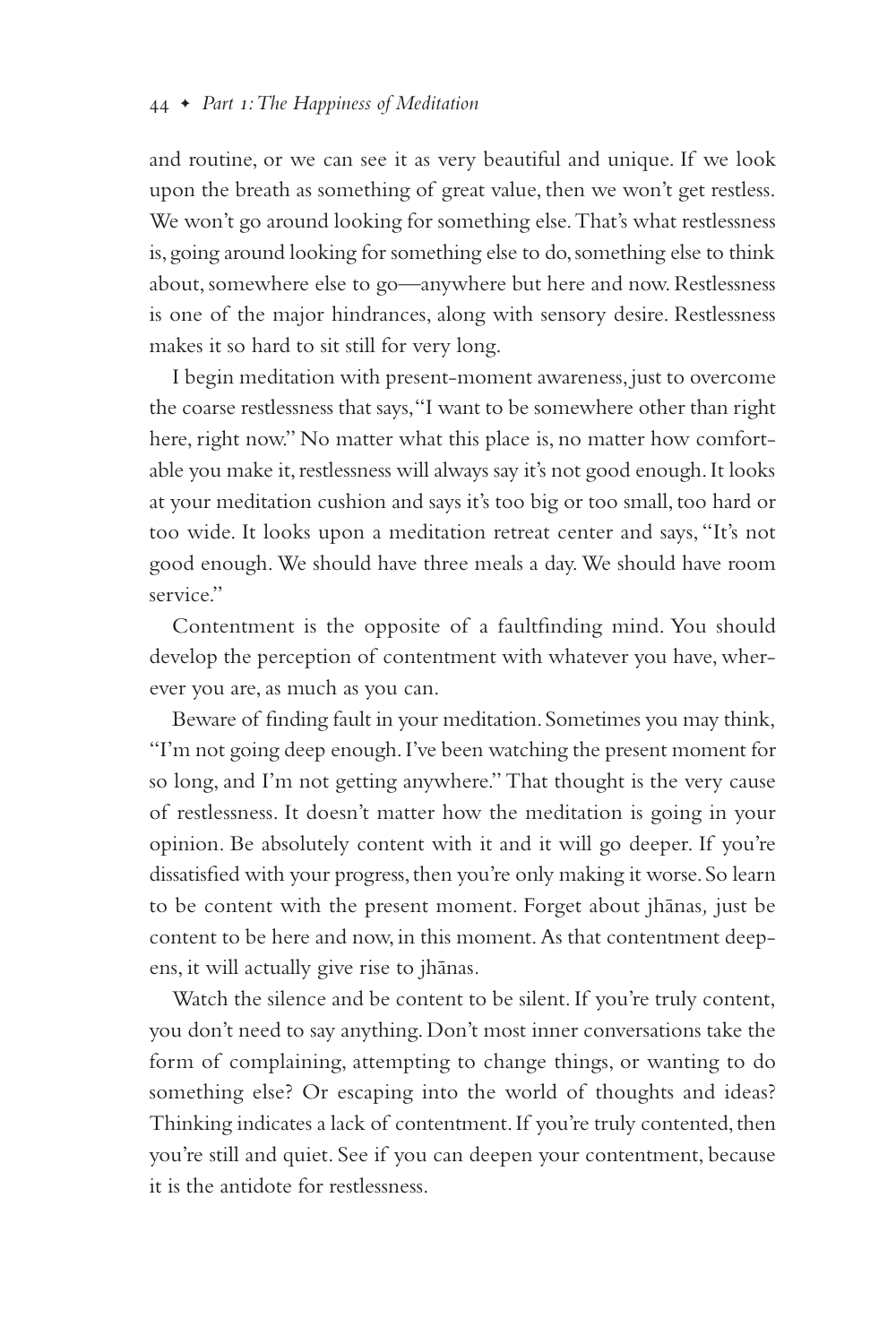Even if you have an ache in the body and don't feel well, you can change your perception and regard that as something quite fascinating, even beautiful.See if you can be content with the ache or pain.See if you can allow it to be. A few times during my life as a monk I have been in quite severe pain. Instead of trying to escape, which is restlessness, I turned my mind around to completely accept the pain and be content with it. I have found that it is possible to be content with even severe pain. If you can do that, the worst part of the pain disappears along with the restlessness. There's no wanting to get rid of it. You're completely still with the feeling. The restlessness that accompanies pain is probably the worst part.Get rid of restlessness through contentment,and you can even have fun with pain.

Develop contentment with whatever you have—the present moment, the silence, the breath. Wherever you are, develop that contentment, and from that contentment—out of the very center of that contentment you'll find your meditation will deepen. So if you ever see restlessness in your mind, remember the word *contentment*. Contentment looks for what is right, and it can keep you still. But restlessness will always make you a slave.There is a simile that the Buddha used (MN 39,14). Restlessness is like having a tyrannical master or mistress always telling you:"Go and get this," "Go and do that," "That's not right," "Clean that up better," and never giving you a moment of rest.That tyrant is the faultfinding mind. Subdue this tyrant through contentment.

After you've overcome the more general forms of restlessness, a very refined form often occurs at the deeper stages of meditation. I am referring to the time when you first see a nimitta*.* Because of restlessness, you just can't leave it alone.You mess around with it.You aren't content with the nimitta as it appears right now.You want something more.You get excited. Restlessness is one of the hindrances that can easily destroy the nimitta*.* You've arrived already.You don't have to do any more. Just leave it alone.Be content with it and it will develop by itself.That's what contentment is—complete nondoing, just sitting there watching a nimitta blossom into a jhāna. If it takes an hour, if it takes five minutes, if it never even happens, you're content. That's the way to get into jhanas. If the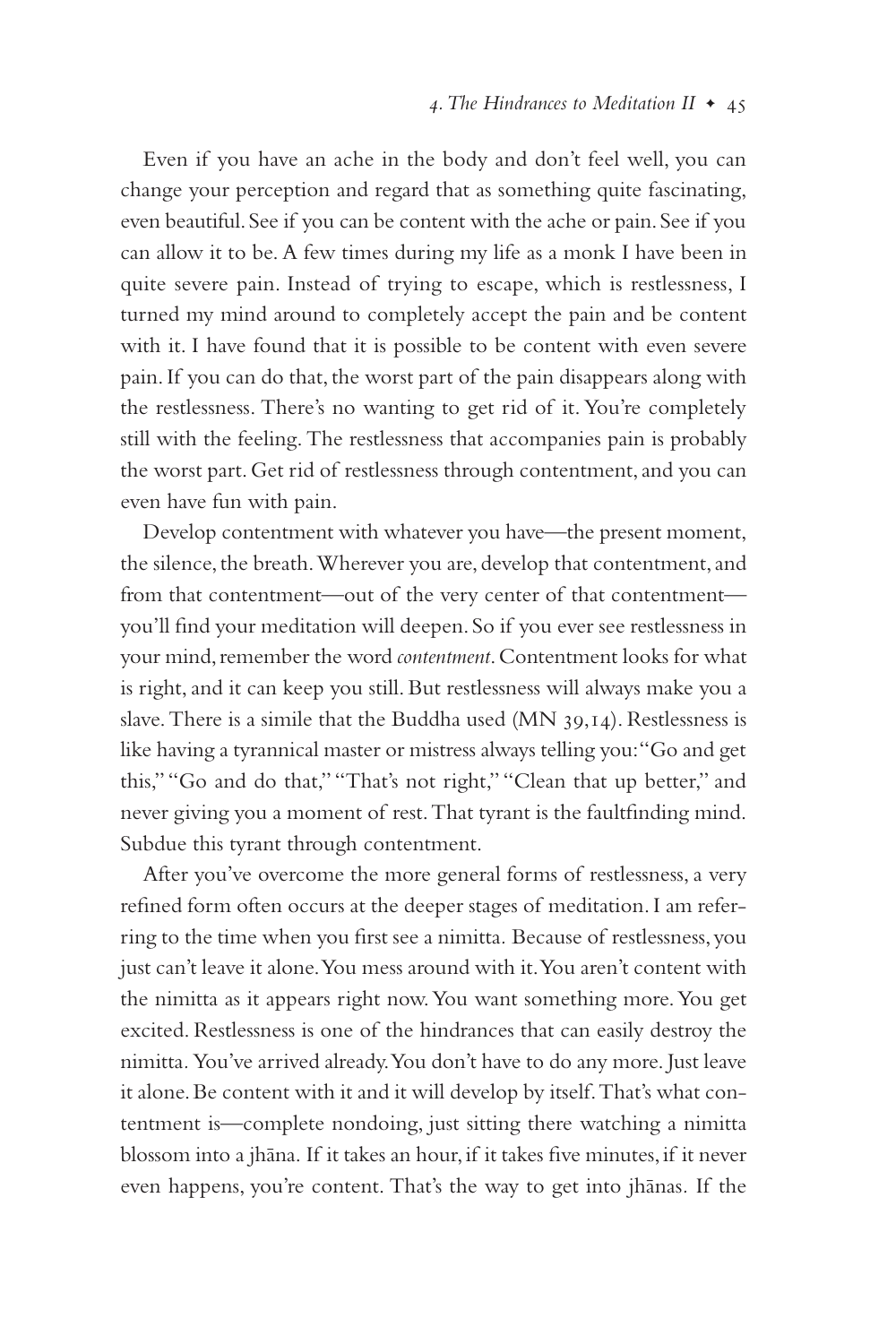nimitta comes and goes, that's a sign of restlessness in the mind. If you can sustain attention effortlessly, restlessness has been overcome.

#### **The Fifth Hindrance—Doubt**

The last of the hindrances is called doubt *(vicikiccha)*. Doubt can be toward the teaching, about the teacher, or toward yourself.

Regarding doubt toward the teaching, you should have enough confidence by now to know that some beautiful results come from practicing meditation. You may have experienced many of them already. Allow those positive experiences to strengthen your confidence that meditation is worthwhile. Sitting in meditation, developing the mind in stillness, and especially developing the mind in jhanas are all tremendously worthwhile and will give you clarity, happiness, and understanding of the Buddha's teachings.

With regard to teachers, they are often like coaches of sports teams. Their job is to teach from their own experience and, more important, to inspire students with words and deeds. But before you put your confidence in a teacher, check them out.Observe their behavior and see for yourself if they are practicing what they preach. If they really know what they are talking about, then they will be ethical, restrained, and inspiring. Only if teachers lead by example—a good example, that is should you place your confidence in them.

Self-doubt—which thinks,"I'm hopeless,I can't do this,I'm useless,I'm sure everyone else who practices meditation, except me, has got jhanas and is already enlightened"—is often overcome with the help of a teacher who inspires and encourages you. It's the teacher's job to say, "Yes, you can achieve all of these things. Many other people have achieved them, so why not you?" Give yourself encouragement. Have confidence that you can achieve whatever you want.In fact,if you have sufficient determination and confidence, then it's only a matter of time before you succeed. The only people who fail are those who give up.

Doubt can also be directed toward what you are experiencing now: "What is this? Is this jhana? Is this present-moment awareness?" Such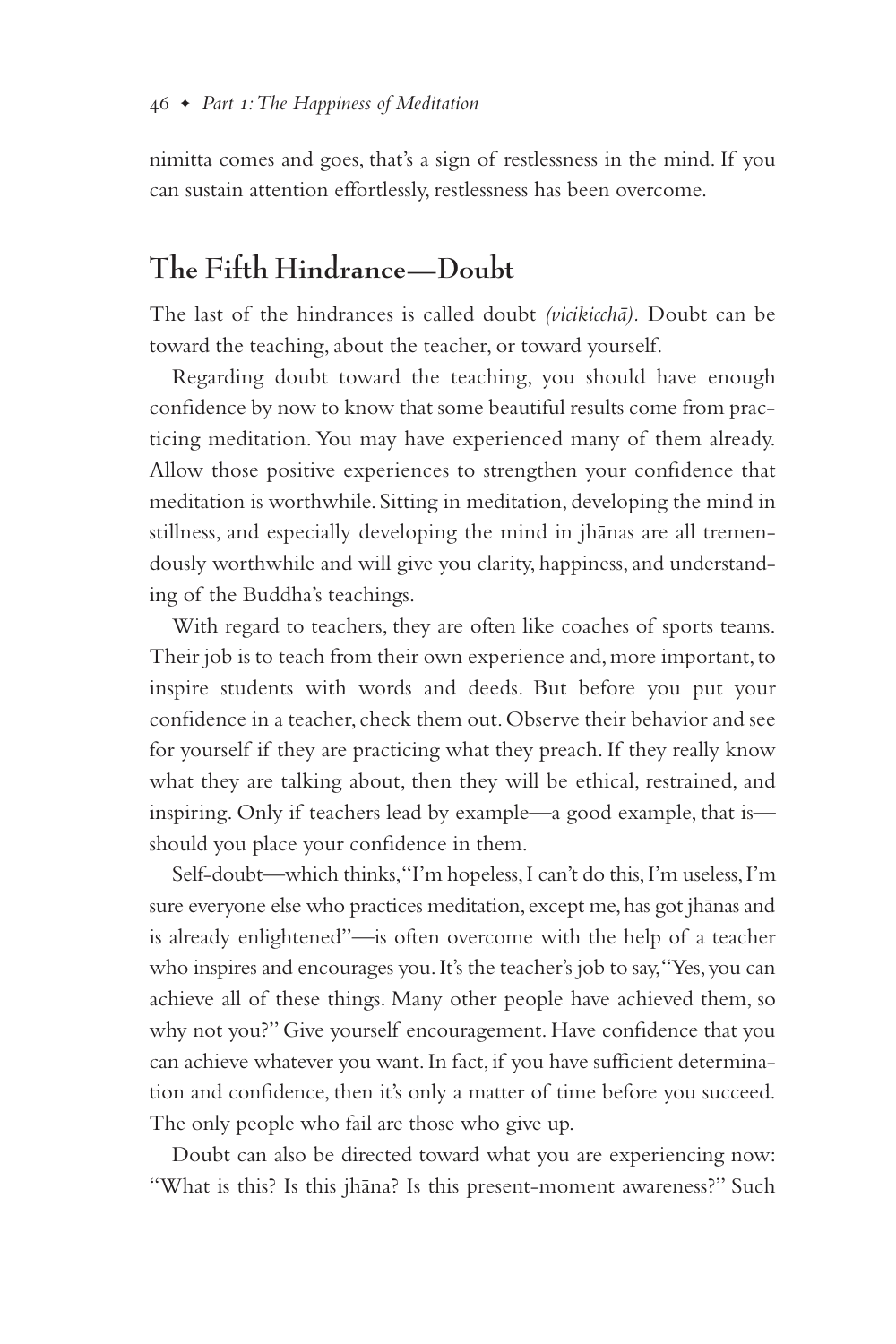doubts are hindrances. They are inappropriate during meditation. Just make the mind as peaceful as you can. Let go and enjoy the peace and happiness. Afterward, you can review the meditation and ask, "What was that? That was really interesting. What was happening there?" That's when you'll find out whether or not it was a jhana. If while meditating the thought "Is this jhana?" arises, then it cannot be jhana! Thoughts like that can't come up within these deep states of stillness. Only afterward, when you review those states, can you look back and say,"Ah, that was a jhāna."

If you get into any difficulty in your meditation, stop and ask yourself, "Which of the hindrances is this?" Find out what the cause is. Once you know the cause, then you can remember the solution and apply it. If it's sensory desire, just take the attention away from the five senses little by little and apply it to the breath or the mind. If it's ill will, do some lovingkindness. For sloth and torpor, remember "give value to awareness." If it's restlessness and remorse, remember "contentment, contentment, contentment" or practice forgiveness. And if it's doubt, be confident and be inspired by the teachings. Whenever you meditate, apply the solutions methodically. That way, the obstacles you experience won't create longterm barriers. They're things that you can recognize, overcome, and move beyond.

## **The Workshop of the Hindrances**

Having discussed the five hindrances separately,I will now point out that they all emanate from a single source.They are generated by the control freak inside of you that refuses to let things go.

Meditators fail to overcome the hindrances because they look for them in the wrong place.It is crucial to success in meditation to understand that the hindrances are to be seen at work in the space between the knower and the known.The hindrances' source is the doer, their result is lack of progress, but their workshop is the space between the mind and its meditation object. Essentially, the five hindrances are a relationship problem.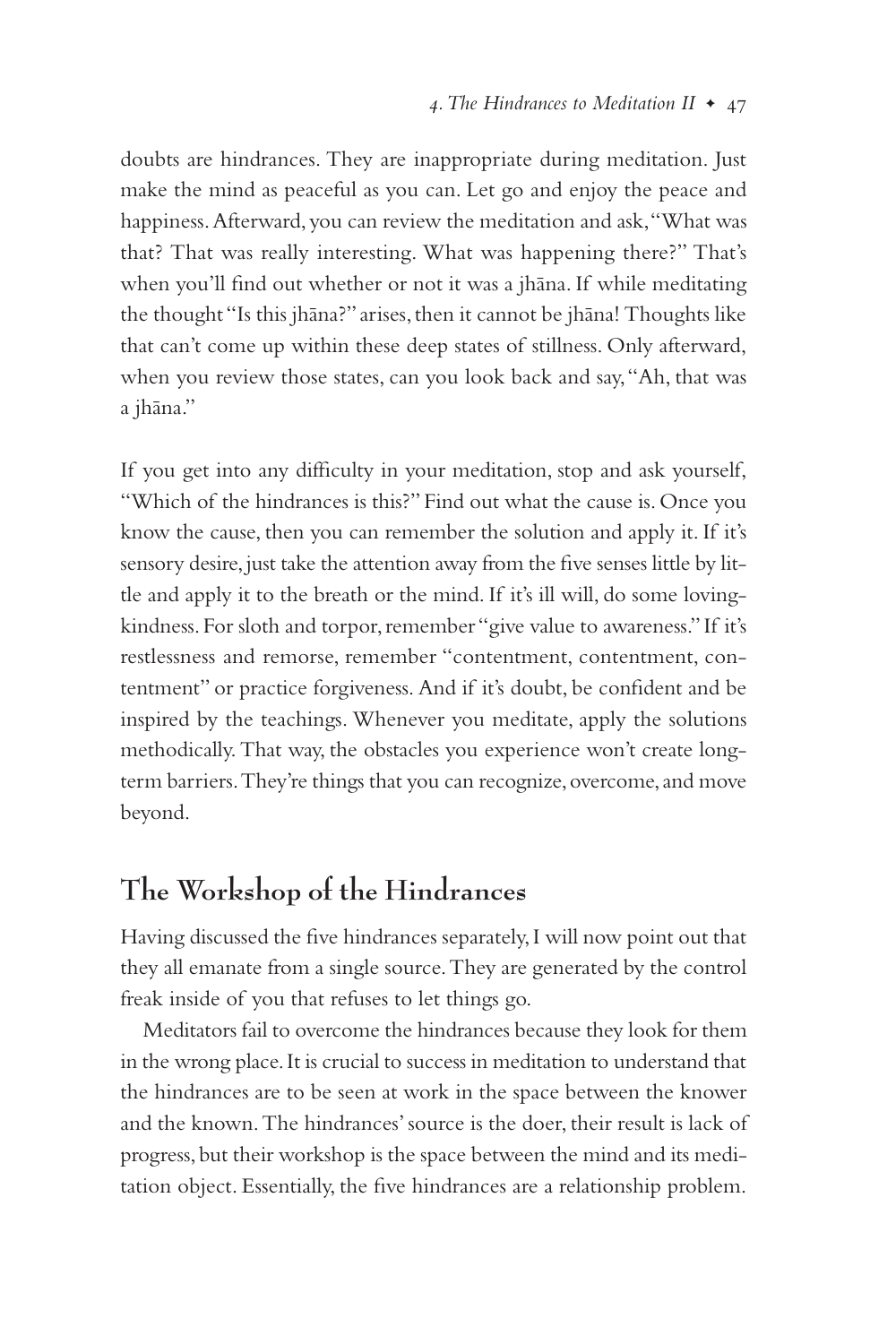#### 48 **✦** *Part 1:The Happiness of Meditation*

Skillful meditators observing their breath also pay attention to *how* they watch their breath. If you see expectation between you and your breath, then you are watching the breath with desire, part of the first hindrance. If you notice aggression in the space in between, then you are watching the breath with the second hindrance, ill will. Or if you recognize fear in that space, maybe anxiety about losing awareness of the breath, then you are meditating with a combination of hindrances. For a time you may appear to be successful, able to keep the breath in mind for several minutes, but you will find that you are blocked from going deeper.You have been watching the wrong thing.Your main task in meditation is to notice these hindrances and knock them out. Thereby you earn each successive stage in meditation, rather than trying to steal the prize of each stage by an act of will.

In every stage of this meditation you cannot go wrong when you put peace or kindness in the space between you and whatever you are aware of. When a sexual fantasy is occurring, put peace in the space and the daydream will soon run out of fuel. Make peace not war with the dullness. Place kindness between the observer and your aching body. And agree to a ceasefire in the battle between you and your wandering mind. Stop controlling and start to let go.

Just as a house is built of thousands of bricks laid one by one, so the house of peace (i.e., jhana) is built of thousands of moments of peace made one by one.When moment after moment you place peace or gentleness or kindness in the space between, then the sexual fantasies are no longer needed, pain fades away, dullness turns to brightness, restlessness runs out of gas, and jhana simply happens.

In summary, notice that the five hindrances occur in the space between the observer and the observed.So place peace and loving-kindness in that space. Don't just be mindful, but develop what I call *unconditional mindfulness,* the awareness that never controls or even interferes with whatever it knows.Then all the hindrances will be undermined and soon fade.

#### *The Simile of the Snake*

Many meditators complain of a pet hindrance, a problem in meditation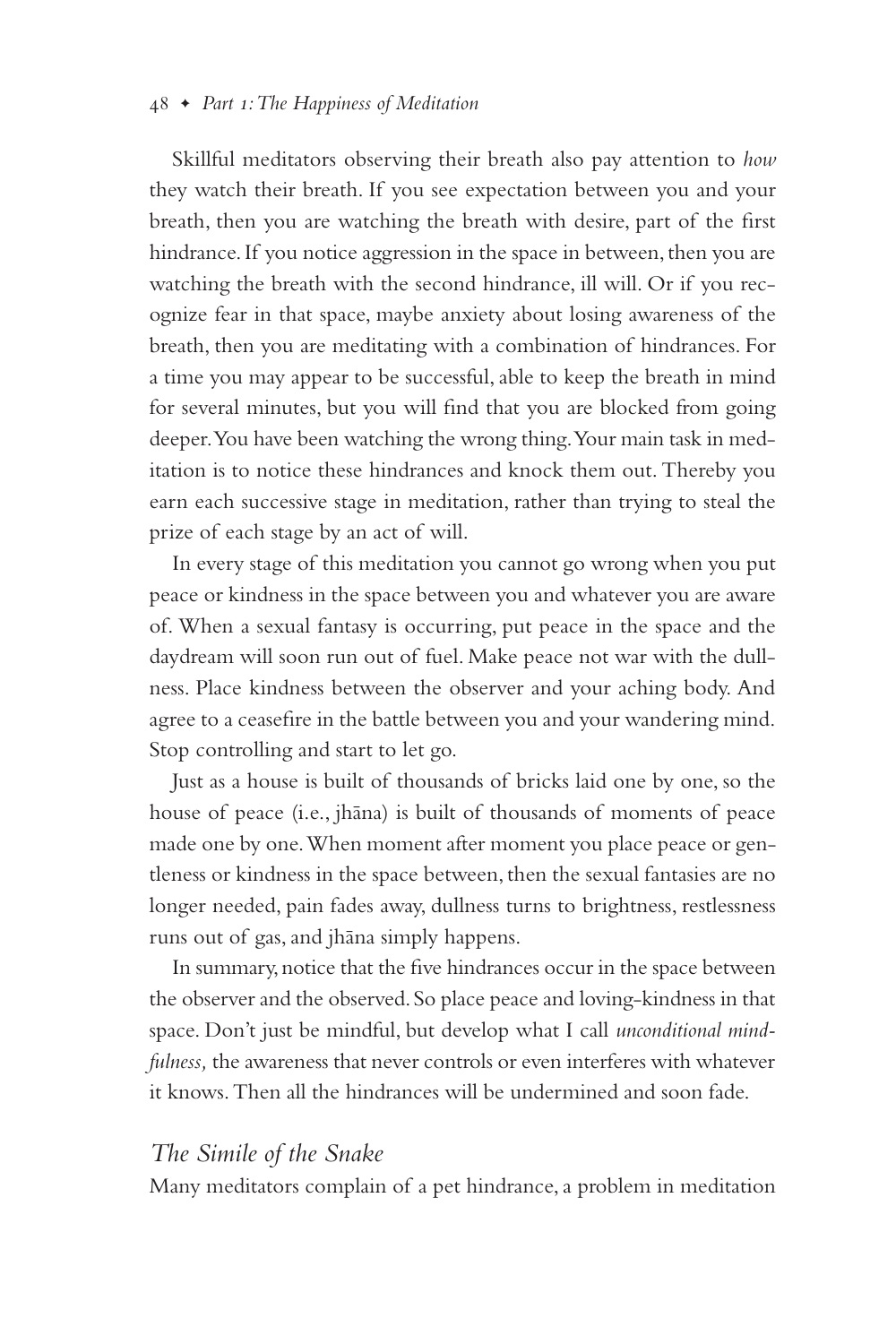that blocks them again and again.Recurring hindrances can be overcome using a method derived from the following simile of the snake.

In my early years as a forest monk in Thailand, I would often return to my hut late at night barefoot because there weren't any sandals, and I would use the light of the stars to guide me because there were no batteries for my flashlight.Though the jungle paths were shared with many snakes, I never got bitten. I knew they were there in great numbers and that they were very dangerous, so I walked very carefully on the lookout for them. If I saw a suspicious dark band on the path, though it could have been a stick, I would leap over it or else go by another route. Thus I successfully avoided the danger.

In the same way, on the path of meditation there are many dangerous hindrances waiting to grab you and disable your progress. If you would only remember that they are prowling and that they are dangerous, then you would be on the lookout for them and never get caught.

Your pet hindrance is like the most abundant species of snake, one that has caught you many times already. So at the beginning of each sitting remind yourself of that pet hindrance. Alert yourself to its danger. Then you will be on the lookout for it, in the space between the knower and the known, throughout your meditation sitting. Using this method you'll rarely get caught.

#### *The Nalagiri Strategy*

Some meditators claim to experience all the five hindrances at once and in great force! At the time they think they might go crazy. To help such meditators with their acute and intense attack of all hindrances, I teach the Nālāgiri Strategy based on a well-known episode from the life of the Buddha.

Enemies tried to kill the Buddha by releasing an intoxicated bull elephant named Nālāgiri in the narrow street where the Buddha was walking for alms. Those who saw the mad elephant charging shouted warnings to the Buddha and his following of monks to quickly get out of the way. All the monks fled except for the Buddha and his faithful attendant Ven. Ananda. Ananda bravely moved in front of his master,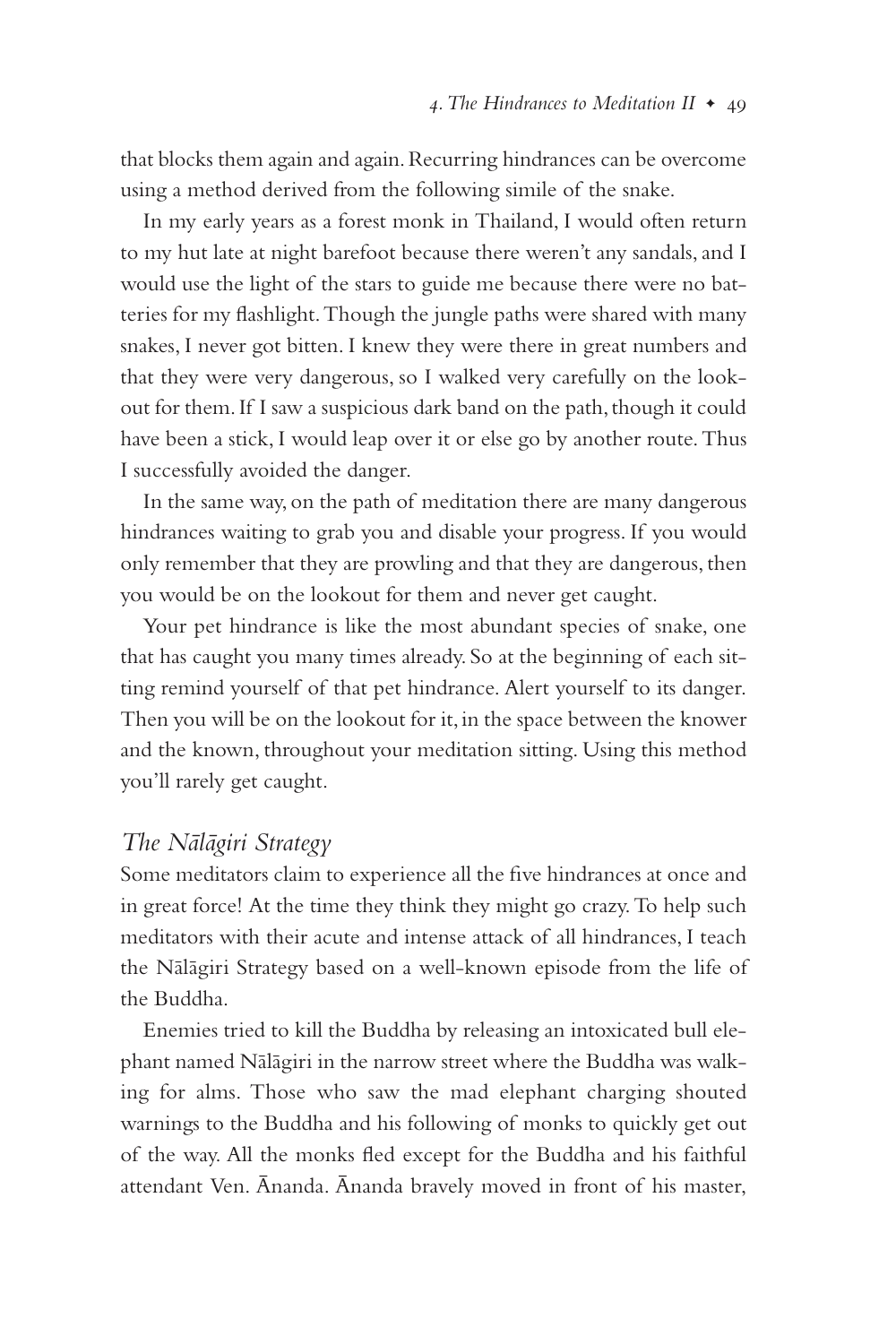ready to protect his beloved teacher by sacrificing his own life.Gently the Buddha pushed Ven. Ananda to the side and faced the immensely powerful charging elephant alone. The Buddha certainly possessed psychic powers, and I believe he could have grabbed the great elephant by the trunk,twirled him three times in the air above his head,and thrown him over the river Ganges hundreds of miles away! But that is not the way of a buddha. Instead he used loving-kindness/letting go. Perhaps the Buddha thought something like "Dear Nālāgiri, the door of my heart is open to you no matter what you ever do to me.You may swat me with your trunk or crush me under your feet, but I will give you no ill will. I will love you unconditionally." The Buddha gently placed peace in the space between him and the dangerous elephant. Such is the irresistible power of authentic loving-kindness/letting go that in a few seconds the elephant's rage had subsided, and Nālāgiri was meekly bowing before the Compassionate One, having his trunk gently stroked "There Nālāgiri, there…"

There are times in some meditators' practice when their mind is as crazy as an intoxicated bull elephant charging around smashing everything. In such situations please remember the Nālāgiri Strategy. Don't use force to subdue your raging bull elephant of a mind. Instead use loving-kindness/letting go:"Dear crazy mind of mine, the door of my heart is fully open to you no matter what you ever do to me.You may destroy or crush me, but I will give you no ill will. I love you, my mind, no matter what you ever do."Make peace with your crazy mind instead of fighting it. Such is the power of authentic loving-kindness/letting go that in a surprisingly short time, the mind will be released from its rage and stand meekly before you as your soft mindfulness gently strokes it "There mind, there…"

### **When the Hindrances Are Knocked Out**

The question often arises as to how long the hindrances remain knocked out. When they are overcome, does that mean forever or just during your meditation?